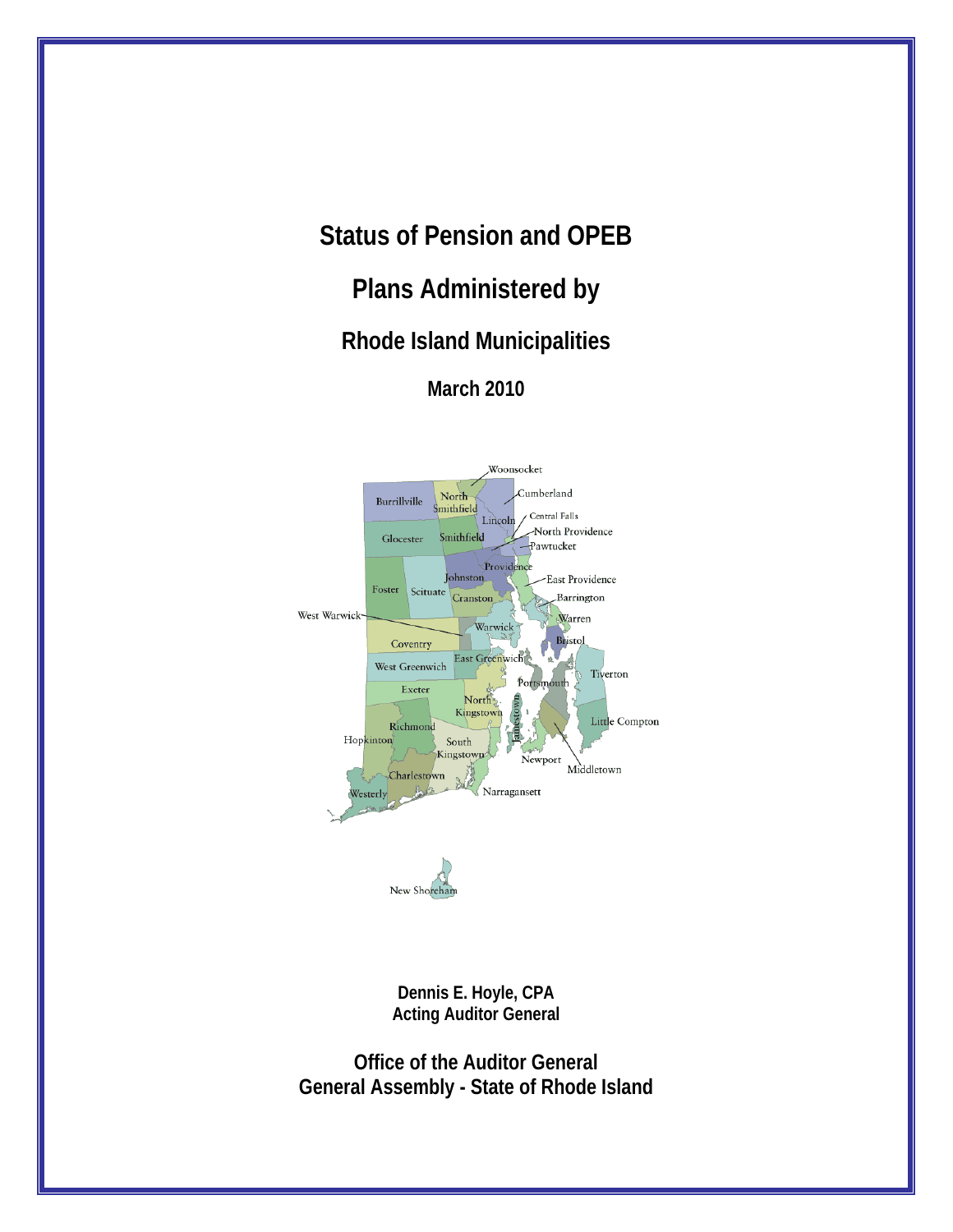

STATE of RHODE ISLAND and PROVIDENCE PLANTATIONS

GENERAL ASSEMBLY

♦ *INTEGRITY*

**RELIABILITY** 

♦ *INDEPENDENCE*

♦ *ACCOUNTABILITY*

DENNIS E. HOYLE, CPA **DERICE OF THE OFFICE Of the AUDITOR GENERAL** *ACTING AUDITOR GENERAL* dennis.hoyle@oag.ri.gov

March 9, 2010

# JOINT COMMITTEE ON LEGISLATIVE SERVICES:

SPEAKER Gordon D. Fox, Chairman

Senator M. Teresa Paiva-Weed Senator Dennis L. Algiere Representative Nicholas A. Mattiello Representative Robert A. Watson

We have completed a review of the status of defined benefit pension and other post-employment benefit (OPEB) plans administered by Rhode Island municipalities. This report is an update of our previous report *Status of Pension Plans Administered by Rhode Island Municipalities* issued in July 2007 and also includes our first statewide assessment of the status of other post-employment benefit plans offered by municipalities. Our review is a natural extension of our oversight responsibilities with respect to Rhode Island municipalities.

 Our report is included herein as outlined in the Table of Contents and includes recommendations to improve the funded status of pension and OPEB plans administered by Rhode Island municipalities and also highlights matters which we believe warrant further legislative study and deliberation.

Sincerely,

Dennis E. Hoyle, CPA Acting Auditor General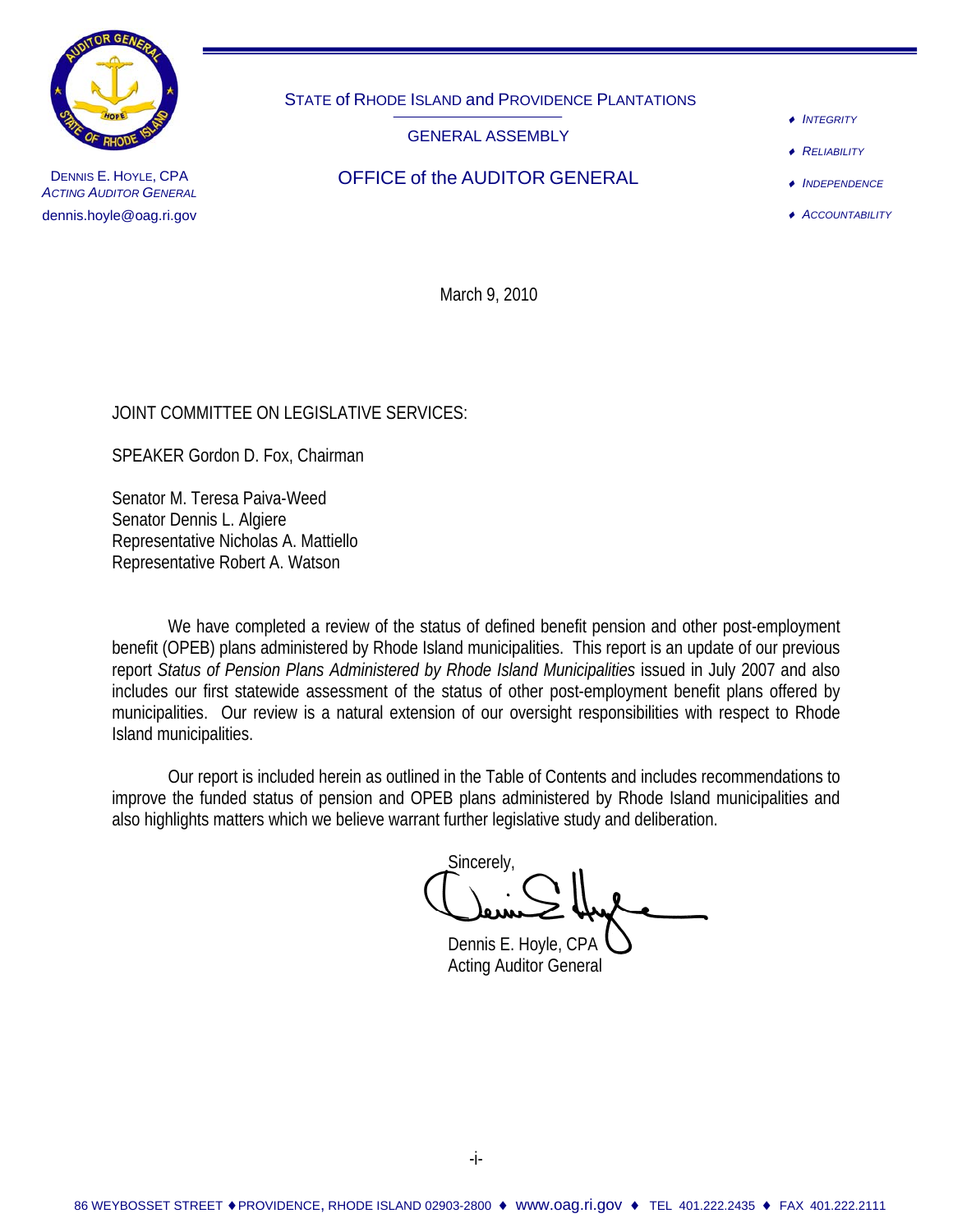| <b>Status of Pension and OPEB Plans</b><br><b>Administered by Rhode Island Municipalities</b><br><b>Table of Contents</b>                                                                                                     |             |
|-------------------------------------------------------------------------------------------------------------------------------------------------------------------------------------------------------------------------------|-------------|
|                                                                                                                                                                                                                               | Page        |
| <b>Executive Summary</b>                                                                                                                                                                                                      | 1           |
| <b>Objectives</b>                                                                                                                                                                                                             | 4           |
| <b>Background</b>                                                                                                                                                                                                             | 5           |
| Overview of Pension and OPEB Plans Covering Rhode Island Municipal Employees<br>Rhode Island Municipalities Defined Benefit Pension and OPEB Plans<br>Accounting Principles Applicable to Governmental Pension and OPEB Plans | 6<br>8<br>9 |
| Measuring the Fiscal Health of Pension Plans Administered by Rhode Island<br><b>Municipalities</b>                                                                                                                            | 10          |
| <b>Locally Administered Pension Plans Considered at Risk</b>                                                                                                                                                                  | 11          |
| <b>Annual Required Contribution</b>                                                                                                                                                                                           | 12          |
| <b>Net Pension Obligation</b>                                                                                                                                                                                                 | 15          |
| <b>Unfunded Actuarial Accrued Liability</b>                                                                                                                                                                                   | 16          |
| <b>Funded Ratio</b>                                                                                                                                                                                                           | 19          |
| <b>Investment Performance</b>                                                                                                                                                                                                 | 22          |
| Status of Other Post-Employment Benefit (OPEB) Programs                                                                                                                                                                       | 25          |
| Oversight of Locally-Administered Pension and OPEB Plans                                                                                                                                                                      | 29          |
| <b>Summary and Conclusions</b>                                                                                                                                                                                                | 30          |
| <b>Recommendations for Municipalities</b>                                                                                                                                                                                     | 35          |
| Matters Warranting Further Legislative Deliberation                                                                                                                                                                           | 36          |
| Appendix A - Schedules of Funding Progress - Employees' Retirement System of RI                                                                                                                                               | 40          |
| Appendix B - End Notes regarding data sources and comparability                                                                                                                                                               | 41          |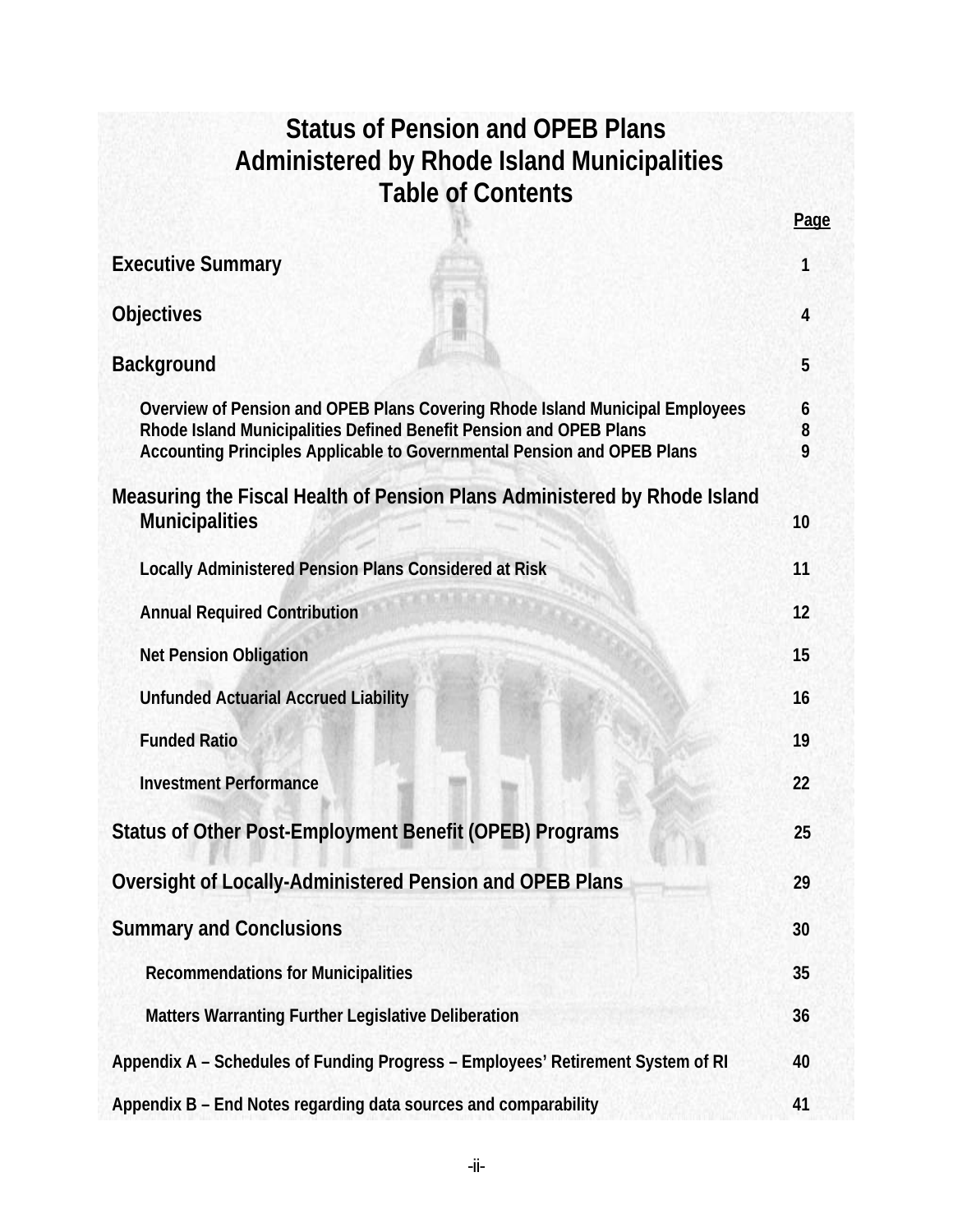Many of the pension plans administered by Rhode Island municipalities have deteriorated further since our last report in July 2007. In several cases, municipalities have continued to contribute less than 100% of the annual required contributions and funded ratios have continued to decline; thereby, leaving some of these plans in perilous condition. At \$2.4 billion, the newly disclosed unfunded liability for other post-employment benefits provided by municipalities ("OPEB"– generally retiree healthcare) overshadows the collective unfunded liability for all locally administered pension plans which now totals \$1.9 billion.

The number of pension plans considered to be at risk has grown from 21 to 23 and their collective funded ratio decreased from 45%, as reported in July 2007, to 43% currently. Of the 23 (out of 36) locally administered pension plans considered to be at risk, seven were considered most at risk because the plans were significantly underfunded and annual contributions were significantly less than actuarially determined amounts. For twelve other plans, annual contributions were more than 80% of annual required amounts; however, the plans were still significantly underfunded. Four additional plans were considered at risk; despite a funded ratio greater than 60%, annual contributions were generally declining over a multi-year period. The collective unfunded liability for locally administered pension plans has increased \$300 million from \$1.6 billion in July 2007.

Pension plans administered by Rhode Island municipalities are of concern because so many are considerably underfunded. The principal concern is ensuring that adequate funds will be available to meet benefit payments promised to retirees. Of equal importance is the negative impact these self-administered plans are having on the overall financial health of communities when not properly funded. When pension and OPEB plans are chronically underfunded, the eventual costs to fund the plans become significantly larger and divert resources from other programs and initiatives.

Many municipalities are challenged to contribute at required levels, a necessary component to eventually reduce unfunded liabilities. Improving the funded status of these plans presents a significant hurdle to many communities that are already challenged to meet their obligations within state mandated property tax limits and reductions in state aid to municipalities. Recent investment losses have further eroded the funded ratios of the plans although the full impact of those market conditions has yet to be recognized in actuarial valuations of the plans. Oversight measures to increase the percentage of annual required contributions actually made to plans have not resulted in a significant increase in contributions. No locally administered plans have merged into the state-administered Municipal Employees' Retirement System since our prior report.

Governmental employers must now recognize OPEB costs on an actuarial basis. These costs are almost totally unfunded - the collective unfunded liability for OPEB benefits is \$2.4 billion and assets to cover less than 1% of the actuarial accrued liability have been set aside.

 The collective annual required contributions (for pensions) for all municipalities was approximately \$295 million for fiscal 2009 of which \$161 million related to locally-administered plans. The annual required contribution for OPEB plans was \$190 million. The total annual cost to municipalities (if 100% of the required contributions were made) was \$485 million. The amount actually funded was approximately \$367 million.

For nine communities, the annual required contribution for pensions and OPEB (if 100% were made) represents 25% or more of the community's fiscal 2009 property tax levy – a significant and likely unsustainable burden. In Central Falls, Pawtucket, and Johnston the annual required contributions (for pensions and OPEB) were 57%, 59%, and 47%, respectively, of their annual property tax levy.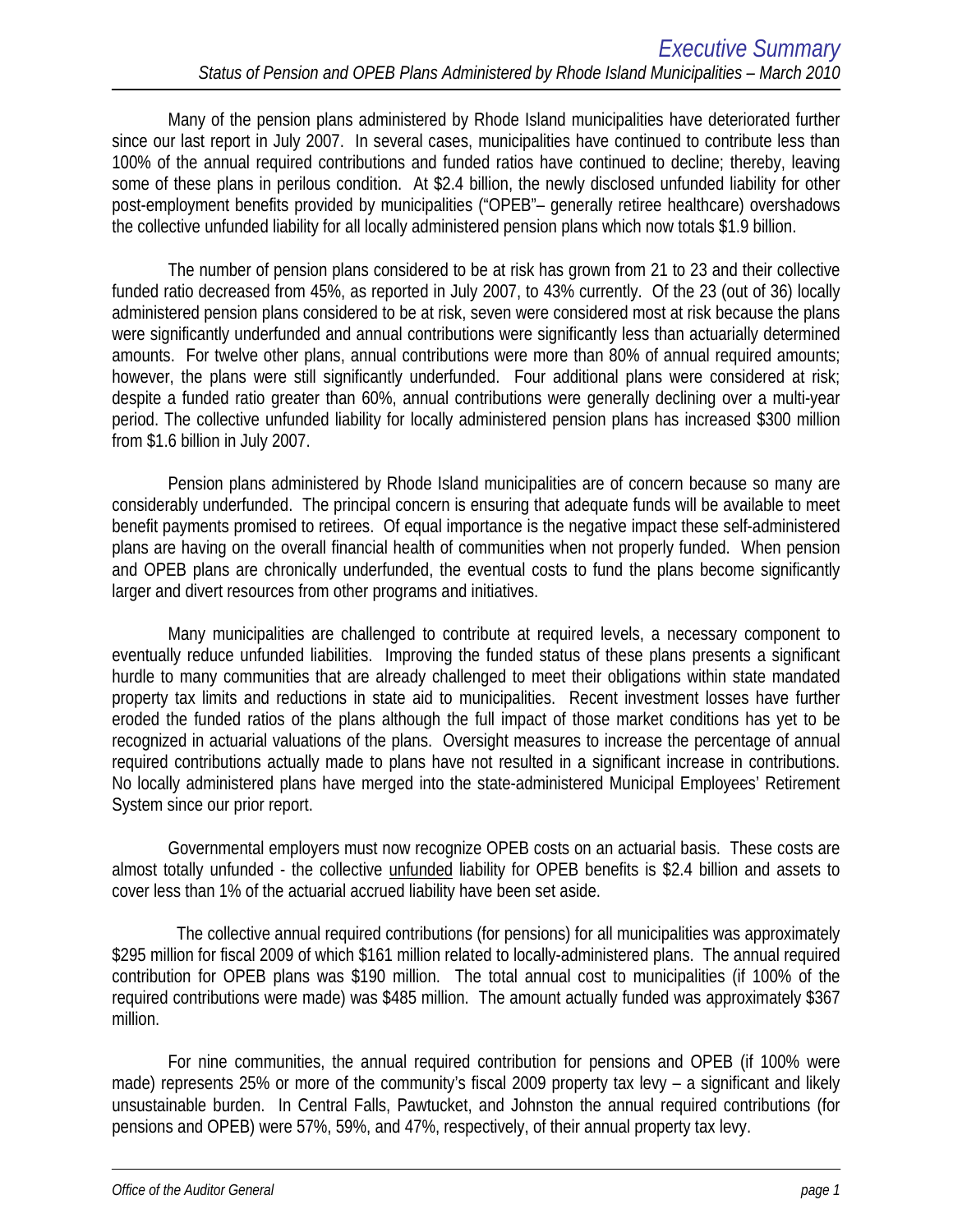There are currently no state administered OPEB plans for municipalities – all municipal OPEB plans are locally administered. Consistent with the conclusions outlined herein that locally administered pension plans are at risk, locally administered OPEB plans should likely be viewed in the same light. An opportunity exists to restructure plan design and benefit delivery before each community creates a trust and begins to accumulate assets to fund future benefits.

Underfunded pension and OPEB plans are not unique to Rhode Island. The issues associated with defined benefit plans–both public and private–have received significant attention in light of increasing actuarial liabilities for future benefits. This is driven in large part by employees retiring earlier and living longer as well as recent investment losses.

Various structural issues contribute to or facilitate the poorly funded status of many locallyadministered plans. Clearly, local administration of the plans allows flexibility in defining the benefit structure of the plan and also the timing and actual amounts contributed to the plan. In many instances, that flexibility has resulted in generous benefits and failure to make annual required contributions. Additionally, local governments typically have a short-term annual budget process perspective which is often inconsistent with the long-term perspective required of pension plan stewards. These factors directly impact the poorly funded status of the plans.

In contrast, all Rhode Island municipalities are making 100% of their annual required contribution for teachers to the state administered Employees' Retirement System. Similarly, all Rhode Island municipalities that participate in the Municipal Employees' Retirement System (MERS) are making 100% of their annual required contribution and are adhering to the established benefit structure outlined in the State's General Laws. The MERS plan has a funded ratio of 93%. In these instances, the municipality must fund required amounts – the General Laws allow for offset of state aid to local governments if the municipality is delinquent in making required pension contributions to the State administered pension plans. The same fiscal discipline is not forced upon a municipality with regard to its locally administered pension plan.

Failure to make annual required contributions can have a profound effect on pension costs for the municipality and ultimately the taxpayer. For example, the annual required contribution for the City of Cranston's Police and Fire Employees Retirement System was \$20.1 million for fiscal 2009. This plan, which covers just 70 active members and 426 retirees for a total of 496 individuals, has been chronically underfunded (funded ratio of 15.1%). In contrast, the aggregate annual required contribution for all participating entities in the Municipal Employees' Retirement System (MERS) was \$33.5 million covering a total of 14,667 individuals (active and retirees). The wide disparity in relative annual contributions results from failure to contribute required amounts in the past and benefits that are more generous than those afforded retirees under the MERS. The unfunded liability under the Cranston Police and Fire plan is estimated at an average \$492,413 per member compared to \$6,253 per member under the Stateadministered MERS plan.

Similarly, the fiscal 2009 annual required contribution to the City of Providence's pension plan for its employees (excluding teachers) was \$48.5 million of which the City made 100% of the required contribution. The composite employer contribution rate (different rates are actually applied to different groups of employees - e.g., police, fire, general) was 41.95% of payroll. Within the rate, only 5.81% related to normal or current service costs and 36.14% related to amortization of the unfunded liability and interest thereon.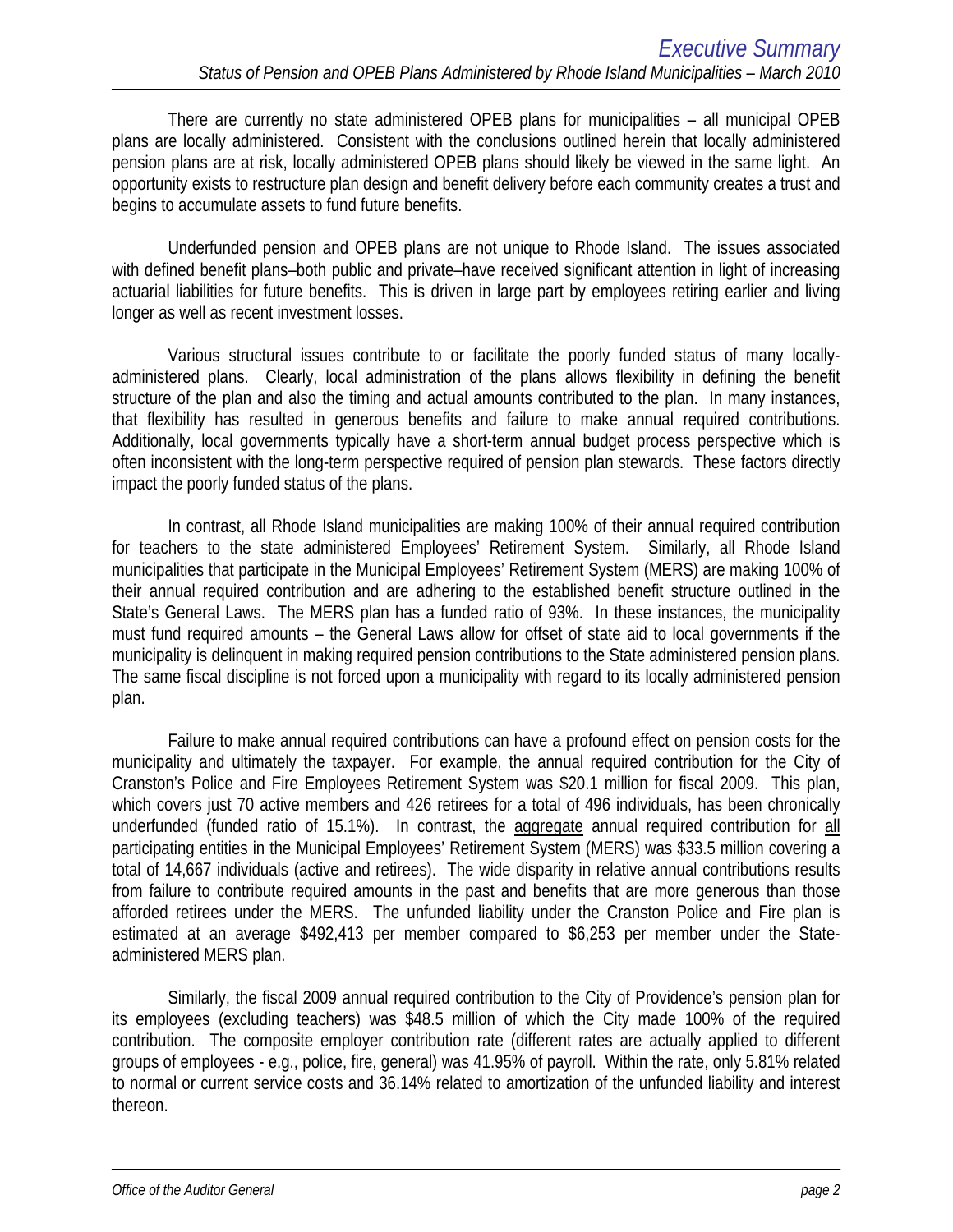Due to their size, locally administered plans are at a disadvantage in investing plan assets with the aim of maximizing returns yet reducing risk exposure through diversification. The smaller size of the investment portfolios associated with the self-administered plans makes it more difficult to fully participate in all types of investment options. With some exceptions, investment returns of the self-administered plans are generally less than the returns earned by the State retirement system.

Since fully funding these plans in the near term is unlikely given the current fiscal stress on all municipalities, several control measures and options should be considered and implemented to decrease the risk that these plans (1) will be unable to meet their benefit obligations to retirees, or (2) continue to negatively impact a community's overall fiscal health.

We recommended previously, and continue to recommend, that municipalities take various measures to improve the funded status of their plans and also pursue merging their self-administered plans into the State administered Municipal Employees' Retirement System. Additionally, municipalities should consider alternatives to defined benefit plans (e.g., defined contribution, and "hybrid" plans) for new hires. We also recommend that municipalities adopt a plan to begin funding OPEB liabilities and revise benefits as needed to ensure that OPEB plans are sustainable.

In addition, we identified a number of matters that may warrant further legislative deliberation, including the creation of a pooled investment trust for locally administered pension plans to improve investment performance. We also highlight that the enforcement provisions, contained within an existing statute, that are intended to ensure that municipalities make 100% of their annual required contribution could be enhanced.

Other matters to be considered include implementing (1) incentives to encourage municipalities to merge locally administered pension plans into the Municipal Employees' Retirement System, (2) criteria that would trigger increased State oversight of severely underfunded local pension plans, and (3) a twotiered benefit structure within the Municipal Employees' Retirement System that is similar to statutory changes recently enacted for the Employees' Retirement System.

Lastly, the State should contemplate what role it may assume in administering either a pooled investment trust for assets accumulated by municipalities to fund their OPEB liabilities or offering a multiple-employer agent OPEB plan to achieve economies of scale and cost savings in providing postretirement healthcare benefits to municipal employees. This later option would be consistent with (1) the goal of merging locally administered pension plans into the state-administered MERS plan and (2) various initiatives to foster a statewide healthcare contract for teachers and municipal employees with a common health insurer/administrative agent.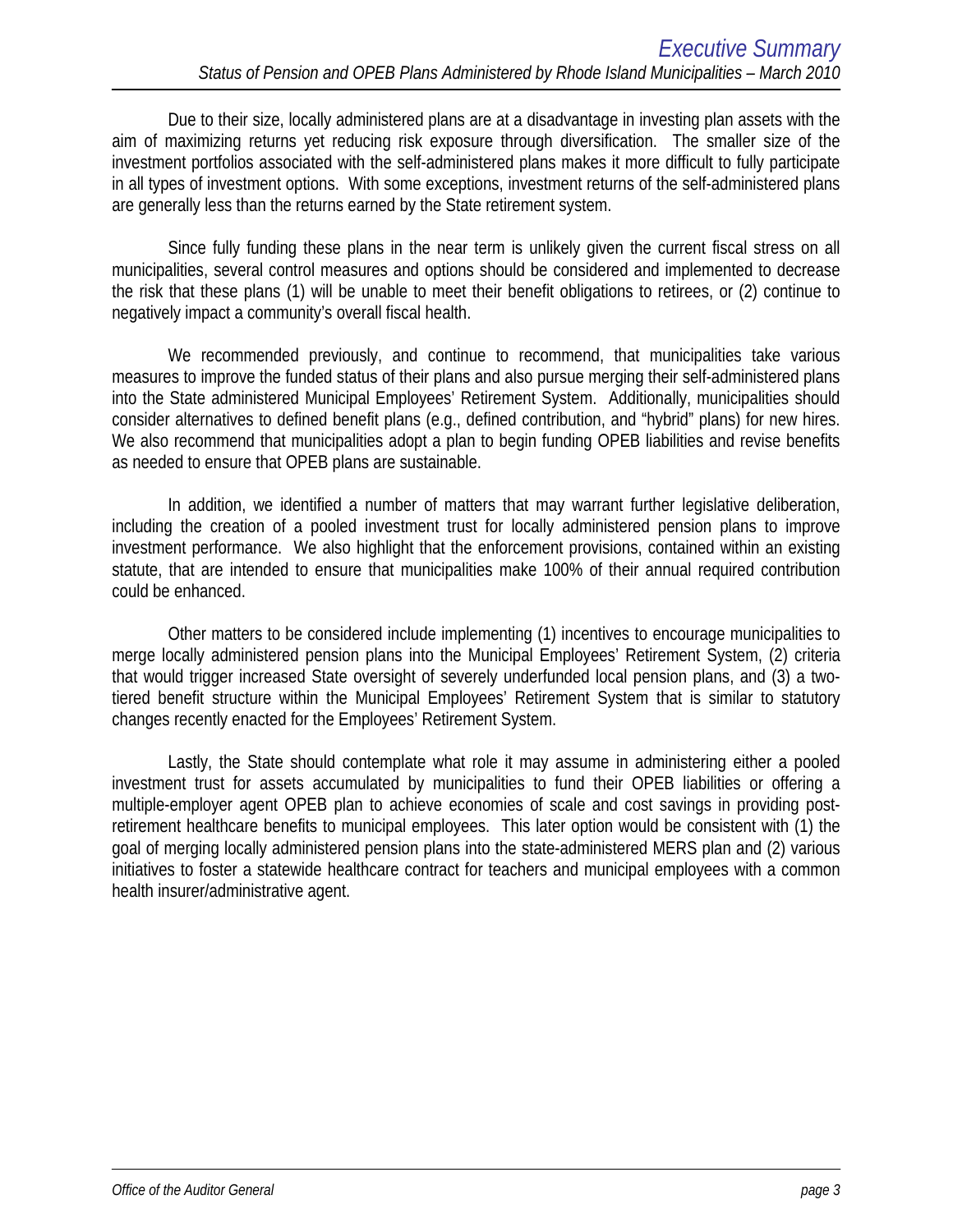# **OBJECTIVES**

The objective of our review was to assess the fiscal health of the various locally-administered pension and other post-employment benefit plans (OPEB) covering Rhode Island municipal employees. The fiscal health of these plans was measured by whether the municipality was consistently making 100% of annual required contributions to the plans, the overall funded status of the plan, and the investment performance of plan assets. We also assessed a community's capacity to meet its annual required contributions by measuring the total annual required contribution for all pension plans the municipality participates in as a percentage of the community's annual property tax levy.

In addition, we assessed the effectiveness of efforts outlined in the general laws to require local governments to make 100% of their annual required contributions. Further, we explored some of the factors that generally contribute to locally administered pension plans being at higher risk than plans administered by the State. For this update report, we have also presented information to conclude whether the status of these locally administered pension plans has improved or worsened since our July 2007 report.

Information reported by Rhode Island's municipalities regarding their costs for post-employment benefits other than pensions (generally health-care for retirees) has only recently been required to be disclosed but should be considered when evaluating the overall fiscal health of a community and the funded status of its obligations for pensions and retiree healthcare to its employees.

Additionally, we outlined options that may be considered to enhance the funded status of locally administered pension and OPEB plans thereby improving the overall fiscal health of the municipality. We have also included an assessment of the implementation status of recommendations included in our previous report for the State's municipalities as well as an update of various matters previously highlighted as matters warranting further legislative deliberation.

 Our review was based on various data which is publicly available including the audited annual financial statements of each municipality in Rhode Island and periodic actuarial valuations performed for locally administered pension and OPEB plans. Generally, our review is intended to make an assessment at a common point in time using audited financial data included in the municipality's fiscal 2009 audited financial statements. For communities with a June 30 fiscal year end, those reports were due to our office by December 31, 2009. If any community has obtained an actuarial valuation of its pension plan subsequently, that information has generally not been included herein except as noted.

The current status of any locally administered pension plan may vary from the information presented herein based on investment performance and other factors subsequent to the date of the municipality's most recent audited financial statements.

 We have not performed independent tests of the data included in these financial reports, actuarial valuations, or investment performance data which were the bases for our analysis. We have also not compared benefit provisions among the various plans administered by Rhode Island's municipalities.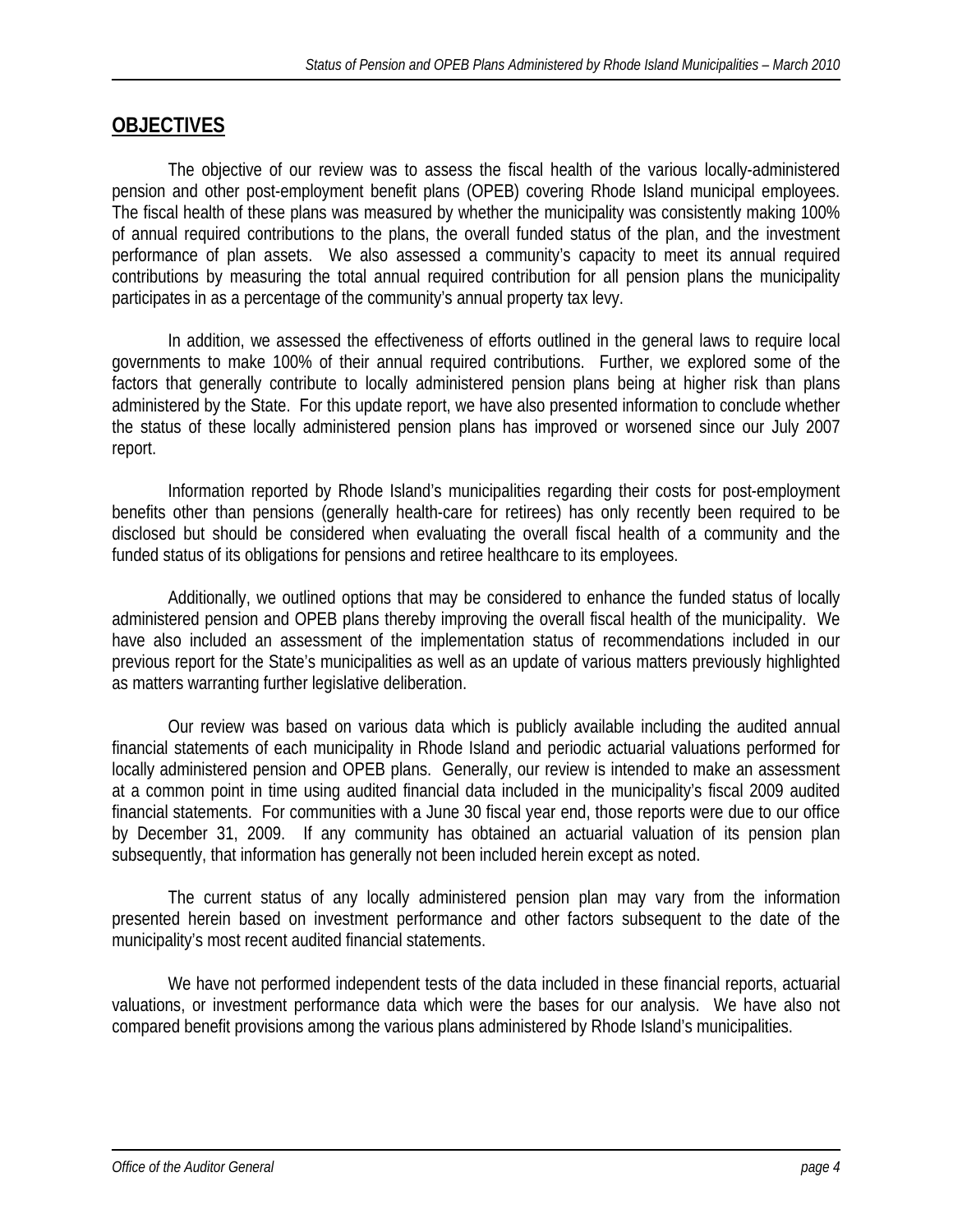# **BACKGROUND**

 Pension plans of all types continue to receive scrutiny for a variety of reasons including very significant unfunded liabilities, the impact of recent market events on investment performance, debate over defined benefit vs. defined contribution plans and government vs. private sector plans. In general, most plan sponsors struggle to contain escalating pension costs which result from past underfunding of the plans, employees generally retiring earlier and living longer, and the impact of recent investment losses affecting nearly all plans.

Government defined benefit plans have been under particular scrutiny due to the perceived inequality of benefits when compared to private sector plans. In Rhode Island, the state employee and teacher pension plan has been studied in depth resulting in legislative action to modify benefit provisions (2009 session). Further modifications have been proposed in the Governor's fiscal 2010 supplemental and 2011 budget submissions. Proposals to modify the benefit structure of plans within the Municipal Employees' Retirement System (MERS) are also under consideration with the aim of generating cost savings to fiscally stressed municipalities.

 Investment performance in the last two years has had a severe impact on the funded status of pension plans and required contributions. The effect is somewhat muted by "smoothed-market" provisions employed by most plans which spread the highs and lows of annual investment performance over a longer period (e.g., five-year smoothing). Due to these smoothed market provisions and the inherent delay between the date actuarial valuations are performed and the period in which employer contributions are made, the impact of recent severe market conditions has not been fully recognized in the funded status of most plans. Arguably, the current funded status of the plans is likely worse than the specific data included herein.

Despite escalating pension costs, some entities have reduced contributions for budgetary reasons; thereby, deferring their obligation to fund the liabilities into the future and creating a much more serious and long-term financial problem. Many plans are severely underfunded which presents the risk that sufficient funds will not be available to meet promised benefits to retirees. It also undermines the overall fiscal health of the plan's sponsor.

 In the government environment, the annual cost of providing pension benefits can be a significant portion of the annual operating budget of any municipality. Failure to make annual required contributions to pension plans or invest pension assets prudently can ultimately increase the overall cost to the municipality. Additionally, granting generous benefits without consideration of the long-term costs can have a far-reaching impact on the overall fiscal health of a community.

 New governmental accounting standards, which recently became effective, generate further focus and concern as governments are required to measure and disclose the future cost of OPEB (e.g., retiree health care) on an actuarial basis. In actuality, most OPEB plans operate on a pay-as-you-go basis without any accumulation of funds to provide for future benefits. Due to the escalating nature of health-care costs and the time period for which benefits are provided, the costs of such benefit programs are very significant. These unfunded liabilities, although just recently disclosed, deserve the same attention and funding commitment as those accruing from pension benefits.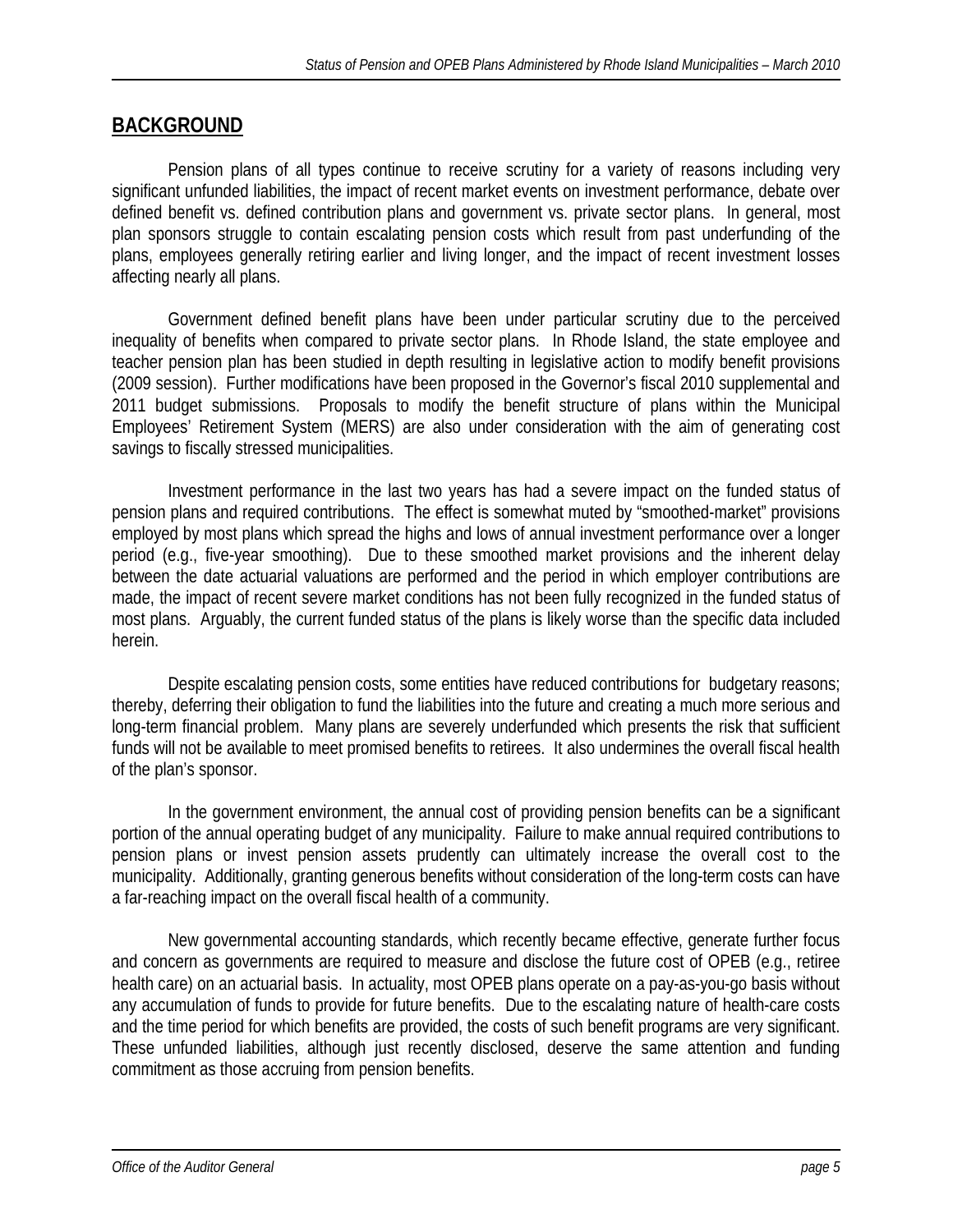### **OVERVIEW OF PENSION and OPEB PLANS COVERING RHODE ISLAND MUNICIPAL EMPLOYEES**

 Rhode Island municipal employees are covered by a variety of pension plans, some administered by the State, others administered by the municipality, and a few administered by employee unions. While the focus of this report is primarily defined benefit pension plans administered directly by Rhode Island municipalities, it is useful to understand the types of pension plans (defined benefit vs. defined contribution) and the variety of plans covering local public employees.

**Defined benefit pension plan** – A pension plan having terms that specify the amount of pension benefits to be provided at a future date or after a certain period of time; the amount specified is a function of one or more factors such as age, years of service, and compensation.

**Defined contribution plan** – A pension plan having terms that specify how contributions to a plan member's account are to be determined, rather than the amount of retirement income the member is to receive. The amounts received by a member will depend only on the amount contributed to the member's account, earnings on investments of those contributions, and forfeitures of contributions made for other members that may be allocated to the member's account.

Source: *Governmental Accounting and Financial Reporting Standards* published by the Governmental Accounting Standards Board

### *Employees' Retirement System of Rhode Island (ERS) - Teachers*

- *Administered by State of Rhode Island*
- Covers local public school teachers
- Total plan assets \$3.7 billion (teachers share – fair value at June 30, 2009)
- Unfunded Actuarial Accrued Liability \$2.7 billion at June 30, 2008 (valuation date)
- Funded ratio  $60.3\%$  at June 30, 2008 (valuation date)

 All local school teachers are members of the Employees' Retirement System (ERS) of the State of Rhode Island (pursuant to General Law section 16-16-2). That plan also covers state employees and is administered by the State. The employer contribution to the plan for teachers is shared between the local school district and the State (fiscal 2009 - 8.18% State and 11.89% local for a total employer contribution rate of 20.07% in fiscal 2009). Teachers contribute 9.5% of their salaries. The municipality has no responsibility for administering the plan and its primary obligation is to make

annual required contributions. Separate actuarial valuations are not performed for each school district – all districts contribute at the same employer contribution rate which is shared with the State.

### *Municipal Employees' Retirement System of Rhode Island (MERS)*

- *Administered by State of Rhode Island*
- Covers various categories of municipal employees - general, police and fire
- Total plan assets \$892 million fair value at June 30, 2009
- Unfunded Actuarial Accrued Liability \$91.7 million at June 30, 2008 (valuation date)
- Funded ratio  $-92.8\%$  at June 30, 2008
- (valuation date)

 Some municipal employees participate in the Municipal Employees' Retirement System (MERS) of the State of Rhode Island which is administered by the State. That system is a voluntary multiple-employer agent plan. The State acts as administrative agent but assumes no funding responsibility. A municipality may have multiple units covering specific groups of employees (e.g., police, fire, general employees) -- separate actuarial valuations are performed for each participating entity. The municipality has no responsibility for administering the plan but is required to make annual required contributions as determined by the actuary specifically for that unit.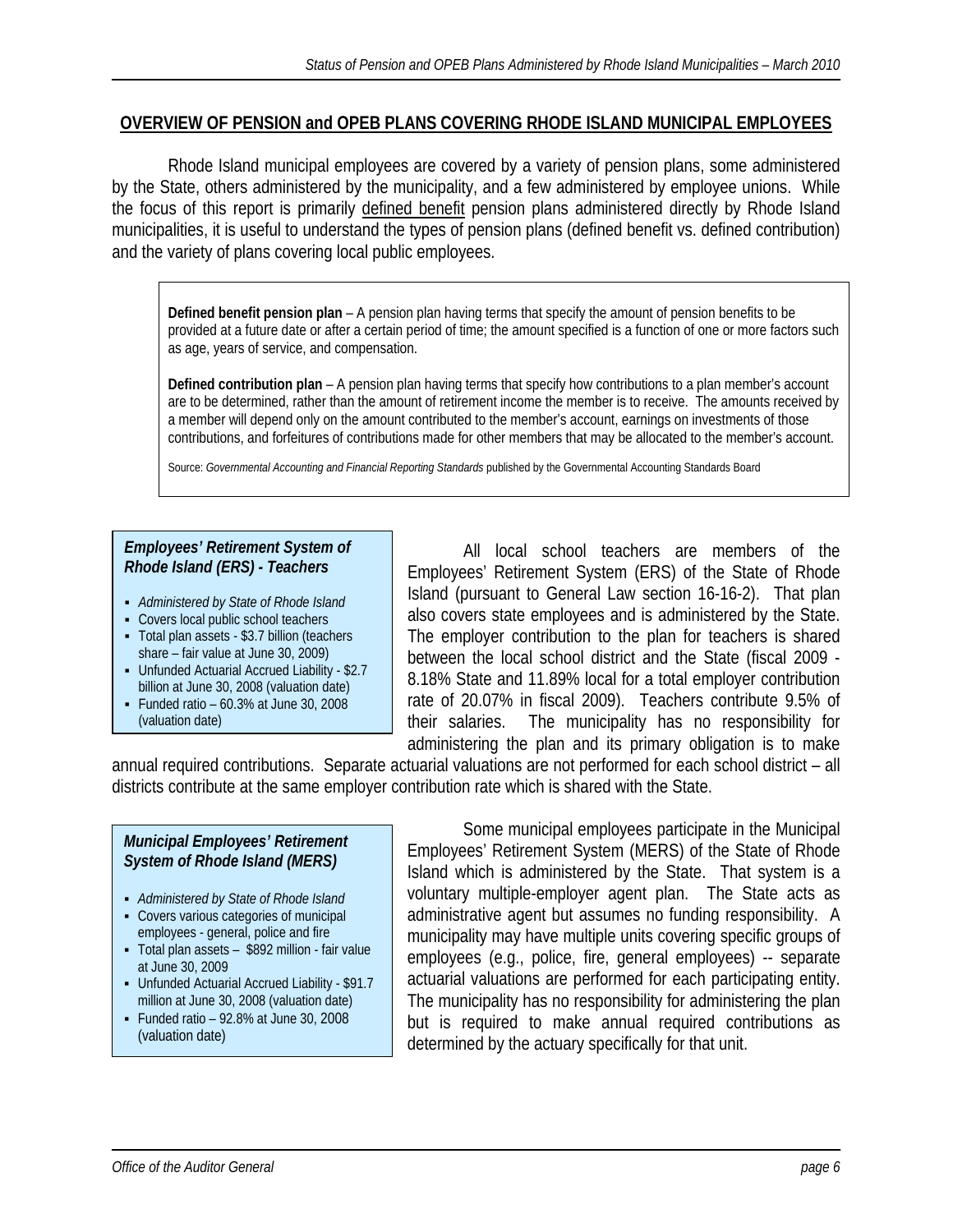Some municipal employees are covered by pension plans administered by their employee union. In these instances the municipality's obligation is solely to make annual required employer contributions.

# *Various Locally Administered Pension Plans*

- *Administered by local governments*
- Covers various categories of municipal employees - general, police and fire
- Total plan assets \$1.4 billion (as of most recent data available in FY 2009 audit reports)
- Unfunded Actuarial Accrued Liability \$1.9 billion (as of most recent audit reports)
- Collective funded ratio 43% (as of the most recent information included in fiscal 2009 audit reports)

Many municipalities have established pension plans for their employees where the city or town is solely responsible for all aspects of the administration and funding of plan benefits. In these instances the municipality is responsible for determining plan provisions, obtaining actuarial valuations, making required contributions, investing assets and paying benefits to retirees.

 Twenty–four Rhode Island communities have created one or more pension plans, which they administer for their employees. The actuarial value of assets

collectively held by these plans was nearly \$1.4 billion and the collective unfunded actuarial accrued liability for future benefits (for only these locally administered pension plans) was nearly \$1.9 billion (as of the most recent actuarial valuation referenced in their June 30, 2009 financial statements).

# *Various Locally Administered OPEB Plans*

- *Administered by local governments*
- Covers various categories of teachers, municipal employees - general, police and fire
- Total plan assets \$18 million (as of most recent data available in FY 2009 audit reports)
- Unfunded Actuarial Accrued Liability \$2.4 billion (as of most recent audit reports)
- Collective funded ratio 1% (as of the most recent information included in fiscal 2009 audit reports)

 Many municipalities have established other postemployment benefit programs (OPEB) for their employees which generally consist of retiree health-care benefits. For these OPEB plans, the city or town is solely responsible for all aspects of the administration and funding of plan benefits. Additionally, the municipality is responsible for determining plan provisions, obtaining actuarial valuations, making required contributions, investing assets, and paying benefits to retirees. Although pension benefits for teachers are provided through the State administered ERSRI, retiree healthcare benefits are provided through the municipality. Teachers

may opt to purchase retiree healthcare coverage through the State's OPEB plan but the State assumes no funding obligation for benefits.

 Most Rhode Island communities have created one or more OPEB plans, which they administer for their employees. The actuarial value of assets collectively held by these plans was only \$18 million and the collective unfunded actuarial accrued liability for future benefits (for only these locally administered OPEB plans) was nearly \$2.4 billion (as of the most recent actuarial valuation referenced in their June 30, 2009 financial statements).

 A schedule on page 8 shows the various plans that each Rhode Island municipality administers or participates in.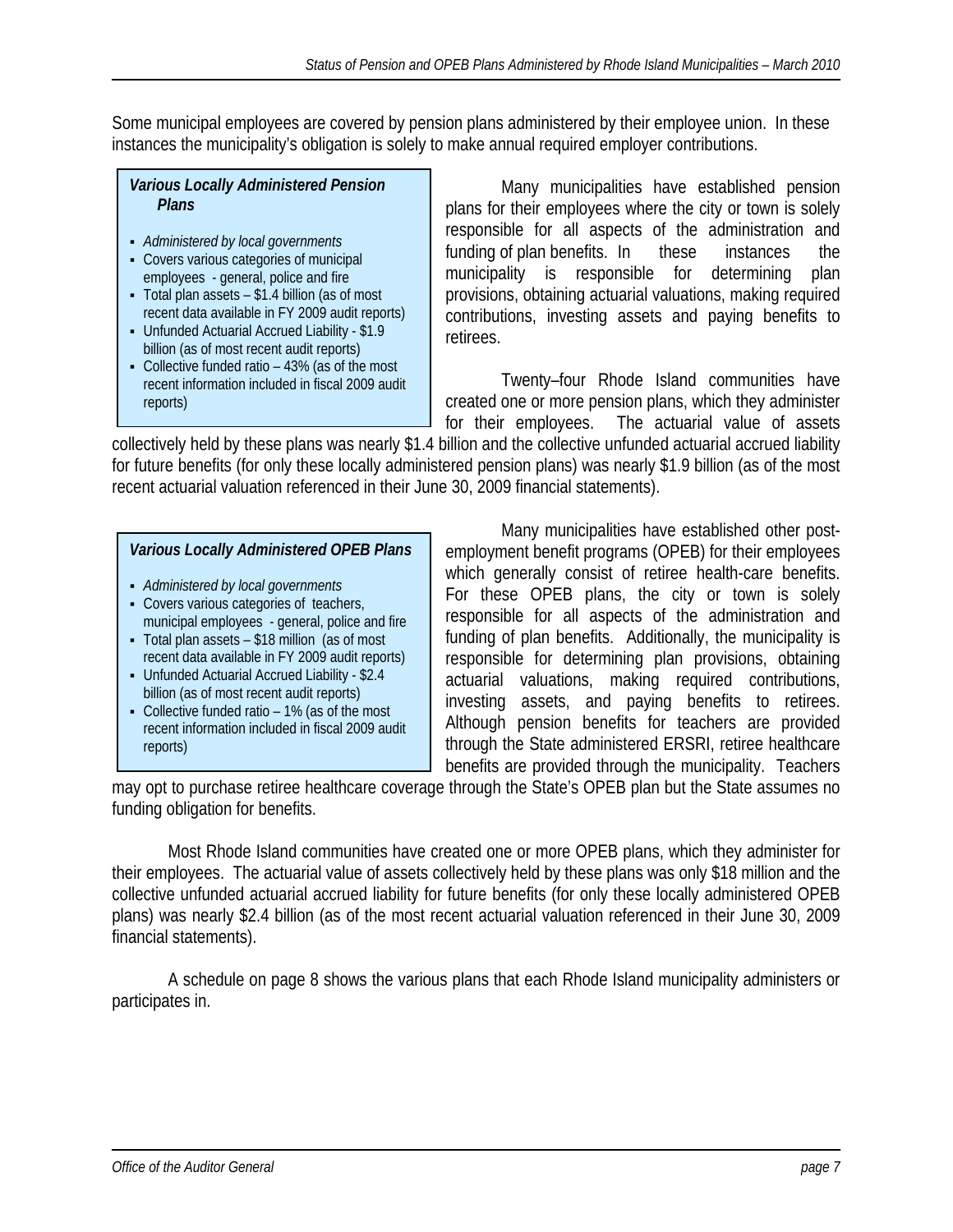# **Rhode Island Municipalities' Defined Benefit Pension and OPEB Plans**

|                         |                 |                               |               |           | <b>OTHER</b>    |                 |                                                                                                             |              |
|-------------------------|-----------------|-------------------------------|---------------|-----------|-----------------|-----------------|-------------------------------------------------------------------------------------------------------------|--------------|
|                         | <b>ERS</b>      |                               | <b>MERS</b>   |           | <b>PLANS</b>    |                 | <b>LOCAL PENSION PLANS</b>                                                                                  | <b>OPEB</b>  |
|                         |                 |                               |               |           | Not             |                 |                                                                                                             |              |
|                         |                 |                               |               |           | Administered by | Administered    |                                                                                                             |              |
| Municipality            | <b>Teachers</b> | Municipal<br><b>Employees</b> | <b>Police</b> | Fire      | Municipality    | by Municipality | <b>Covered employees</b>                                                                                    | <b>PLANS</b> |
| Barrington              | ٠               | $\bullet$                     | ٠             | $\bullet$ |                 |                 |                                                                                                             |              |
| <b>Bristol</b>          | $\bullet$       | $\bullet$                     | $\bullet$     | $\bullet$ |                 | $\bullet$       | Police (prior to 3/22/98)                                                                                   | $\bullet$    |
| <b>Burrillville</b>     | $\bullet$       | $\bullet$                     | ٠             |           |                 |                 |                                                                                                             | $\bullet$    |
|                         |                 |                               |               |           |                 |                 | Police & Fire (prior to 7/1/72) and Police &                                                                |              |
| <b>Central Falls</b>    | $\bullet$       | $\bullet$                     |               |           |                 | $\bullet$       | Fire (after 7/1/72)                                                                                         | $\bullet$    |
| Charlestown             | $\bullet$       | $\bullet$                     | $\bullet$     |           |                 |                 |                                                                                                             | $\bullet$    |
| Coventry                | $\bullet$       |                               |               |           |                 |                 | Municipal Employees, Police, School<br>Employees (other than teachers)                                      |              |
| Cranston                |                 | $\bullet$                     |               | $\bullet$ |                 |                 | Police & Fire EE's Pension Plan (prior to<br>7/1/95)                                                        | $\bullet$    |
| Cumberland              | $\bullet$       | $\bullet$                     |               | $\bullet$ |                 | $\bullet$       | Police and other former employees                                                                           | $\bullet$    |
| <b>East Greenwich</b>   | $\bullet$       | $\bullet$                     | $\bullet$     |           |                 |                 |                                                                                                             | $\bullet$    |
| <b>East Providence</b>  | $\bullet$       | $\bullet$                     |               |           |                 | $\bullet$       | Fire & Police                                                                                               | $\bullet$    |
| Exeter                  | $\bullet$       | $\bullet$                     |               |           |                 |                 |                                                                                                             | (a)          |
| Foster                  | $\bullet$       | $\bullet$                     | $\bullet$     |           |                 |                 |                                                                                                             | (a)          |
| Glocester               | $\bullet$       | $\bullet$                     | $\bullet$     |           |                 |                 |                                                                                                             | $\bullet$    |
| Hopkinton               | $\bullet$       | $\bullet$                     | $\bullet$     |           |                 |                 |                                                                                                             |              |
| Jamestown               | $\bullet$       | $\bullet$                     |               |           |                 | $\bullet$       | Police                                                                                                      | $\bullet$    |
| Johnston                | $\bullet$       | $\bullet$                     |               | $\bullet$ |                 | $\bullet$       | Police, Fire (prior to 7/1//99)                                                                             |              |
| Lincoln                 | $\bullet$       | $\bullet$                     |               | $\bullet$ | $\bullet$       | $\bullet$       | Police, Fire, Town and School ee's                                                                          | $\bullet$    |
| <b>Little Compton</b>   | $\bullet$       |                               |               |           |                 |                 | Town employees other than certified<br>teachers                                                             | (a)          |
| Middletown              | $\bullet$       | $\bullet$                     | $\bullet$     | $\bullet$ |                 | $\bullet$       | All Town ee's hired prior to 7/1/01                                                                         | $\bullet$    |
| Narragansett            | ٠               |                               |               |           |                 | $\bullet$       | Police (prior to 7/1/78) and Town Plan                                                                      | $\bullet$    |
| New Shoreham            | $\bullet$       | $\bullet$                     | $\bullet$     |           |                 |                 |                                                                                                             | (a)          |
| <b>Newport</b>          | $\bullet$       | $\bullet$                     |               |           |                 | $\bullet$       | <b>Fire and Police</b>                                                                                      | $\bullet$    |
|                         | $\bullet$       | $\bullet$                     | $\bullet$     | $\bullet$ |                 |                 |                                                                                                             | $\bullet$    |
| North Kingstown         |                 |                               |               |           |                 |                 |                                                                                                             |              |
| <b>North Providence</b> | ٠               | $\bullet$                     |               | $\bullet$ |                 | $\bullet$       | <b>Police Pension Plan</b>                                                                                  | $\bullet$    |
| <b>North Smithfield</b> | $\bullet$       | $\bullet$                     | $\bullet$     |           |                 |                 |                                                                                                             | $\bullet$    |
| Pawtucket               |                 |                               |               |           |                 |                 | Pre 1974 Police & Fire (pay as you go) and<br>Post 1974 Police and Fire                                     |              |
| Portsmouth              |                 |                               |               |           |                 |                 | Full-time Town employees except teachers                                                                    | $\bullet$    |
| Providence              | $\bullet$       |                               |               |           | $\bullet$       | $\bullet$       | All city employees except teachers                                                                          | $\bullet$    |
| Richmond                | $\bullet$       |                               |               |           |                 |                 |                                                                                                             |              |
| <b>Scituate</b>         | $\bullet$       | $\bullet$                     |               |           |                 | $\bullet$       | Police                                                                                                      | $\bullet$    |
| Smithfield              | $\bullet$       | $\bullet$                     | $\bullet$     |           |                 | $\bullet$       | Police (prior to 7/1/99), Fire                                                                              | $\bullet$    |
| South Kingstown         | $\bullet$       | $\bullet$                     | $\bullet$     | $\bullet$ |                 |                 |                                                                                                             | $\bullet$    |
| Tiverton                | $\bullet$       | $\bullet$                     |               | $\bullet$ |                 | $\bullet$       | Police                                                                                                      | $\bullet$    |
| Warren                  | $\bullet$       | $\bullet$                     | $\bullet$     | $\bullet$ |                 |                 |                                                                                                             | $\bullet$    |
| Warwick                 |                 |                               |               |           |                 |                 | City Employees, Police and Fire Pension I,<br>Police and Fire Pension II, Public School<br><b>Employees</b> | $\bullet$    |
| <b>West Greenwich</b>   | $\bullet$       | ٠                             | $\bullet$     |           |                 |                 |                                                                                                             | (a)          |
| <b>West Warwick</b>     | $\bullet$       |                               |               |           |                 | $\bullet$       | Full time town ee's (except teachers),<br>Police and Fire                                                   | $\bullet$    |
| Westerly                | $\bullet$       | $\bullet$                     |               |           | $\bullet$       | $\bullet$       | Police                                                                                                      | $\bullet$    |
| Woonsocket              | $\bullet$       | $\bullet$                     | $\bullet$     | $\bullet$ |                 | $\bullet$       | Police (hired prior to 7/1/80), Fire (hired<br>prior to 7/1/85)                                             | $\bullet$    |

(a) – Five municipalities will implement OPEB accounting requirements in their fiscal 2010 financial statements.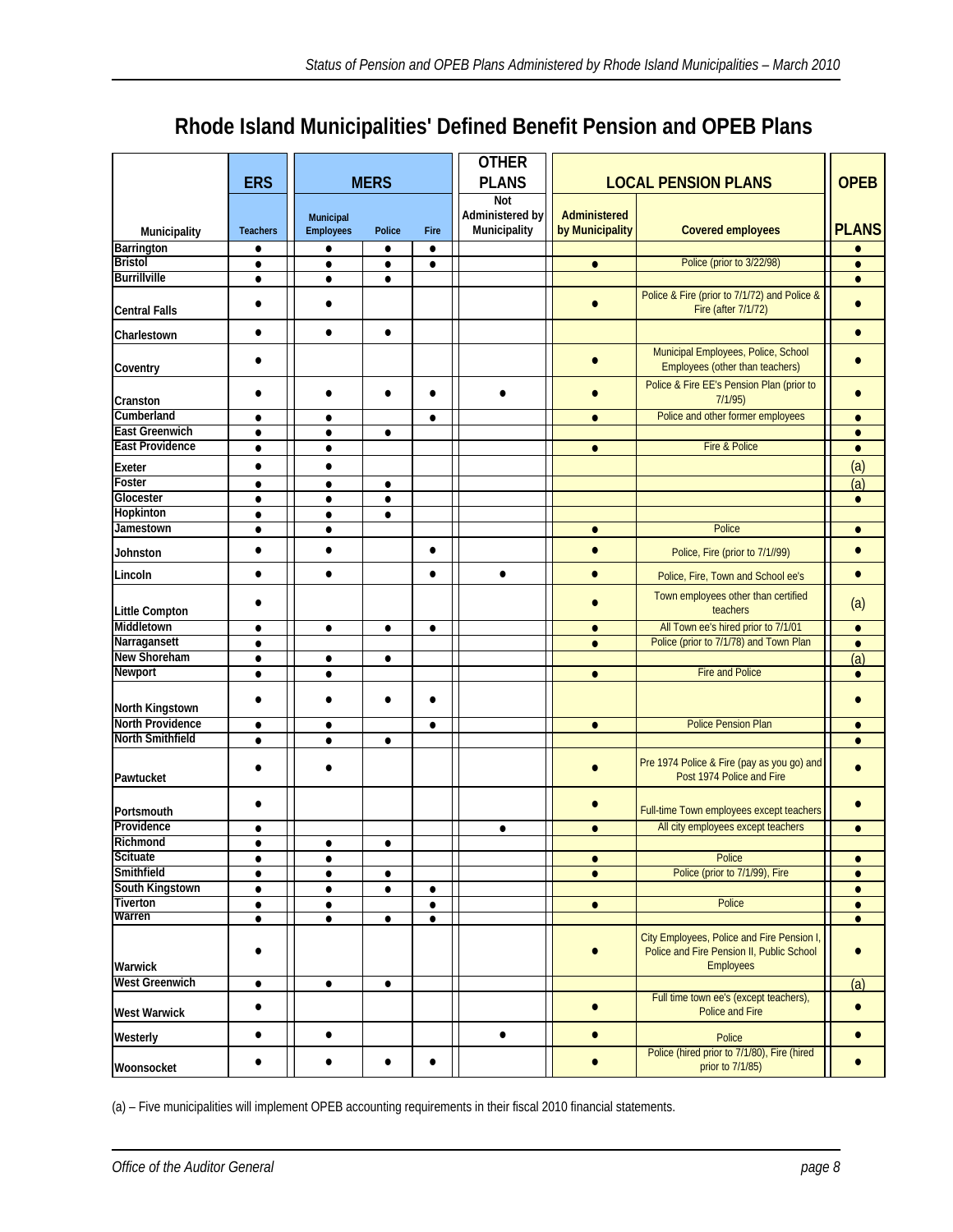# **Accounting Principles Applicable To Governmental Pension and OPEB Plans**

 The Governmental Accounting Standards Board (GASB) issues accounting principles for governmental entities. In general, these accounting principles (1) require that periodic actuarial valuations be performed of governmental pension and OPEB plans, (2) define the acceptable actuarial methods that can be used in valuing pension benefit and OPEB liabilities, (3) define the annual amount that must be recognized as an expense (whether actually contributed or not) on a government's financial statements and (4) specify the pension and OPEB related disclosures that must be included in the annual financial reports of a governmental entity.

 These accounting principles do not mandate how a government actually funds its pension and other post-employment benefit costs. A municipality that fails to contribute 100% of the annual required contribution to its pension or OPEB plan must disclose the actual amount contributed and report the full annual required contribution amount (funded and unfunded portion) as an expense in its government-wide financial statements. The amount reported in the fund level financial statements is only the actual amount funded. A municipality's government-wide financial statements should reflect, as a long-term liability, the cumulative difference between the annual required contribution amount and the amount actually contributed to its pension plan.

Governments are required to include basic information about their pension and OPEB plans that allows a reader of the financial statements to determine the unfunded actuarial accrued liability, the overall funded status of the plan and whether actual contributions are equal to 100% of annual required amounts.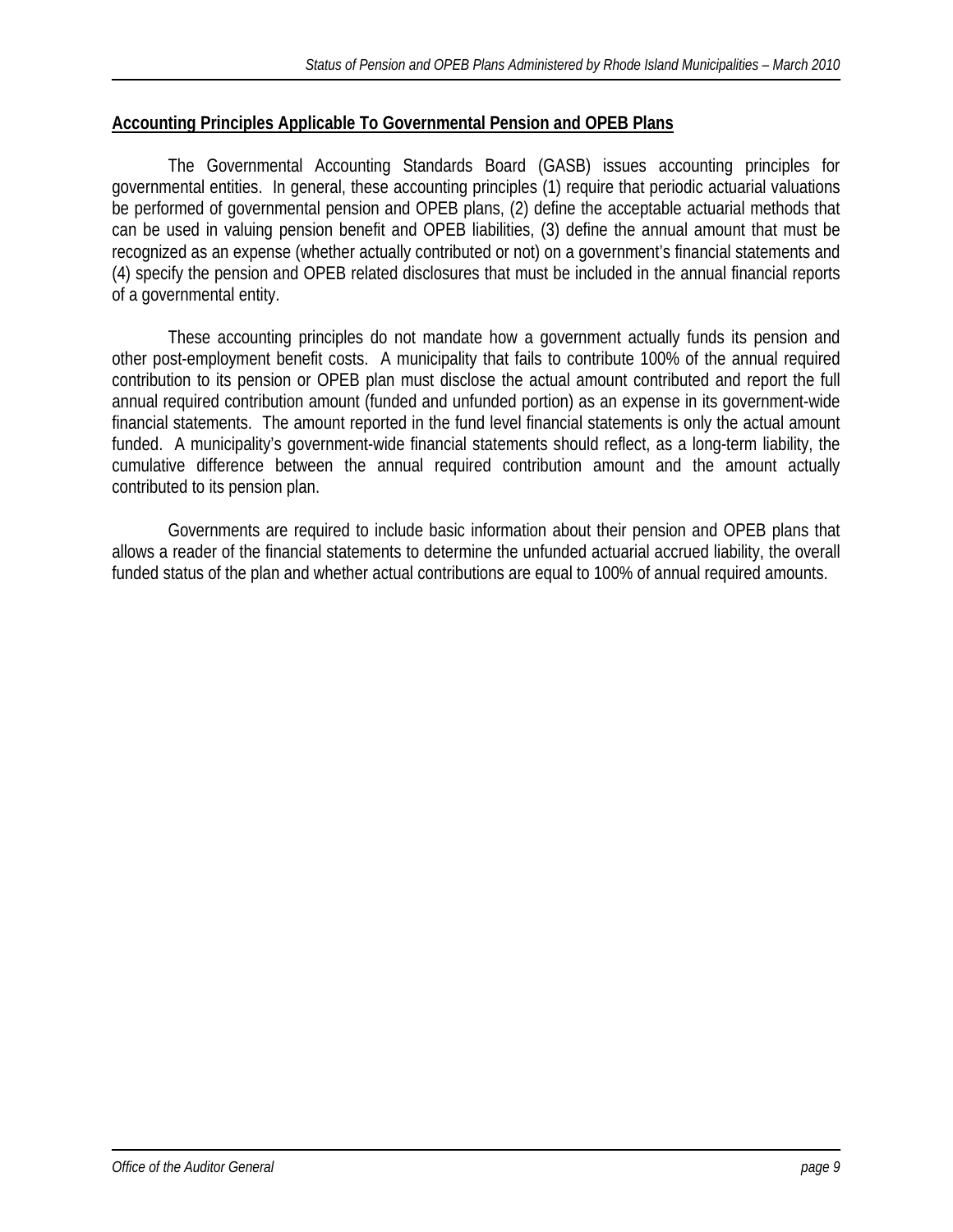# **MEASURING THE FISCAL HEALTH OF PENSION PLANS ADMINISTERED BY RHODE ISLAND MUNICIPALITIES**

 The primary objective of a defined benefit pension plan is to pay current and future benefits to its members. These benefit obligations cannot be met without the appropriate level of available assets. Many factors such as market volatility, changes in benefits, and changes in membership can affect the assets and liabilities or funding status of a plan. Proper planning and management is required to ensure that plan assets will be sufficient to support liabilities. Periodic actuarial valuations are a tool used by management to assess the development of the liability components of the plan and how they relate to plan assets.

 Various measures can be used in assessing the fiscal health of a pension plan. We have selected the following measures because they are both appropriate and generally readily available from either periodic actuarial valuations or the annual audited financial statements of a governmental entity.

| Annual required<br>contribution (ARC)                   | The amount required to be contributed to the plan as determined by an actuary in<br>accordance with the plan's actuarial funding methodology and assumptions. Any<br>contribution amount less than 100% of the ARC warrants attention.                                                                                                                                                                                                                                                                                                                                                                 |
|---------------------------------------------------------|--------------------------------------------------------------------------------------------------------------------------------------------------------------------------------------------------------------------------------------------------------------------------------------------------------------------------------------------------------------------------------------------------------------------------------------------------------------------------------------------------------------------------------------------------------------------------------------------------------|
| Net pension<br>obligation<br>(NPO)                      | When a government contributes 100% of the ARC, no liability is required to be<br>presented on the face of the government's financial statements. When less than 100%<br>of the ARC is contributed, the difference between the ARC and the actual contribution<br>is reflected as a liability on the government's government-wide financial statements and<br>is referred to as the net pension obligation. When an NPO exists on a government's<br>financial statements, this amount represents the cumulative effect of contributions that<br>should have been, but were not, made to a pension plan. |
| Unfunded actuarial<br>accrued liability<br>(UAAL)       | The Actuarial Accrued Liability (AAL) is the present value of fully projected benefits<br>attributable to service credit that has been earned. The Unfunded Actuarial Accrued<br>Liability (UAAL) is the difference between the AAL and the actuarial value of assets<br>available to pay benefits.                                                                                                                                                                                                                                                                                                    |
| Funded ratio -<br>overall funding<br>status of the plan | The funded ratio of a pension plan is the relative value of the plan's assets and<br>liabilities. The Plan's funded ratio is determined by dividing the actuarial value of<br>assets by the actuarial value of liabilities.                                                                                                                                                                                                                                                                                                                                                                            |
| Investment<br>Performance                               | In addition to contributions, investment income is another source of funds to provide<br>current and future pension benefits. Investment performance can be measured against<br>the actuarial assumed rate of return and investment returns obtained by other similar<br>investors.                                                                                                                                                                                                                                                                                                                    |

 Ultimately, the pertinent considerations regarding funding a public pension plan is the ability of the plan sponsor to continue to pay promised benefits and to make required contributions without causing fiscal stress; and whether the plan's unfunded liability is being amortized over an appropriate time period.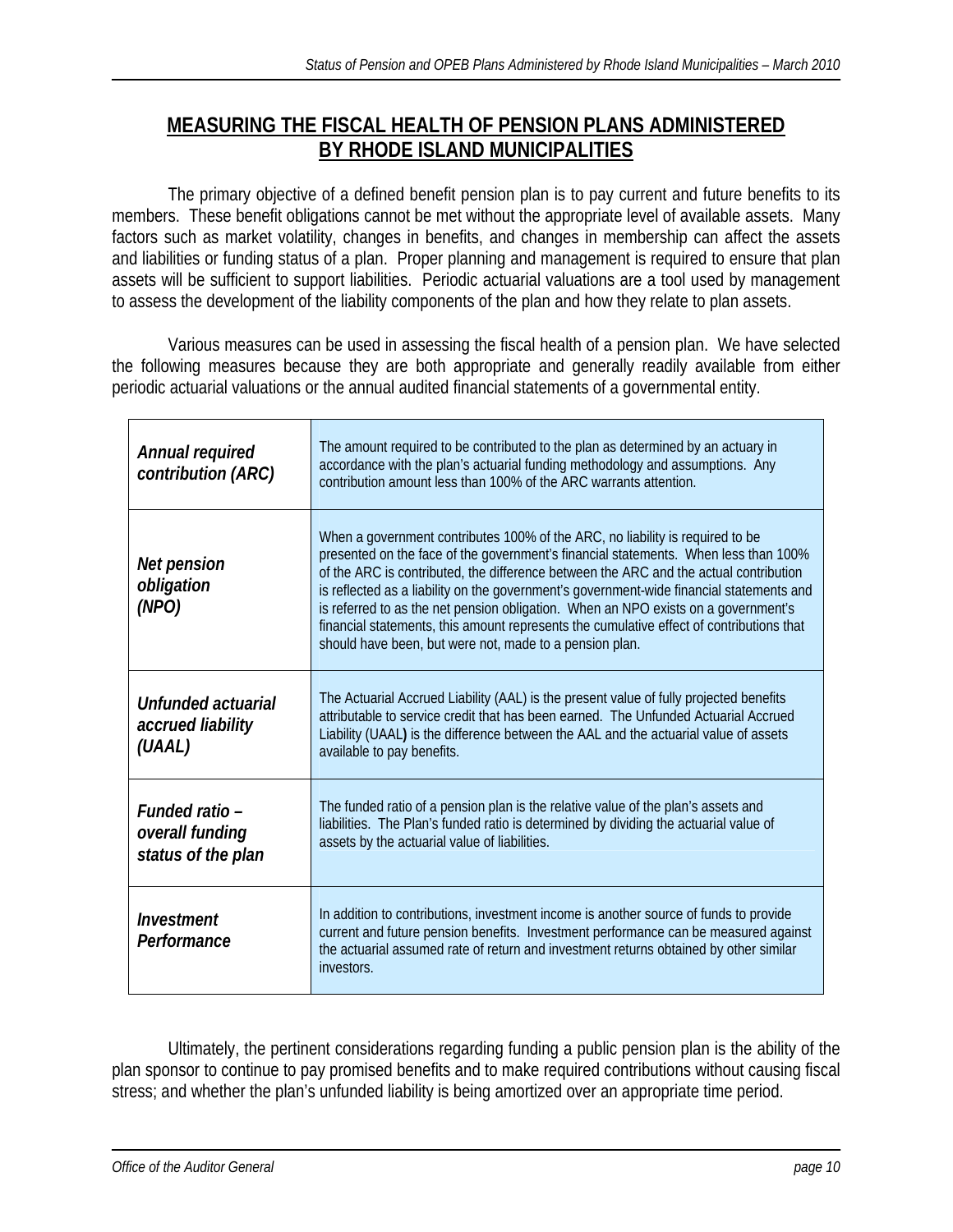# **Locally-administered Pension Plans Considered at Risk**

We identified 23 plans administered by 18 municipalities that we considered to be at risk.

| Locally-administered Pension Plans Considered at Risk |                     |                             |                                                             |       |                                                    |  |  |  |  |  |  |
|-------------------------------------------------------|---------------------|-----------------------------|-------------------------------------------------------------|-------|----------------------------------------------------|--|--|--|--|--|--|
| <b>Municipality</b>                                   | <b>Pension Plan</b> | Date of<br><b>Valuation</b> | <b>Unfunded</b><br>Actuarial<br><b>Accrued</b><br>Liabilitv | Ratio | Percentage<br>Funded of ARC made<br>In Fiscal 2009 |  |  |  |  |  |  |

*Category 1 - Plan is significantly underfunded (<60%) and annual contributions are significantly less than annual required amounts (<80%).*

| <b>Central Falls</b>           | Police & Fire (after 7/1/72) John Hancock | 7/1/2008   | 24,909,502  | 30.2% | $0.0\%$ |
|--------------------------------|-------------------------------------------|------------|-------------|-------|---------|
| <b>Coventry</b>                | <b>School EE's Pension Plan</b>           | 9/1/2008   | 18.340.664  | 36.9% | 34.9%   |
| East Providence <sup>(2)</sup> | Firemen's & Policemen's Pension Plan      | 10/31/2008 | 49.204.669  | 57.1% | 25.1%   |
| <b>Johnston</b>                | Fire (prior to 7/1/99)                    | 7/1/2009   | 47,625,201  | 26.8% | 76.5%   |
| <b>IPawtucket</b>              | Post 1974 Policemen & Firemen             | 7/1/2008   | 108,531,436 | 38.8% | 59.9%   |
| <b>Warwick</b>                 | Police Pension I & Fire Pension Plan      | 7/1/2007   | 203,254,318 | 27.2% | 64.6%   |
| <b>West Warwick</b>            | <b>Town Plan</b>                          | 7/1/2008   | 68,233,034  | 39.5% | 21.4%   |

*Category 2 - Plan is significantly underfunded (<60%) and annual contributions are more than 80% of annual required amounts.*

| 100.4% |
|--------|
| 83.2%  |
| 89.1%  |
| 95.1%  |
| 100.0% |
| 84.4%  |
| 105.5% |
| 99.8%  |
| 95.2%  |
| n/a    |
| 100.0% |
| 87.9%  |
|        |

*Category 3 - Plan is more than 60% funded but annual contributions are significantly less than required amounts (<80%) and generally declining over a multi-year period.* 

| Little Compton    | Town Employees Other than Certified Teachers | 7/1/2008 | 1.602.576  | 78.5% | 79.7% |
|-------------------|----------------------------------------------|----------|------------|-------|-------|
| Narragansett      | Town Plan                                    | 7/1/2008 | 13,441,418 | 79.8% | 54.5% |
| North Providence  | <b>IPolice Pension Plan</b>                  | 7/1/2007 | 9,370,009  | 68.5% | 53.7% |
| <b>Smithfield</b> | l Fire Pension Plan                          | 7/1/2009 | 2,793,496  | 77.8% | 53.7% |

See Note 1 (page 41)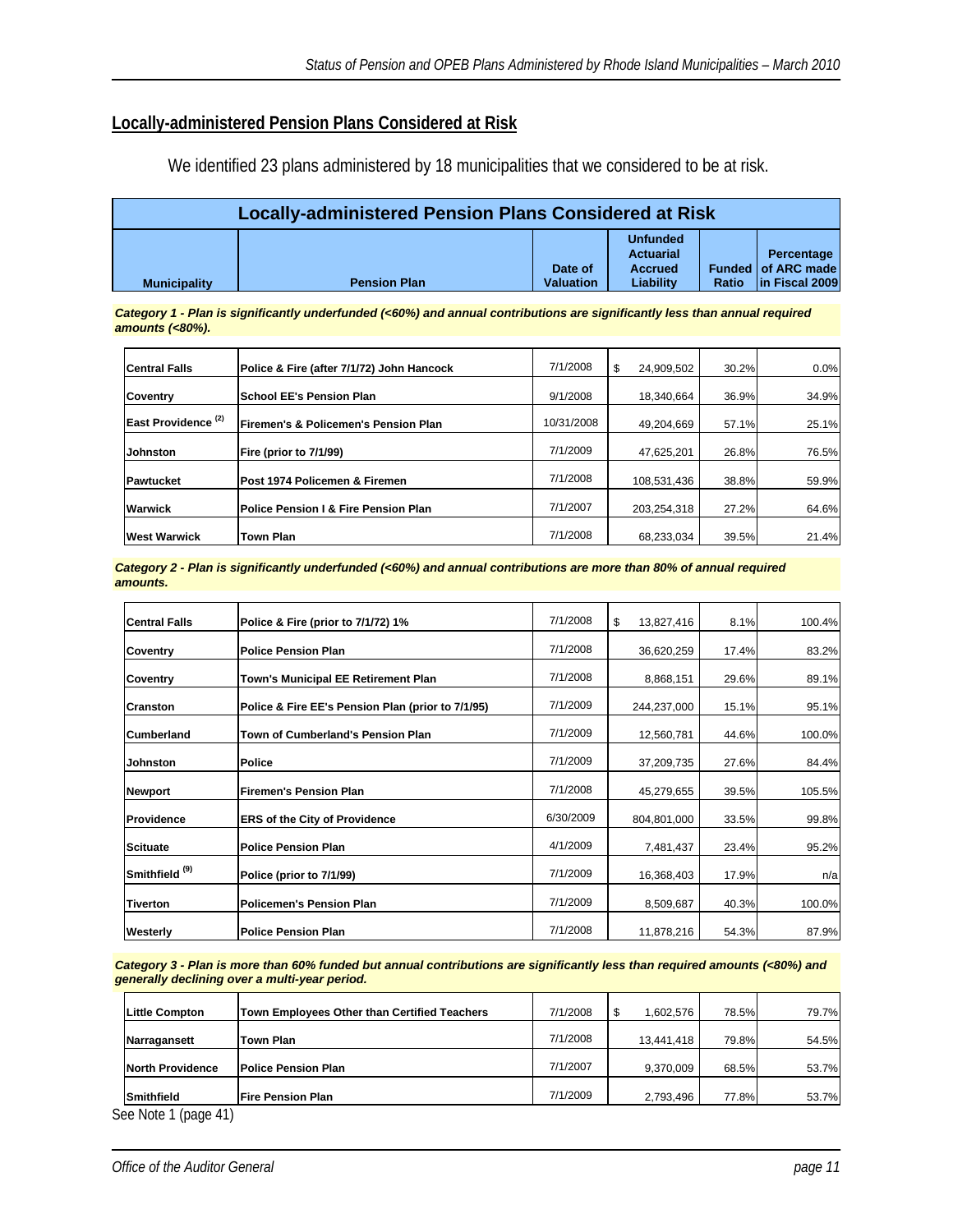The plans in the preceding table are listed alphabetically by municipality within each risk category. Our assessment of plans includes information included in the municipality's fiscal 2009 audited financial statements and in certain instances actuarial valuations provided by the municipalities.

 The 13 locally administered plans not considered at risk (those excluded from the preceding tables) still require continual commitment to fund the plan responsibly by contributing 100% of annual required amounts and move toward fully funding the plan. Options to merge the plan into the Municipal Employees' Retirement System to reduce administrative costs and enhance investment performance and diversification should still be pursued.

# **Annual Required Contribution**

## *Annual Required Contribution*

The amount required to be contributed to the plan as determined by an actuary in accordance with the plan's actuarial funding methodology and assumptions. Any contribution amount less than 100% of the ARC warrants attention.

 Consistently funding 100% of the annual required contribution (ARC) to a pension plan is one of the best indicators of an entity's commitment to making incremental progress in meeting its obligation to employees and retirees for pension benefits. If annual required contributions are consistently made, funding ratios will increase and the plan will eventually become fully funded. The table on page 14 demonstrates the actual percentage of the annual required contribution made by each locally administered pension plan over the five-year period 2005 - 2009.

 The five-year ARC funding schedule on page 14 highlights that nine municipalities substantially underfund their respective annual required contribution for certain plans - Central Falls (1 of 2 plans), Coventry, East Providence, Narragansett, North Providence, Pawtucket, Smithfield, Warwick (1of 5 plans), and West Warwick. Three additional plans (Johnston Police, Johnston Fire, and Little Compton) are declining in the percentage of the annual contribution made in fiscal 2009 compared to prior years.

Continual underfunding pension obligations is viewed negatively by bond rating agencies and others assessing the fiscal health of a community. For example, a recent downgrade in the credit rating assigned to the Town of West Warwick cited the following:

"The downgrade is based on the town's reduced financial position following consecutive operating deficits, continued pressures related to the fiscal challenges of the school department and a growing net pension obligation due to the long-term practice of not fully funding the town's annually required contribution (ARC) for pensions. The town's unfunded pension liability increased by \$37 million or over 200% between 2001 and 2006, bringing the system's funded ratio down to a low 45% from 77% with additional declines expected given recent market losses. West Warwick's contribution as a percent of the ARC has ranged from 0% to 56% over the last six years, with only partial funding budgeted again in fiscal 2010." *(Moody's Investors Service – Town of West Warwick – August 5, 2009)* 

The funded ratio of the West Warwick pension plan was reported at 39.5% in the June 30, 2009 audited financial statements of the town.

In contrast, Moody's Investors Service recognized Cranston's improvement in nearing 100% funding of its annual required contribution in its June 2008 rating: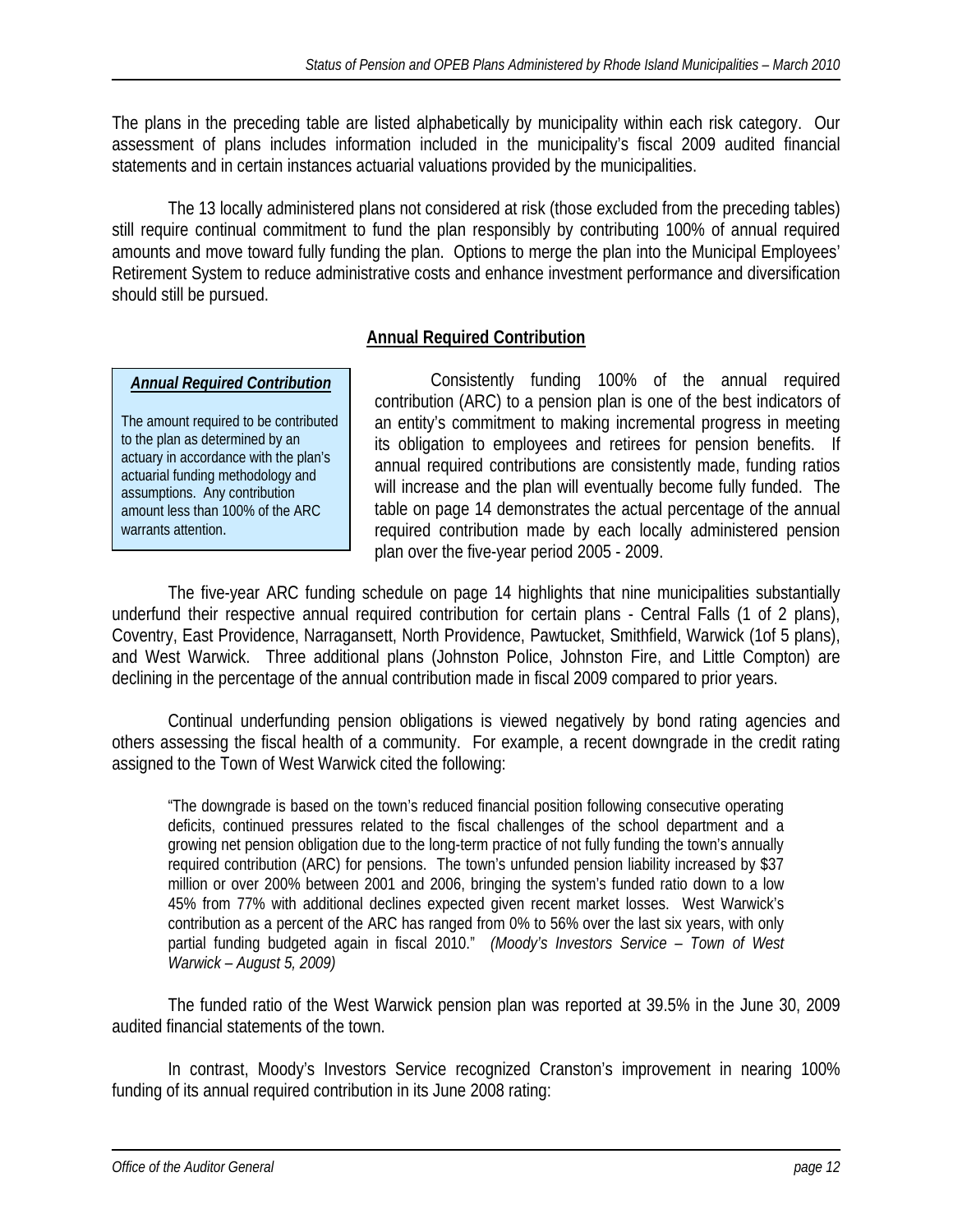"Moody's believes that continued reduction of the unfunded pension liability in addition to management's ability to maintain structural balance and reserve levels, is key to the city's overall credit quality and will be an integral part of any future rating analysis." (*Moody's Investors Service - City of Cranston –June 16, 2008)* 

Since property taxes are the primary revenue source for most Rhode IsIand municipalities, we prepared a schedule comparing each municipality's total actuarially determined annual required contribution, for all plans that it administers or participates in, to its total property tax levy for fiscal year 2009 (see page 31). In the aggregate, approximately 25% of the property tax levy would be required to fund 100% of the annual required contribution for both pension and OPEB plans. This means that \$1 of every \$4 raised through property taxes is needed to cover just pension and OPEB costs each year. For some communities, the percentage of their tax levy needed to fund their pension plans by contributing actuarially determined amounts is even more significant. In Central Falls, Pawtucket, and Johnston the annual required contributions (for pensions and OPEB) were 57%, 59%, and 47%, respectively, of their annual property tax levy.

The wide disparity in the percentage of the annual property tax levy that would be required to fund 100% of the annual required contribution to all pension and OPEB plans can be attributed to a variety of factors including differences in benefit provisions and the impact of continual underfunding in prior years. Generally, those communities that administer local plans have the higher percentage of total ARC to total property tax levy.

 The very significant annual required contribution to pension and OPEB plans are largely a byproduct of past underfunding of the plans. For example, the fiscal 2009 annual required contribution to the City of Providence's pension plan for its employees (excluding teachers) was \$48.5 million of which the City made 100% of the required contribution. The composite employer contribution rate (different rates are actually applied to different groups of employees - e.g., police, fire, general) was 41.95% of payroll. Within the rate, only 5.81% related to normal or current service costs and 36.14% related to amortization of the unfunded liability and interest thereon. This underscores the very dramatic impact of past underfunding on current required contributions.

The higher cost of not making consistent and timely contributions is also evident in the example of the City of Cranston's Police and Fire Employees Retirement System. The annual required contribution for fiscal 2009 was \$20.1 million. This plan covers 70 active members and 426 retirees for a total of 496 individuals. In contrast, the aggregate annual required contribution for all participating entities in the Municipal Employees Retirement System (MERS) was \$33.5 million covering a total of 14,667 individuals (active and retirees). This significant disparity in the relative annual required contribution between the plans results in part from the impact of Cranston not contributing required amounts each year in the past.

 One of the key advantages of participating in the State administered MERS plan is that 100% of the annual required contribution must be made. The general laws provide for deducting required contribution amounts due the State Employees' Retirement System from state aid payments to the municipality. This seeming lack of flexibility and forced discipline is actually a benefit due to the dramatically increased costs associated with deferring contributions to a pension plan.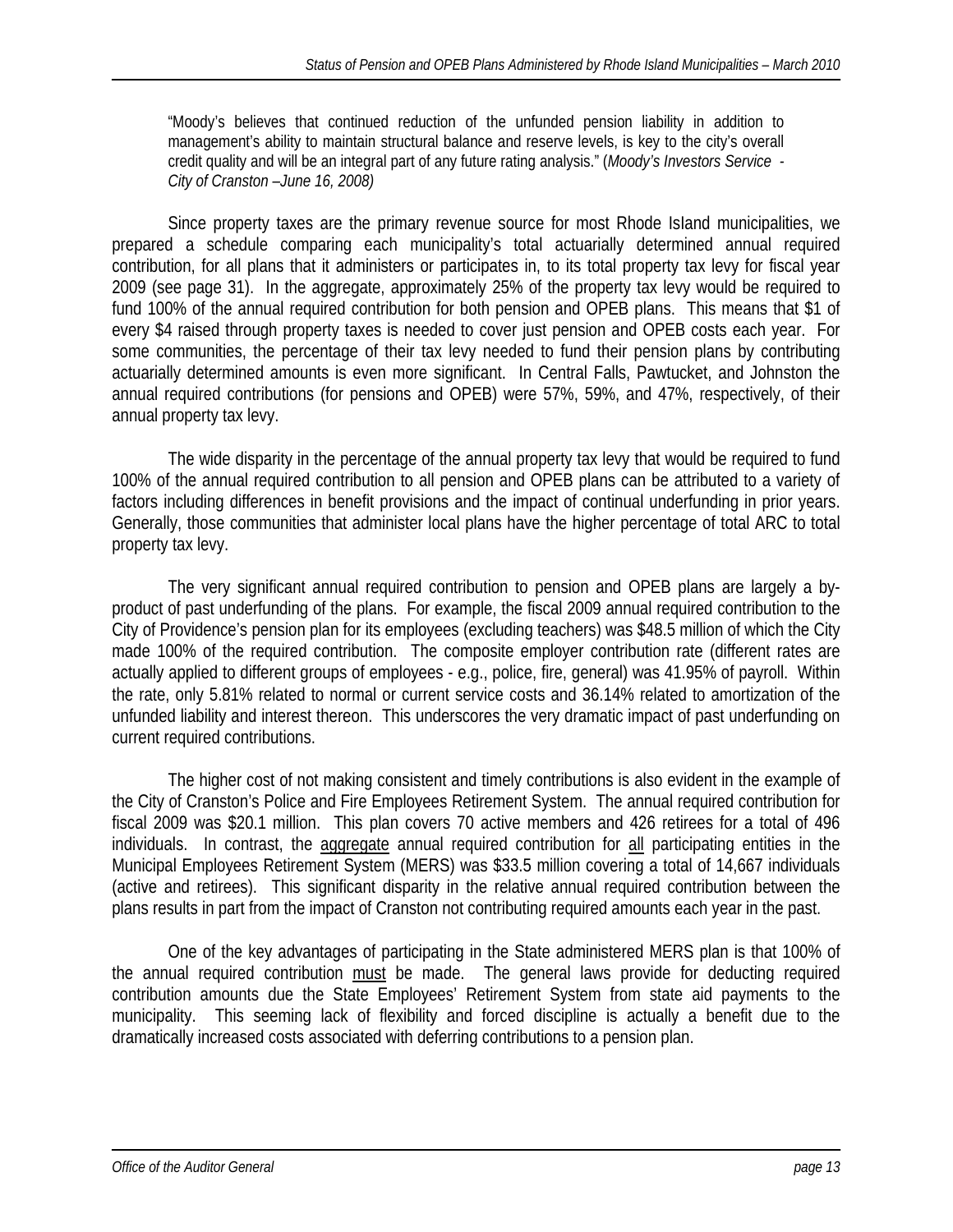|                         |                                                                                               | Rhode Island Municipal Pension Plans - Percentage of Annual Required Contributions Made - Fiscal Years 2005-2009 |                        |                   |                           |                   |                                     |                   |      |                                     |                   |                                   |                       |                                                                                                                                              |
|-------------------------|-----------------------------------------------------------------------------------------------|------------------------------------------------------------------------------------------------------------------|------------------------|-------------------|---------------------------|-------------------|-------------------------------------|-------------------|------|-------------------------------------|-------------------|-----------------------------------|-----------------------|----------------------------------------------------------------------------------------------------------------------------------------------|
|                         | =actual contribution is <80% of ARC                                                           |                                                                                                                  | 2005                   |                   | 2006                      |                   | 2007                                |                   |      | 2008                                |                   | 2009                              |                       |                                                                                                                                              |
| <b>Municipality</b>     | <b>Pension Plan</b>                                                                           |                                                                                                                  | ARC                    | %                 | ARC                       | %                 | <b>ARC</b>                          | %                 |      | <b>ARC</b>                          | %                 | ARC                               | %                     | Comments                                                                                                                                     |
| <b>Bristol</b>          | Police Pension Plan (prior to 3/22/98)                                                        | -S                                                                                                               | 329,562                | 77%               | 438,015                   | 53%               | 540,519<br>۱S                       | 117%              | l \$ | 620,203                             | 127%              | 640,220<br><b>S</b>               | 100                   | consistently funding at least 100% since 2007                                                                                                |
| <b>Central Falls</b>    | Police & Fire John Hancock (after 7/1/72)<br>Police & Fire 1% (prior to 7/1/72)               |                                                                                                                  | 1,949,325<br>974,873   | 42%<br>126%       | 1,949,325<br>974,873      | 8%<br>127%        | 2,108,373<br>1,276,317              | 28%<br>99%        |      | 2,108,373<br>1,276,317              | 58%<br>100%       | 2,573,298<br>1,265,866            | 0%<br>100%            | substantial underfunding of ARC<br>consistently funding at least 100% of ARC                                                                 |
| Coventry                | Town's Municipal EE Retirement Plan<br><b>Police Pension Plan</b><br>School EE's Pension Plan |                                                                                                                  | 1,363,517<br>4,870,087 | 14%<br>28%<br>n/a | 1,443,927<br>5,479,790    | 13%<br>28%<br>n/a | 1,567,266<br>4,921,572<br>1,077,105 | 60%<br>88%<br>63% |      | 1,361,081<br>4,071,928<br>1,077,105 | 48%<br>61%<br>64% | 806,558<br>3,084,953<br>1,974,659 | 899<br>83%<br>35%     | substantial underfunding of ARC - see Note 3<br>substantial underfunding of ARC - see Note 3<br>substantial underfunding of ARC - see Note 4 |
| Cranston                | Police & Fire EE's Pension Plan (prior to 7/1/95)                                             |                                                                                                                  | 22,147,958             | 90%               | 21,723,021                | 98%               | 21,723,021                          | 100%              |      | 20,785,343                          | 96%               | 20,062,219                        | 95%                   | mostly consistent funding of ARC                                                                                                             |
| Cumberland              | Town of Cumberland's Pension Plan                                                             |                                                                                                                  | 763,015                | 100%              | 806,797                   | 101%              | 737,697                             | 100%              |      | 923,078                             | 100%              | 1,135,722                         | 100%                  | consistently funding at least 100% of ARC                                                                                                    |
| <b>East Providence</b>  | Firemen's & Policemen's Pension Plan                                                          |                                                                                                                  | 3,931,287              | 20%               | 4,192,401                 | 24%               | 4,595,332                           | 33%               |      | 4,830,497                           | 32%               | 6,256,502                         | 25%                   | substantial underfunding of ARC - See Note 2                                                                                                 |
| Jamestown               | <b>Police Pension Plan</b>                                                                    |                                                                                                                  | 98,313                 | 282%              | 98,313                    | 222%              | 122,028                             | 142%              |      | 130,774                             | 160%              | 139,929                           | 123%                  | consistently funding at least 100% of ARC                                                                                                    |
| <b>Johnston</b>         | Police<br>Fire (prior to 7/1/99)                                                              |                                                                                                                  | 2,545,000<br>3,187,000 | 100%<br>84%       | 2,659,000<br>3,330,000    | 100%<br>93%       | 2,743,000<br>3,100,000              | 99%<br>114%       |      | 2,839,000<br>3,209,000              | 102%<br>101%      | 3,338,000<br>3,704,000            | 84%<br>76%            | declining funding of ARC<br>declining funding of ARC                                                                                         |
| Lincoln                 | Town Retirement Plan                                                                          |                                                                                                                  | 136,746                | 158%              | 309,674                   | 106%              | 348,818                             | 100%              |      | 358,880                             | 100%              | 386,977                           | 100 <sup>°</sup>      | consistently funding at least 100% of ARC                                                                                                    |
| <b>Little Compton</b>   | Town Employees Other than Certified Teachers                                                  |                                                                                                                  | 281,263                | 113%              | 303,154                   | 93%               | 358,331                             | 85%               |      | 338,040                             | 106%              | 424,375                           | 80%                   | declining funding of ARC                                                                                                                     |
| <b>Middletown</b>       | Town Plan                                                                                     |                                                                                                                  | 2,427,677              | 98%               | 2,617,280                 | 98%               | 2,383,896                           | 115%              |      | 2,475,038                           | 100%              | 2,715,725                         | 95%                   | mostly consistent funding of ARC                                                                                                             |
| Narragansett            | Police Plan (prior to 7/1/78)<br>Town Plan                                                    |                                                                                                                  | 77,509<br>2,255,815    | 65%<br>43%        | 71,561<br>2,184,453       | 98%<br>47%        | 80,656<br>2,653,919                 | 0%<br>40%         |      | 80,656<br>3,379,131                 | 267%<br>34%       | 77,093<br>2,462,870               | 0 <sup>9</sup><br>55% | pay-as-you-go; paid \$106,622 in benefits to 13 retirees in 2009<br>substantial underfunding of ARC                                          |
| <b>Newport</b>          | Firemen's Pension Plan<br>Policemen's Pension Plan                                            |                                                                                                                  | 4,118,543<br>3,389,486 | 124%<br>115%      | 3,543,234<br>2,440,649    | 100%<br>100%      | 3,352,662<br>2,385,996              | 106%<br>102%      |      | 3,291,226<br>2,272,177              | 100%<br>100%      | 3,310,657<br>2,406,091            | 105%<br>103%          | consistently funding at least 100% of - see Note 7<br>consistently funding at least 100% of ARC - see Note 7                                 |
| <b>North Providence</b> | <b>Police Pension Plan</b>                                                                    |                                                                                                                  | 1,140,847              | 95%               | 1,255,035                 | 92%               | 1,255,035                           | 77%               |      | 1,525,120                           | 55%               | 1,529,633                         | 54%                   | declining funding of ARC                                                                                                                     |
| Pawtucket               | Pre 1974 Policemen & Firemen (pay-as-you-go)<br>Post 1974 Policemen & Firemen                 |                                                                                                                  | 984,035<br>6,068,846   | 79%<br>52%        | 925,047<br>6,699,593      | 81%<br>52%        | 930,140<br>7,362,251                | 77%<br>52%        |      | 859,343<br>7,433,922                | 80%<br>57%        | 790,725<br>8,117,103              | 82%<br>60%            | funded on a pay-as-you-go basis - see Note 8<br>substantial underfunding of ARC - see Note 8                                                 |
| Portsmouth              | Employees of the Town of Portsmouth                                                           |                                                                                                                  | 1,370,682              | 100%              | 1,552,169                 | 100%              | 1,671,713                           | 100%              |      | 2,088,317                           | 100%              | 2,346,316                         | 100%                  | consistently funding at least 100% of ARC                                                                                                    |
| Providence              | <b>ERS</b> of the City of Providence                                                          |                                                                                                                  | 49,329,000             | 92%               | 51,454,000                | 96%               | 50,584,000                          | 100%              |      | 54,120,000                          | 100%              | 48,509,000                        | 100%                  | mostly consistent funding of ARC                                                                                                             |
| <b>Scituate</b>         | Police Pension Plan                                                                           |                                                                                                                  | 414,630                | 99%               | 410,834                   | 101%              | 410,834                             | 101%              |      | 472,897                             | 94%               | 472,897                           | 95%                   | mostly consistent funding of ARC                                                                                                             |
| <b>Smithfield</b>       | Police (prior to 7/1/99)<br><b>Fire Pension Plan</b>                                          |                                                                                                                  | 1,379,908<br>627,734   | 98%<br>61%        | 1,252,918<br>707,557      | 126%<br>68%       | 912,526                             | n/a<br>53%        |      | 693,229                             | n/a<br>81%        | 1,044,019                         | n/a<br>54%            | pay-as-you go for 40 retirees - see Note 9<br>substantial underfunding of ARC                                                                |
| <b>Tiverton</b>         | Policemen's Pension Plan                                                                      |                                                                                                                  | 631,676                | 78%               | 648,059                   | 100%              | 647,343                             | 92%               |      | 597,226                             | 100%              | 711,225                           | 100%                  | mostly consistent funding of ARC                                                                                                             |
| Warwick                 | City Employees Pension Plan<br>Police Pension II Plan                                         |                                                                                                                  | 2,401,183<br>1,729,765 | 100%<br>100%      | 3,043,476<br>1,917,484    | 100%<br>100%      | 3,165,215<br>2,359,189              | 100%<br>100%      |      | 3,211,753<br>2,285,974              | 100%<br>100%      | 3,340,223<br>2,369,750            | 100%<br>100%          | consistently funding at least 100% of ARC<br>consistently funding at least 100% of ARC                                                       |
|                         | Police Pension I & Fire Pension Plan                                                          |                                                                                                                  | 10,112,932             | 100%              | 10,517,450                | 100%              | 19,719,971                          | 62%               |      | 19,816,479                          | 64%               | 19,551,645                        | 65%                   | substantial underfunding of ARC in past three years                                                                                          |
|                         | Fire Pension Plan II<br>Warwick Public Schools Employee Pension Plan                          |                                                                                                                  | 866,234<br>1,557,272   | 100%<br>96%       | 1,081,926<br>1,503,550    | 100%<br>84%       | 1,334,416<br>1,700,598              | 100%<br>71%       |      | 1,432,908<br>1,439,385              | 100%<br>106%      | 1,535,840<br>1,569,248            | 100%<br>100%          | consistently funding at least 100% of ARC<br>consistently funding at least 100% of ARC since 2008                                            |
| <b>West Warwick</b>     | Town Plan                                                                                     |                                                                                                                  | 2,617,422              | 0%                | 3,100,394                 | 47%               | 3,553,780                           | 56%               |      | 4,082,436                           | 56%               | 4,676,096                         | 21%                   | substantial underfunding of ARC                                                                                                              |
| Westerly                | Police Pension Plan                                                                           |                                                                                                                  | 1,301,600              | 96%               | 1,355,800                 | 96%               | 1,502,900                           | 86%               |      | 825,961                             | 79%               | 1,249,700                         | 88%                   | underfunding of ARC -see Note 6                                                                                                              |
| Woonsocket              | Police (pre 7/1/80) & Firemen's (pre 7/1/85) Plan                                             |                                                                                                                  |                        | n/a               |                           | n/a               |                                     | n/a               |      | 32,100                              | 100%              | 1,518,900                         | 2%                    | Note 5                                                                                                                                       |
|                         | Totals:                                                                                       |                                                                                                                  | \$ 137,380,742         | 85%               | 141,990,759<br>$\sqrt{2}$ |                   | 87%   \$ 153,186,419                |                   |      | 87%   \$ 156,344,897                | 86% \$            | 156,098,034                       | 82%                   |                                                                                                                                              |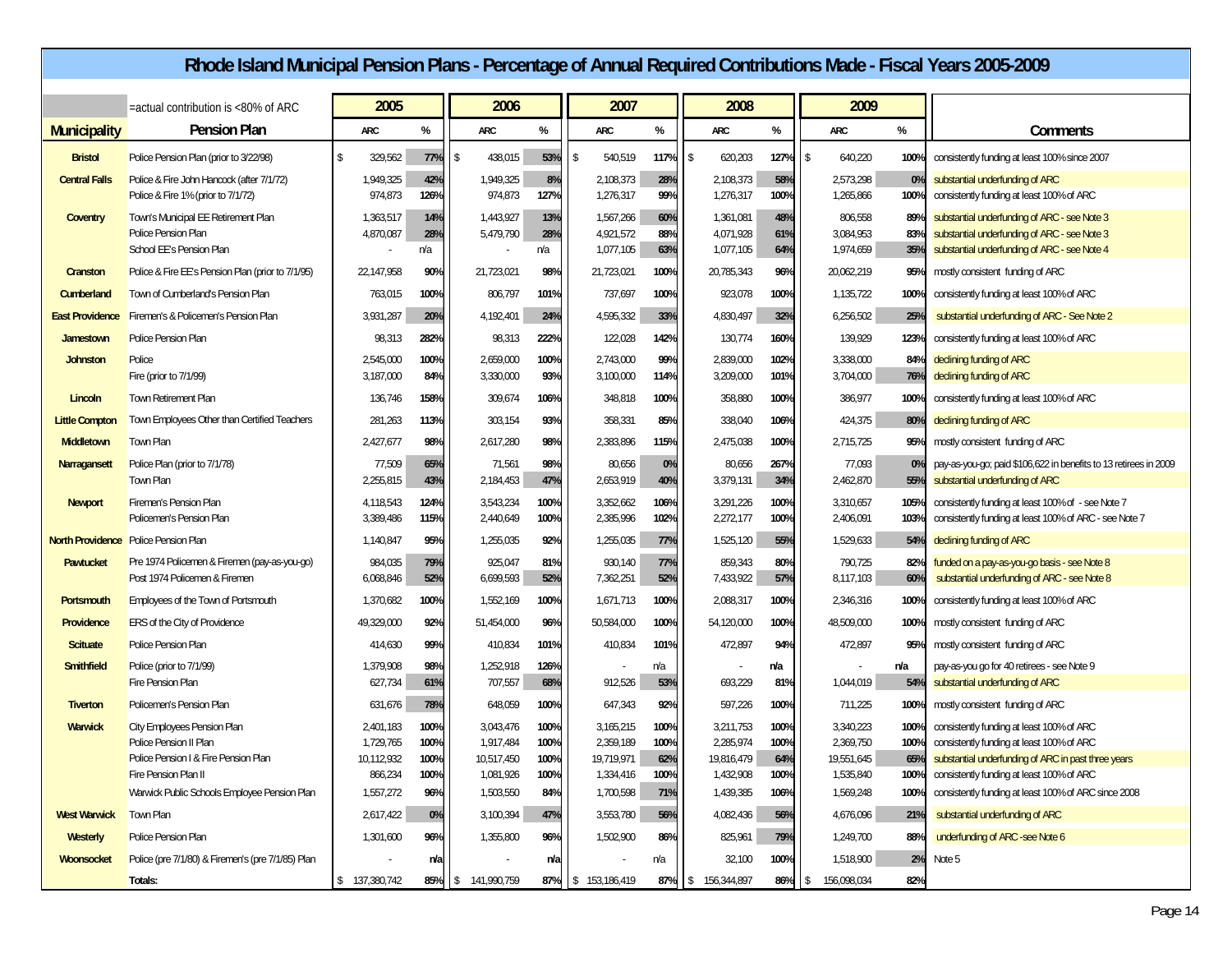# **Net Pension Obligation**

### *Net Pension Obligation*

When a government contributes 100% of the ARC, no liability is required to be presented on the face of the government's financial statements. When less than 100% of the ARC is contributed, the difference between the ARC and the actual contribution is reflected as a liability on the government's government-wide financial statements and is referred to as the net pension obligation. When an NPO exists on a government's financial statements, this amount represents the cumulative effect of contributions that should have been, but were not, made to a pension plan.

 The net pension obligation (NPO) is an amount defined by generally accepted accounting principles (GAAP) for governments. This liability is included in an entity's government-wide (accrual accounting basis) financial statements along with other long-term liabilities such as bonds payable. It represents the cumulative difference between amounts actually contributed to a pension plan and the annual required contribution as determined by an actuary in accordance with guidelines permitted by GAAP.

 The NPO is a measure of the effect of not contributing the annual required contribution amount. The NPO amount, together with cumulative investment income,

would have been available within the plan to fund future liabilities if the annual required contribution had been made. Nearly one-half of the City of Cranston's general long-term debt stems from the chronic failure to contribute actuarially determined amounts to fund the City's Police and Fire Employees Retirement System.

Locally administered pension plans with the largest net pension obligations are summarized below.

| <b>Locally Administered</b><br><b>Pension Plan</b>   | <b>Net Pension</b><br>Obligation |
|------------------------------------------------------|----------------------------------|
| Providence                                           | \$<br>127,487,000                |
| Cranston Police and Fire (pre 7/1/95)                | 88,325,767                       |
| Pawtucket Police and Fire (post 1974) <sup>(8)</sup> | 75,076,824                       |
| East Providence Fire and Police (a)                  | 35,420,660                       |
| <b>West Warwick</b>                                  | 25,540,416                       |
| Central Falls Police and Fire (post 7/1/72)          | 24,211,526                       |
| <b>Coventry Police</b>                               | 22,044,985                       |
| <b>Warwick Police I and Fire</b>                     | 21,289,445                       |
| Narragansett Town Plan                               | 11,590,589                       |
| <b>Coventry Municipal Employee</b>                   | 8,094,171                        |
| <b>Newport Fire</b>                                  | 5,050,684                        |
| <b>North Providence Police</b>                       | 4,221,783                        |
| Johnston Fire (pre 7/1/99)                           | 3,503,000                        |
| <b>Westerly Police</b>                               | 2,746,841                        |
| <b>Scituate Police</b>                               | 2,189,275                        |

(a) East Providence has an October 31 fiscal year end – NPO is as of 10-31-2009 and is unaudited.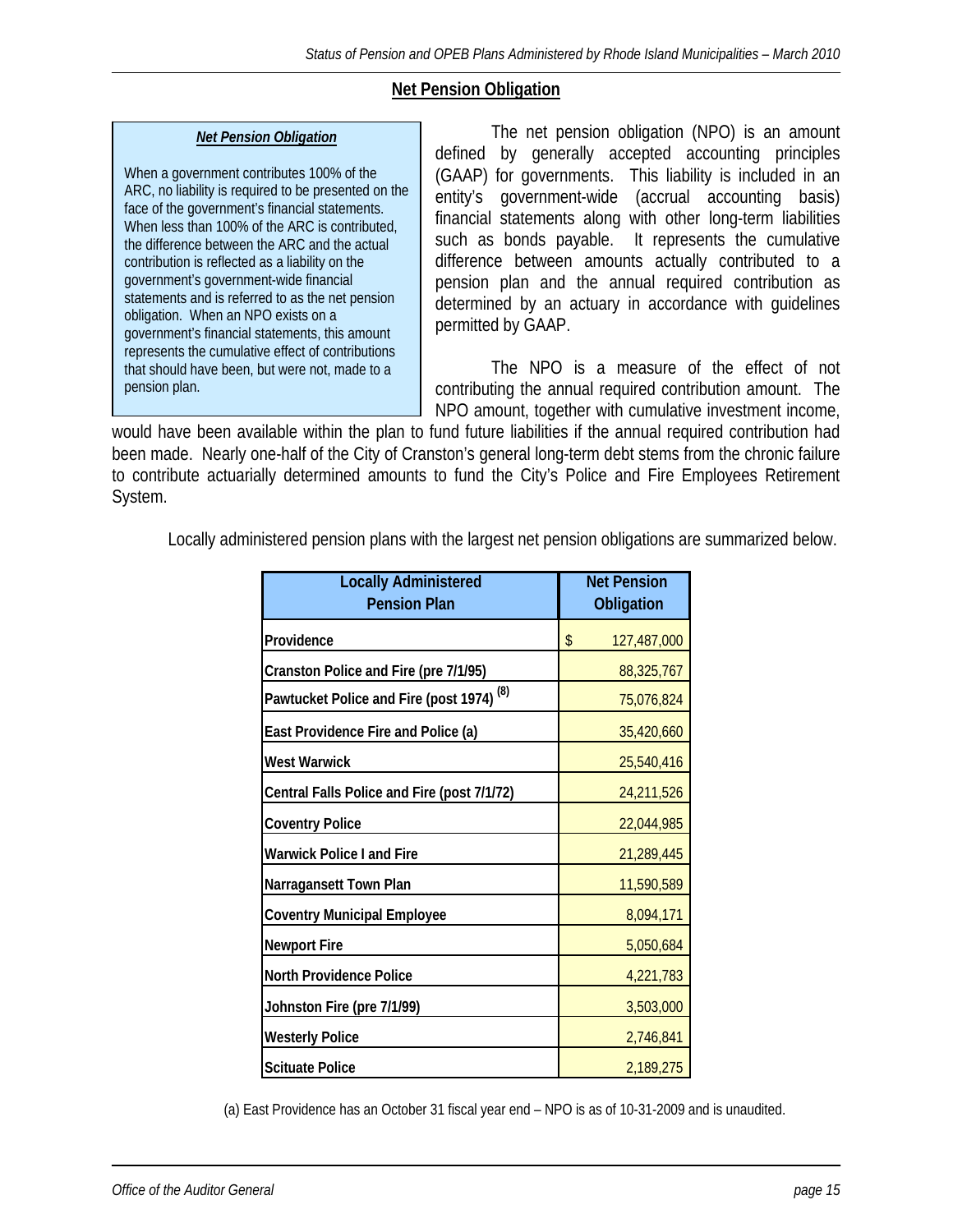# **Unfunded Actuarial Accrued Liability**

### *Unfunded Actuarial Accrued Liability*

The Actuarial Accrued Liability (AAL) is the present value of fully projected benefits attributable to service credit that has been earned. The Unfunded Actuarial Accrued Liability (UAAL**)** is the difference between the AAL and the actuarial value of assets available to pay benefits.

 The Unfunded Actuarial Accrued Liability (UAAL) is determined as a result of periodic actuarial valuations usually performed annually. The UAAL is the by-product of measuring both the assets and projected benefits (liabilities) of the plan using actuarial assumptions and methodologies. These measures become the basis for developing the annual required contribution amount and the funded ratio.

 Basically, the UAAL demonstrates how well assets have been accumulated to meet future benefit obligations to retirees. The UAAL is expressed in dollars whereas the funded ratio uses the same data to express what percentage of the liability for future benefits (AAL) has been funded by the actuarial value of assets.

Some governments have issued pension obligation bonds to finance the unfunded actuarial accrued liability in their pension funds. In essence the pension obligation bonds provide a source of cash to pay off the unfunded pension liability. In selling these bonds, governments are counting on plan investment earnings being greater than the interest paid on the pension obligation bonds. Obviously, there is the risk that the market may not generate investment returns to exceed the rate paid on the bonds. Furthermore, once the bonds are issued, a government is committed to the debt service schedule whereas a government typically has more flexibility in deciding on the amount and the specific timing of future pension contributions. Through issuance of pension obligation bonds, a "soft" liability is exchanged for a "hard" liability.

The consideration of pension obligation bonds is often controversial since the amount of bonds contemplated is usually significant to the entity's overall debt burden and the market returns required to ensure the viability of the proposal are anything but certain. The worst-case scenario occurs when investment returns fail to meet required amounts and further contributions are required to the pension plan in addition to the debt service on the bonds. Locally, the City of Woonsocket issued \$90 million of pension obligation bonds in fiscal 2003. In fiscal 2009, due in part to investment losses, the City recognized an annual required contribution of \$1.5 million in addition to the debt service on its pension obligation bonds.

 The table on the next page highlights the unfunded actuarial accrued liability and funded ratio (as of the most recent valuation included in the municipality's fiscal 2009 financial statements) for each of the 36 pension plans administered by Rhode Island municipalities including the funded ratio trend for the period 2005-2009.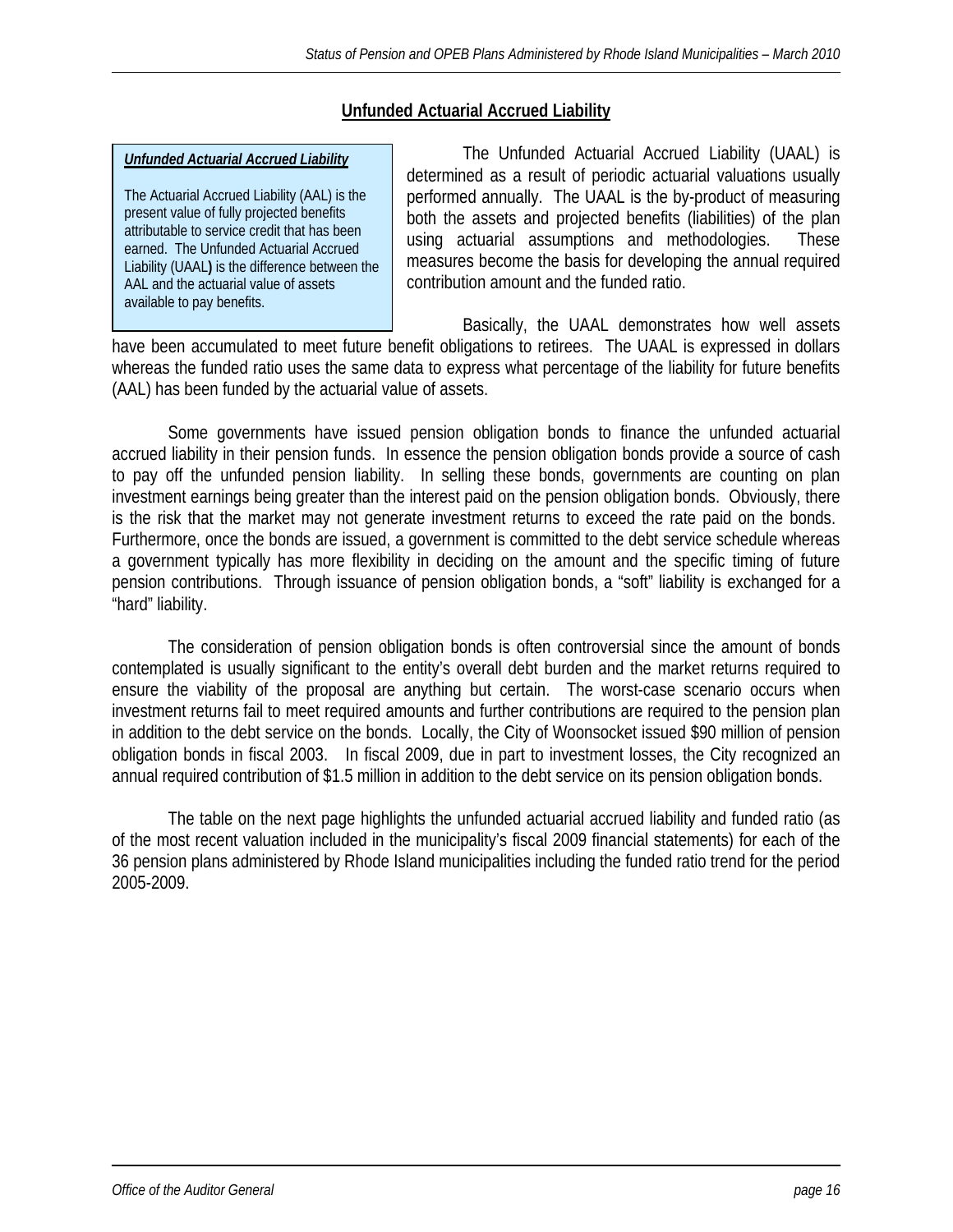| Rhode Island Municipal Pension Plans - Unfunded Actuarial Accrued Liability (UAAL) |                                                                                                              |                                  |                                      |                                                 |                                                      |                        |                                                                                                                                                |  |  |
|------------------------------------------------------------------------------------|--------------------------------------------------------------------------------------------------------------|----------------------------------|--------------------------------------|-------------------------------------------------|------------------------------------------------------|------------------------|------------------------------------------------------------------------------------------------------------------------------------------------|--|--|
| <b>Municipality</b>                                                                | <b>Pension Plan</b>                                                                                          | Date of<br>Valuation             | <b>Actuarial Value</b><br>of Assets  | <b>Actuarial</b><br><b>Accrued</b><br>Liability | <b>Unfunded</b><br>Actuarial<br>Accrued<br>Liability | <b>Funded</b><br>Ratio | <b>Funded Ratio Trend</b>                                                                                                                      |  |  |
| <b>Bristol</b>                                                                     | Police Pension Plan (prior to 3/22/98)                                                                       | 7/1/2008                         | 13,130,907 \$                        | $20,456,564$ \$                                 | 7,325,657                                            |                        | 64.2% decreasing                                                                                                                               |  |  |
| <b>Central Falls</b>                                                               | Police & Fire (after 7/1/72) John Hancock<br>Police & Fire (prior to 7/1/72) 1%                              | 7/1/2008<br>7/1/2008             | 10,791,609<br>1,210,773              | 35,701,111<br>15,038,189                        | 24,909,502<br>13,827,416                             |                        | 30.2% decreasing<br>8.1% increasing                                                                                                            |  |  |
| Coventry                                                                           | Town's Municipal EE Retirement Plan<br><b>Police Pension Plan</b><br>School EE's Pension Plan <sup>(4)</sup> | 7/1/2008<br>7/1/2008<br>9/1/2008 | 3,720,455<br>7,691,937<br>10,721,962 | 12,588,606<br>44,312,196<br>29,062,626          | 8,868,151<br>36,620,259<br>18,340,664                |                        | 29.6% decreasing through 2006 then increasing in 2007 & 2008<br>17.4% consistent between 6 to 8% then increase 2007 & 2008<br>36.9% decreasing |  |  |
| Cranston                                                                           | Police & Fire EE's Pension Plan (prior to 7/1/95)                                                            | 7/1/2009                         | 43,418,000                           | 287,655,000                                     | 244,237,000                                          |                        | 15.1% increasing through 2007 then decreasing in 2008 & 2009                                                                                   |  |  |
| Cumberland                                                                         | Town of Cumberland's Pension Plan                                                                            | 7/1/2009                         | 10,122,643                           | 22,683,424                                      | 12,560,781                                           |                        | 44.6% decreasing                                                                                                                               |  |  |
| <b>East Providence</b>                                                             | Firemen's & Policemen's Pension Plan <sup>(2)</sup>                                                          | 10/31/2008                       | 65,468,953                           | 114,673,622                                     | 49,204,669                                           |                        | 57.1% decreasing                                                                                                                               |  |  |
| Jamestown                                                                          | <b>Police Pension Plan</b>                                                                                   | 7/1/2009                         | 7,162,384                            | 7,137,088                                       | (25, 296)                                            |                        | 100.4% increasing >100% except decrease to 100% in 2009                                                                                        |  |  |
| <b>Johnston</b>                                                                    | Police<br>Fire (prior to 7/1/99)                                                                             | 7/1/2009<br>7/1/2009             | 14,201,866<br>17,472,877             | 51,411,601<br>65,098,078                        | 37,209,735<br>47,625,201                             |                        | 27.6% inconsistent, but decreased from 2007 to 2009<br>26.8% inconsistent, but decreased from 2007 to 2009                                     |  |  |
| Lincoln                                                                            | Town Retirement Plan                                                                                         | 1/1/2008                         | 17,152,451                           | 19,139,010                                      | 1,986,559                                            |                        | 89.6% decreasing                                                                                                                               |  |  |
| <b>Little Compton</b>                                                              | Town Employees Other than Certified Teachers                                                                 | 7/1/2008                         | 5,849,516                            | 7,452,092                                       | 1,602,576                                            |                        | 78.5% from 2003 - 2007 increasing but decreased in 2008                                                                                        |  |  |
| Middletown                                                                         | <b>Town Plan</b>                                                                                             | 7/1/2008                         | 43,215,258                           | 51,273,315                                      | 8,058,057                                            |                        | 84.3% consistent                                                                                                                               |  |  |
| Narragansett                                                                       | Police Plan (prior to 7/1/78)<br><b>Town Plan</b>                                                            | 7/1/2008<br>7/1/2008             | 3,525<br>53, 153, 249                | 914,018<br>66,594,667                           | 910,493<br>13,441,418                                |                        | 0.4% decreasing then increasing 2008<br>79.8% consistent                                                                                       |  |  |
| Newport                                                                            | <b>Firemen's Pension Plan</b><br>Policemen's Pension Plan                                                    | 7/1/2008<br>7/1/2008             | 29,605,715<br>41,952,553             | 74,885,370<br>68,177,847                        | 45,279,655<br>26,225,294                             |                        | 39.5% increasing through 2007 then decreasing in 2008<br>61.5% increasing through 2007 then decreasing in 2008                                 |  |  |
|                                                                                    | North Providence Police Pension Plan                                                                         | 7/1/2007                         | 20,331,967                           | 29,701,976                                      | 9,370,009                                            |                        | 68.5% decreasing then increasing in 2007                                                                                                       |  |  |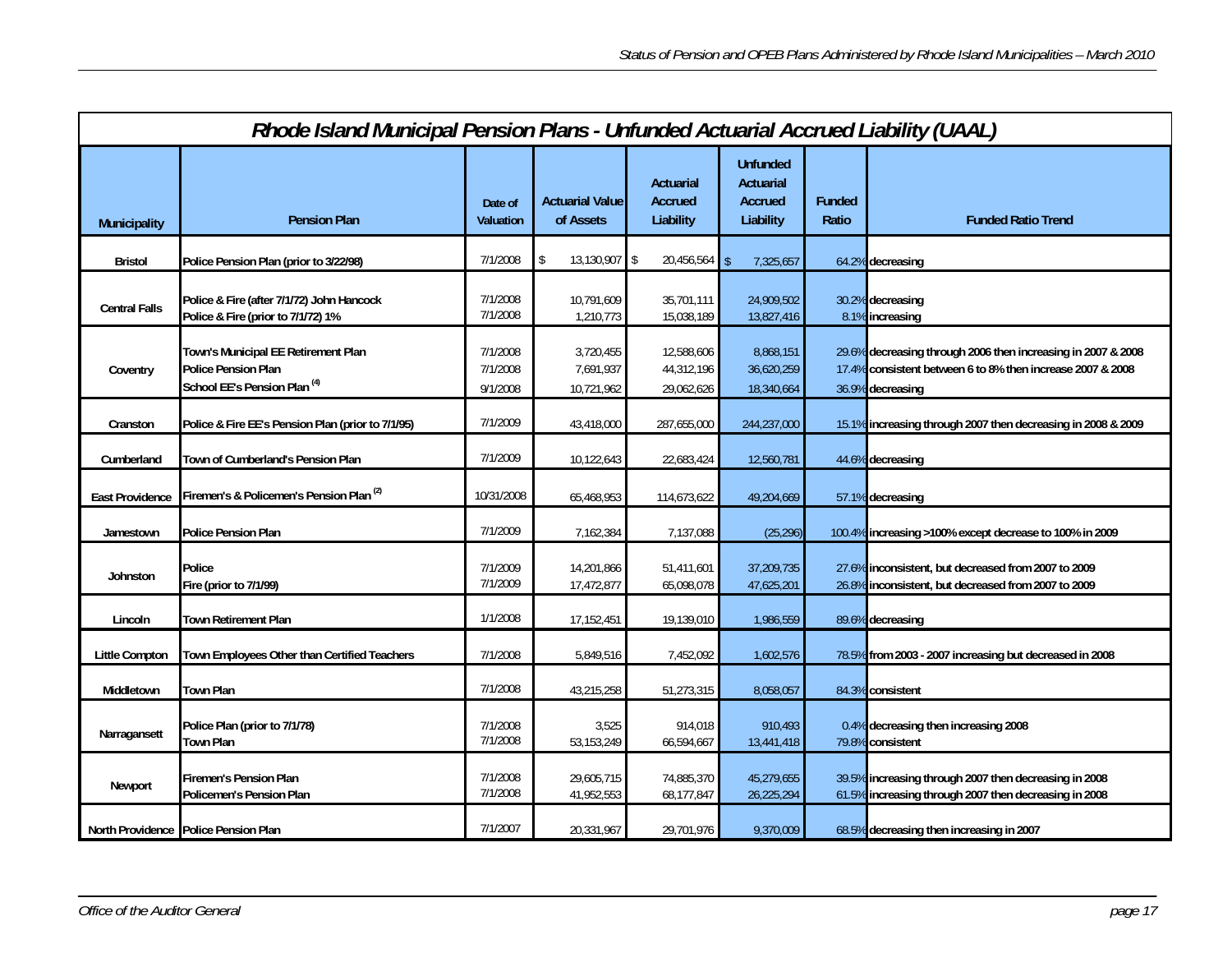|                                                             | Rhode Island Municipal Pension Plans - Unfunded Actuarial Accrued Liability (UAAL)                                                                                                  |                                                          |                                                                     |                                                                       |                                                                  |                        |                                                                                                                                               |  |  |
|-------------------------------------------------------------|-------------------------------------------------------------------------------------------------------------------------------------------------------------------------------------|----------------------------------------------------------|---------------------------------------------------------------------|-----------------------------------------------------------------------|------------------------------------------------------------------|------------------------|-----------------------------------------------------------------------------------------------------------------------------------------------|--|--|
| <b>Municipality</b>                                         | <b>Pension Plan</b>                                                                                                                                                                 | Date of<br><b>Valuation</b>                              | <b>Actuarial Value</b><br>of Assets                                 | Actuarial<br><b>Accrued Liability</b>                                 | <b>Unfunded</b><br>Actuarial<br>Accrued<br>Liability             | <b>Funded</b><br>Ratio | <b>Funded Ratio Trend</b>                                                                                                                     |  |  |
| Pawtucket                                                   | Pre 1974 Policemen & Firemen (pay as you go) (8)<br>Post 1974 Policemen & Firemen <sup>(8)</sup>                                                                                    | 7/1/2008<br>7/1/2008                                     | 68,844,727                                                          | 4,100,000<br>177,376,163                                              | 4,100,000<br>108,531,436                                         |                        | 0.0% pay as you go plan - 71 retirees<br>38.8% decreasing                                                                                     |  |  |
| Portsmouth                                                  | Employees of the Town of Portsmouth                                                                                                                                                 | 7/1/2009                                                 | 31,609,237                                                          | 51,284,315                                                            | 19,675,078                                                       |                        | 61.6% decreasing                                                                                                                              |  |  |
| Providence                                                  | ERS of the City of Providence                                                                                                                                                       | 6/30/2009                                                | 405,217,000                                                         | 1,210,018,000                                                         | 804,801,000                                                      |                        | 33.5% decreasing                                                                                                                              |  |  |
| Scituate                                                    | <b>Police Pension Plan</b>                                                                                                                                                          | 4/1/2009                                                 | 2,286,905                                                           | 9,768,342                                                             | 7,481,437                                                        |                        | 23.4% increasing then significant decrease in 2009                                                                                            |  |  |
| Smithfield                                                  | Police (prior to 7/1/99) <sup>(9)</sup><br>Fire Pension Plan                                                                                                                        | 7/1/2009<br>7/1/2009                                     | 3,574,925<br>9,793,908                                              | 19,943,328<br>12,587,404                                              | 16,368,403<br>2,793,496                                          |                        | 17.9% decreasing<br>77.8% decreasing                                                                                                          |  |  |
| Tiverton                                                    | Policemen's Pension Plan                                                                                                                                                            | 7/1/2009                                                 | 5,732,961                                                           | 14,242,648                                                            | 8,509,687                                                        |                        | 40.3% decreasing                                                                                                                              |  |  |
| Warwick                                                     | <b>City Employees Pension Plan</b><br><b>Police Pension II Plan</b><br>Police Pension I & Fire Pension Plan<br>Fire Pension Plan II<br>Warwick Public Schools Employee Pension Plan | 7/1/2008<br>7/1/2007<br>7/1/2007<br>7/1/2007<br>7/1/2008 | 81,654,940<br>125,715,755<br>75,998,043<br>12,695,030<br>33,594,082 | 103,090,691<br>119.787.659<br>279,252,361<br>13,093,095<br>39,704,426 | 21,435,751<br>(5,928,096)<br>203,254,318<br>398,065<br>6,110,344 |                        | 79.2% consistent<br>104.9% decreasing then increased 7/1/07<br>27.2% consistent<br>97.0% decreasing then increased 7/1/07<br>84.6% consistent |  |  |
| West Warwick                                                | <b>Town Plan</b>                                                                                                                                                                    | 7/1/2008                                                 | 44,536,601                                                          | 112,769,635                                                           | 68,233,034                                                       |                        | 39.5% decreasing                                                                                                                              |  |  |
| Westerly                                                    | <b>Police Pension Plan</b>                                                                                                                                                          | 7/1/2008                                                 | 14,135,584                                                          | 26,013,800                                                            | 11,878,216                                                       |                        | 54.3% decreasing                                                                                                                              |  |  |
| Woonsocket                                                  | Police (pre 7/1/80) and Fire (pre 7/1/85) Pension Plan (5)                                                                                                                          | 7/1/2008                                                 | 87,968,606                                                          | 97,355,537                                                            | 9,386,931                                                        |                        | 90.4% decreasing                                                                                                                              |  |  |
|                                                             |                                                                                                                                                                                     | <b>Totals</b>                                            | 1,419,736,904<br>\$                                                 | 3,314,343,804                                                         | 1,894,606,900                                                    | 42.8%                  |                                                                                                                                               |  |  |
|                                                             |                                                                                                                                                                                     |                                                          |                                                                     |                                                                       |                                                                  |                        |                                                                                                                                               |  |  |
| MERS (state- administered aggregate)                        |                                                                                                                                                                                     | 6/30/2008                                                | 1,174,567,205                                                       | 1,266,286,829                                                         | 91,719,624                                                       |                        | 92.8% decreasing then increasing in 2007 & 2008                                                                                               |  |  |
| <b>Employees' Retirement System of RI - State employees</b> |                                                                                                                                                                                     | 6/30/2008                                                | 2,700,368,568                                                       | 4,371,829,709                                                         | 1,671,461,141                                                    |                        | 61.8% decreasing then increasing in 2007 & 2008                                                                                               |  |  |
|                                                             | Employees' Retirement System of RI - Teachers (state-administered)                                                                                                                  | 6/30/2008                                                | 4,044,954,378                                                       | 6,705,498,005                                                         | 2,660,543,627                                                    |                        | 60.3% decreasing then increasing in 2007 & 2008                                                                                               |  |  |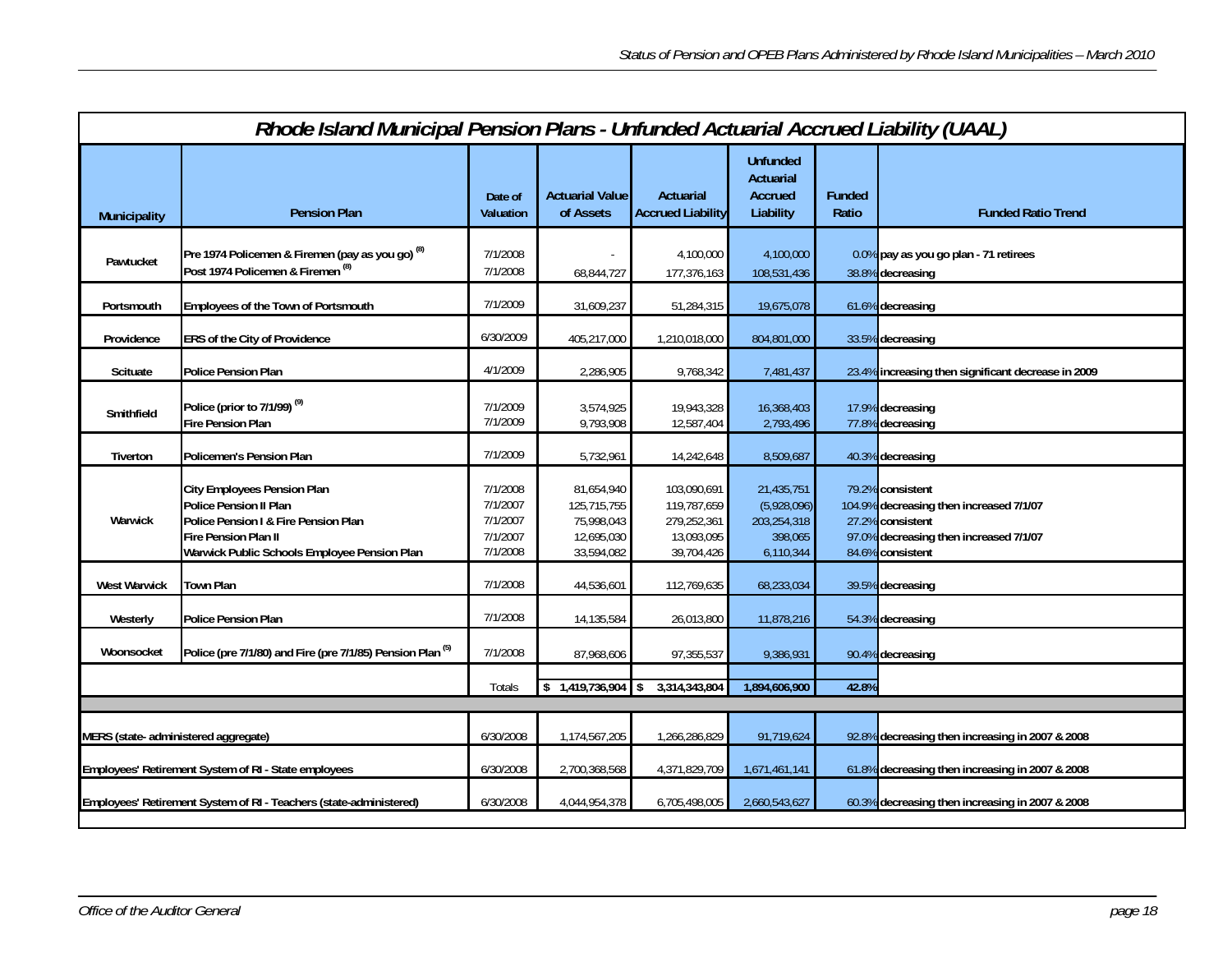The cost of providing pension payments to plan members can vary widely among plans and is affected by numerous factors. Calculating the UAAL per plan member allows comparison of plans of different sizes as illustrated in the table below.

| <b>Pension Plan</b>                                         | <b>UAAL</b>        | <b>Plan</b><br>members<br>(a) | <b>UAAL</b> per<br>plan<br>member |
|-------------------------------------------------------------|--------------------|-------------------------------|-----------------------------------|
|                                                             |                    |                               |                                   |
| Locally administered pension plans (aggregate)<br>(b)       | \$1,894,606,900    | 13,974                        | 135,581<br>\$                     |
| MERS (state administered - aggregate)<br>(b)                | 91,719,624<br>\$   | 14,667                        | \$<br>6,253                       |
|                                                             |                    |                               |                                   |
| Providence – ERS of the City of Providence                  | \$<br>804,801,000  | 5,853                         | \$137,502                         |
| Cranston – Police and Fire (pre 7/1/95)                     | 244,237,000<br>\$  | 496                           | \$492,413                         |
| <b>Warwick - Police Pension I and Fire Pension Plan</b>     | 203,254,318<br>\$. | 470                           | \$432,456                         |
|                                                             |                    |                               |                                   |
| <b>Employees' Retirement System of RI - State employees</b> | \$1,671,461,141    | 24,893                        | \$<br>67,146                      |
| <b>Employees' Retirement System of RI - Teachers (state</b> |                    |                               |                                   |
| administered)                                               | \$2,660,543,627    | 25.746                        | \$103,338                         |

General – plan benefits and member characteristics (e.g., average salary) can vary significantly between plans which affects the comparability of the UAAL per plan member. UAAL is as of the most recent valuation included in the entity's fiscal 2009 audited financial statements unless otherwise noted.

- (a) plan members include active employees, terminated employees not collecting benefits, retirees, and beneficiaries.
- (b) separate actuarial valuations are performed for each unit; the UAAL presented is the aggregate UAAL for all units -- no adjustment has been made for the inclusion of individual plans which are overfunded in the aggregate UAAL for all plans – inclusion of overfunded plans in the aggregate UAAL understates the UAAL per member.

 Since plan benefits and plan member characteristics can vary significantly among plans, one must exercise caution in drawing specific conclusions from the UAAL per plan member. It is clear, however, that the UAAL is significantly impacted by failure to contribute required amounts, investment performance and specific benefit provisions. It is noteworthy that MERS has the highest funded ratio (92.8%) of the plans used in the foregoing comparison and it also has the smallest UAAL per plan member. For four of the last six years for which funding progress data is presented (see Appendix A) the MERS funded ratio was greater than 90%. This demonstrates that timely and consistent funding of annual required amounts will generally result in significantly reduced pension costs.

**Funded Ratio**

# *Funded Ratio*

The funded ratio of a pension or OPEB plan is the relative value of the plan's assets and liabilities. The Plan's funded ratio is determined by dividing the actuarial value of assets by the actuarial value of liabilities.

 The funded ratio quantifies the overall funding status of the plan and is a key measure of the fiscal health of a pension plan. It represents the relative value of the plan's assets compared to plan liabilities. The Plan's funded ratio is determined by dividing the actuarial value of assets by the actuarial value of liabilities.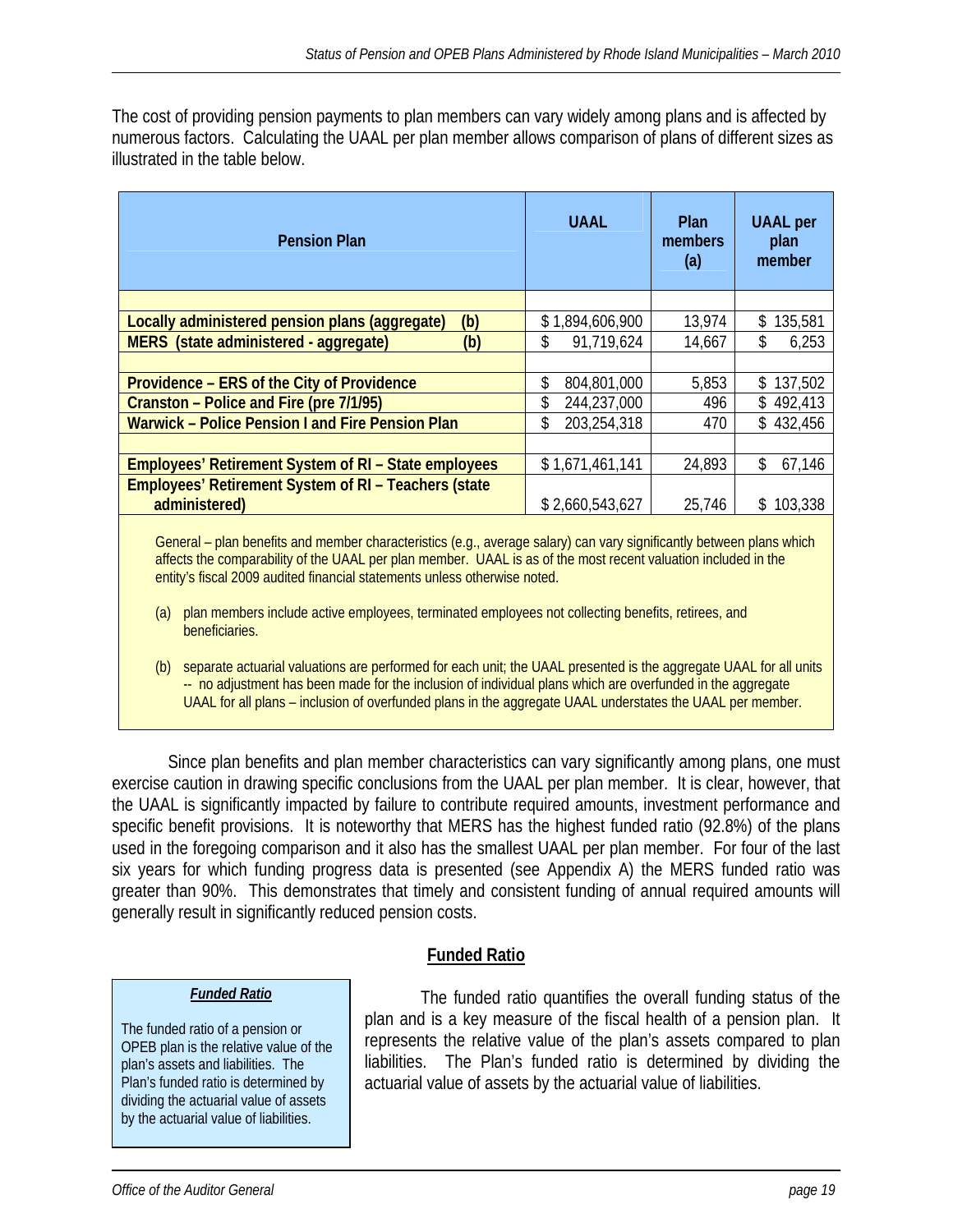Conceptually, a pension fund should be at or near 100% funded meaning that sufficient assets have been accumulated to meet estimated future pension liabilities. The further a plan is from 100% funded, the greater the risk that, without increased contributions and investment income or gains, assets will be insufficient to meet expected pension benefits. Larger contributions are required to make-up for the funding deficiency when plans are significantly less than the 100% funded ratio.

 At the other end of the spectrum from plans that are 100% funded, plans that are pay-as-you-go use current receipts to pay current benefits with no assets set aside for future costs. In most cases, pay as you go plans eventually become too expensive to support with only tax receipts and contributions. This typically occurs in an established plan where the number of retirees continually increases yet the number of active employees decreases or remains relatively constant. Investment earnings count for most of the revenue generated by a prefunded plan, lessening the impact on employer contributions.

 Overall, states' retirement systems were 84 percent funded 1 which is over the 80% funding ratio that most experts deem a target that must be reached before a plan can be considered reasonably funded. Given that measure, aside from the State administered MERS plan with a funded ratio of 93%, the State employee and teacher plans with funded ratios of 62% and 60%, respectively, are not well funded. The funded ratios for these plans have increased from our prior report due in part to benefit restructuring.

 We identified local plans considered to be at risk based on the criteria described on page 11. Recent initiatives in other states to identify pension plans at risk have generally targeted any plan with a funded ratio less than 80%. Using this parameter, there are a number of municipalities in Rhode Island with locally-administered pension plans that are at risk (based on the most recent funded ratio reported in each municipality's fiscal 2009 audited financial statements).

Twenty-seven self-administered pension plans have funded ratios of less than 80%. The table on the next page list these 27 plans based on the 2009 audit reports of the respective municipality. The actual percentage of their annual required contribution made in fiscal 2009 is also included in the table.

- $\rightarrow$  Seventeen of the 27 self-administered pension plans have funded ratios of less than 50%; four are less than 20% funded.
- $\rightarrow$  For nineteen plans with a funded ratio less than 80%, the funded ratio had decreased compared to the funded ratio included in our previous report.

 The same statistics are also presented for the state administered pension plans for comparison purposes.

 $\overline{a}$ 

<sup>1</sup> The Pew Center on the States – February 2010 – The trillion dollar gap – Underfunded state retirement systems and the roads to reform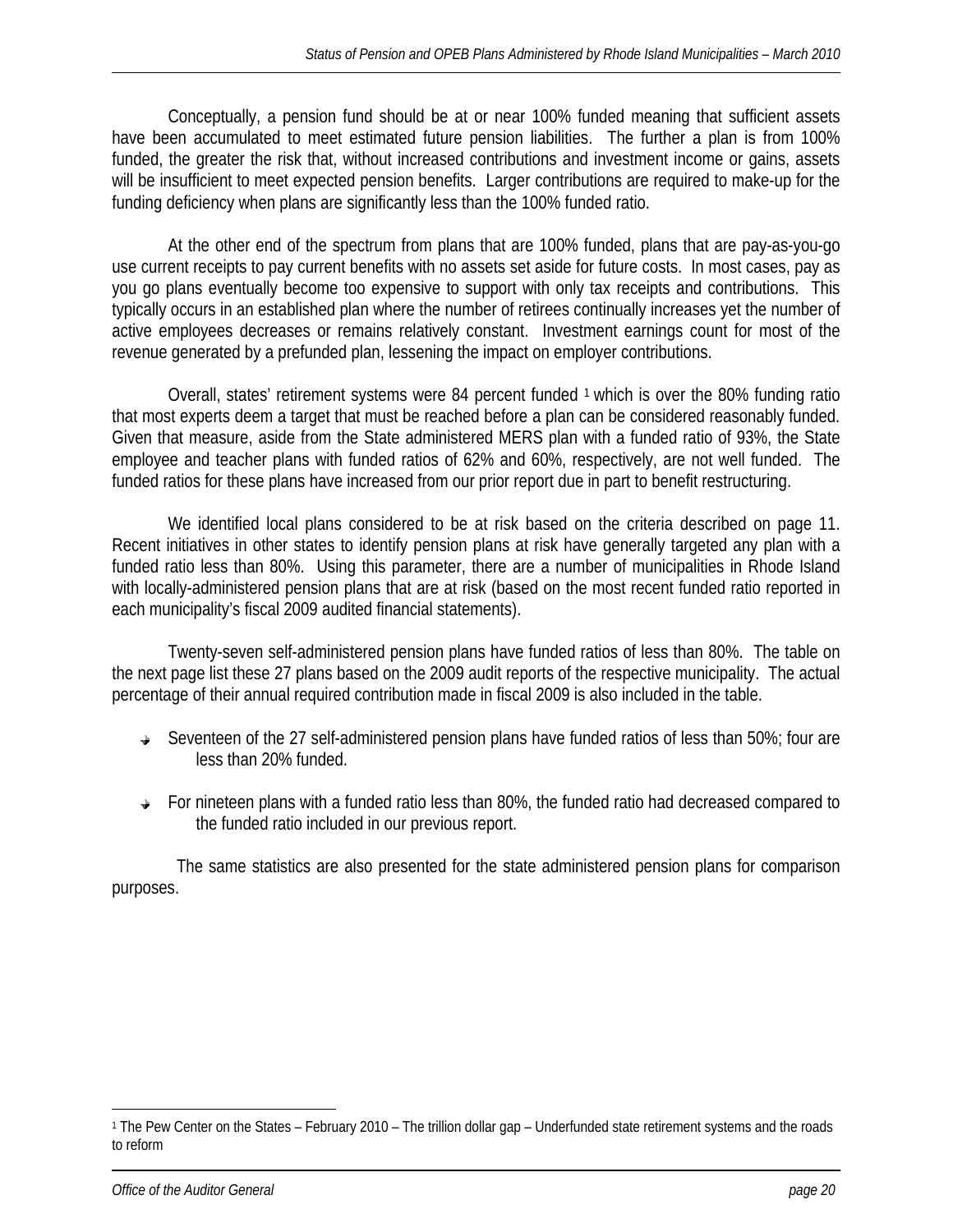|                                                  | <b>Current</b> | Prior  |                       |
|--------------------------------------------------|----------------|--------|-----------------------|
| <b>Locally Administered</b>                      | <b>Funded</b>  | Funded | % of ARC              |
| <b>Pension Plan</b>                              | Ratio          | Ratio  | <b>Contributed in</b> |
| (see note 1 page 41)                             | (A)            | (B)    | Fiscal 2009           |
|                                                  |                |        |                       |
| Central Falls Police and Fire (prior to 7/1/72)  | 8.1%           | 7.3%   | 100%                  |
| Cranston Police and Fire (pre 7/1/95)            | 15.1%          | 15.5%  | 95%                   |
| Coventry Police                                  | 17.4%          | 8.0%   | 83%                   |
| Smithfield Police (prior to 7/1/99)<br>(note 9)  | 17.9%          | 36.0%  | n/a                   |
| <b>Scituate Police</b>                           | 23.4%          | 37.0%  | 95%                   |
| Johnston Fire (prior to 7/1/99)                  | 26.8%          | 30.7%  | 76%                   |
| Warwick Police Pension I and Fire                | 27.2%          | 27.0%  | 65%                   |
| Johnston Police                                  | 27.6%          | 30.8%  | 84%                   |
| <b>Coventry Municipal Employees</b>              | 29.6%          | 18.0%  | 89%                   |
| Central Falls Police and Fire (after 7/1/72)     | 30.2%          | 34.6%  | 0%                    |
| Providence                                       | 33.5%          | 37.4%  | 100%                  |
| <b>Coventry School Employees</b><br>(note 4)     | 36.9%          | 46.6%  | 35%                   |
| Pawtucket Post 1974 Police and Fire (note 8)     | 38.8%          | 42.5%  | 60%                   |
| West Warwick Town Plan                           | 39.5%          | 48.0%  | 21%                   |
| <b>Newport Firemen's</b><br>(note 7)             | 39.5%          | 40.0%  | 105%                  |
| <b>Tiverton Police</b>                           | 40.3%          | 49.9%  | 100%                  |
| Cumberland                                       | 44.6%          | 59.5%  | 100%                  |
| <b>Westerly Police</b>                           | 54.3%          | 43.4%  | 88%                   |
| East Providence Firemen's & Policemen's (note 2) | 57.1%          | 70.0%  | 25%                   |
| Newport Policemen's<br>(note 7)                  | 61.5%          | 62.5%  | 103%                  |
| Portsmouth                                       | 61.6%          | 65.3%  | 100%                  |
| Bristol Police (prior to 3/22/98)                | 64.2%          | 67.0%  | 100%                  |
| North Providence Police                          | 68.5%          | 67.5%  | 54%                   |
| Smithfield Fire                                  | 77.8%          | 86.0%  | 54%                   |
| Little Compton                                   | 78.5%          | 80.5%  | 80%                   |
| <b>Warwick City Employees</b>                    | 79.2%          | 78.5%  | 100%                  |
| Narragansett Town                                | 79.8%          | 79.0%  | 55%                   |

**Funded ratio A** = as reported in most recent audited financial statements (generally June 2009), and **B** = as reported in our July 2007 report, highlighted cells indicate a decline in the funded ratio compared to July 2007

| <b>State Administered</b><br><b>Pension Plans</b> | <b>Funded</b><br>Ratio<br><b>June 30,</b><br>2008 <sup>a</sup> | <b>Funded</b><br>Ratio<br><b>June 30,</b><br>2005 <sup>a</sup> | % of ARC<br><b>Contributed</b> |  |  |  |  |  |  |  |
|---------------------------------------------------|----------------------------------------------------------------|----------------------------------------------------------------|--------------------------------|--|--|--|--|--|--|--|
|                                                   |                                                                |                                                                |                                |  |  |  |  |  |  |  |
| Employees' Retirement                             | 61.8%                                                          | 56.3%                                                          | 100%                           |  |  |  |  |  |  |  |
| System - State Employees                          |                                                                |                                                                |                                |  |  |  |  |  |  |  |
| <b>Employees' Retirement</b>                      | 60.3%                                                          | 55.4%                                                          | 100%                           |  |  |  |  |  |  |  |
| System - Teachers                                 |                                                                |                                                                |                                |  |  |  |  |  |  |  |
| Municipal Employees'                              | 92.8%                                                          | 87.2%                                                          | 100%                           |  |  |  |  |  |  |  |
| <b>Retirement System</b>                          |                                                                |                                                                |                                |  |  |  |  |  |  |  |
| <sup>a</sup> Actuarial valuation date             |                                                                |                                                                |                                |  |  |  |  |  |  |  |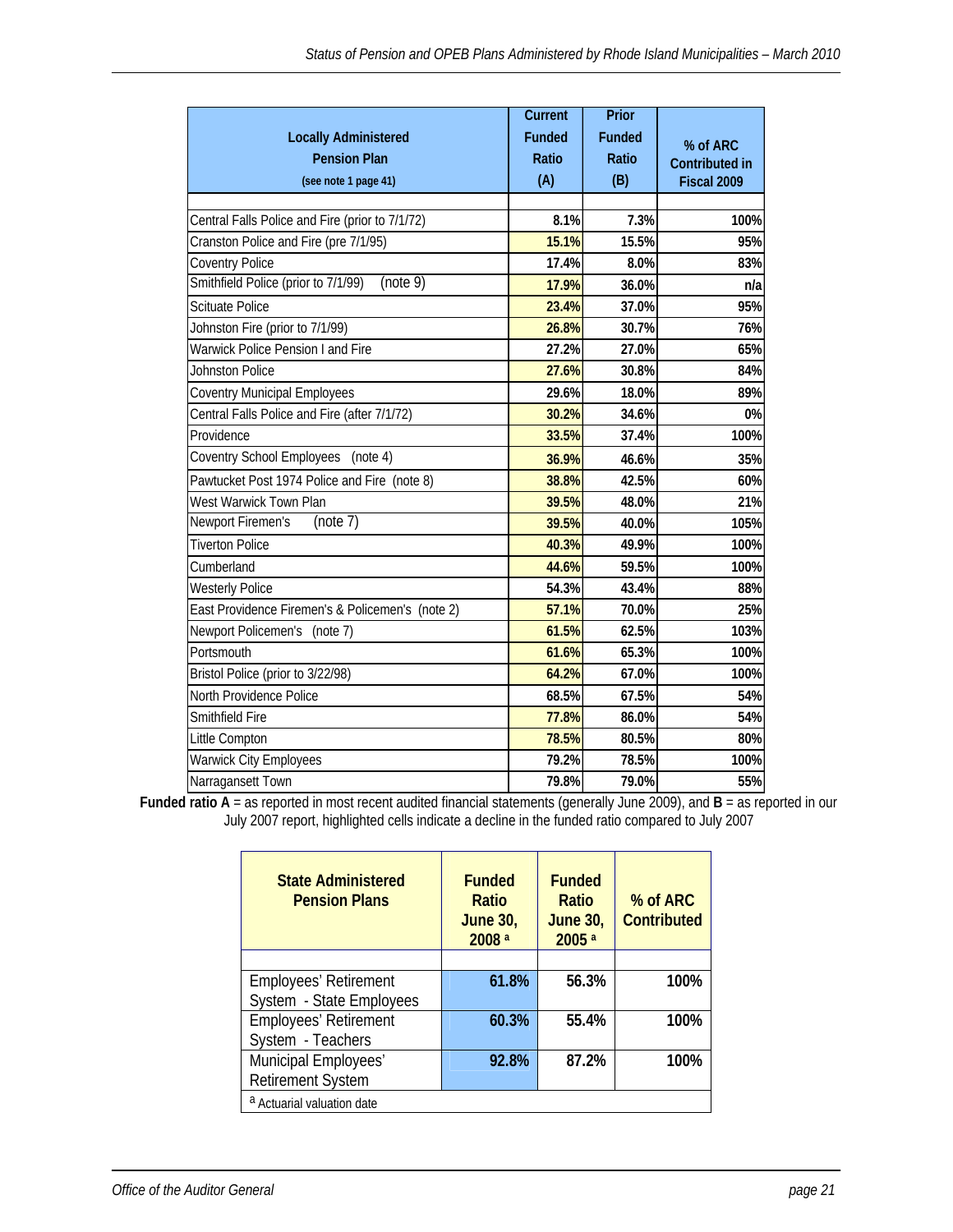### **Investment Performance**

### *Investment Performance*

In addition to contributions, investment income is another source of funds to provide current and future pension benefits. Investment performance can be measured against the actuarial assumed rate of return and investment returns obtained by other similar investors.

 After making annual required contributions, the next most important factor impacting the financial health of a pension plan is overall investment performance. Achieving average investment returns equal to the assumed rate of return is necessary to meet planned funding targets. Failure to meet the assumed rate of return adds to the growth in plan liabilities.

 The assumed rates of return for pension plans administered by Rhode Island municipalities ranged from 7.0% to 8.5%. The

assumed rate of return used by the State of Rhode Island Employees Retirement System is 8.25%.

According to *Public Fund Survey Summary of Findings for FY 2008* issued by the National Association of State Retirement Administrators in October 2009, over time, investment earnings account for the majority of public pension fund revenues. The prominence of investment earnings in the financing arrangement magnifies the role of a pension fund's investment return on its funding condition.

Smaller plans typically have difficulty achieving the overall investment performance of larger plans because they have fewer opportunities to spread risk, cannot invest as efficiently (higher costs), may not have access to all types of potentially higher yielding investments and may not have developed appropriate asset allocation strategies to diversify risk.

The average five-year investment performance of the locally-administered pension plans in Rhode Island was in most instances less than the returns earned by the State administered Employee's Retirement System of RI (ERSRI). The collective average return was 1.94% compared to 3.2% earned by the ERSRI. Some municipalities were excluded from our average calculation due to inconsistent measurement periods (see end notes).

The five-year average rate of return and comparison to the assumed rate of return for the Employees' Retirement System is highlighted below. The same comparison for each of the locally administered pension plans is included in the table on the next page.

|                                                   | <b>Actual Rate of Return</b>        |       |       |       |         |          |                                    |                                                       |
|---------------------------------------------------|-------------------------------------|-------|-------|-------|---------|----------|------------------------------------|-------------------------------------------------------|
| <b>Pension Plan</b>                               | <b>Assumed</b><br>Rate of<br>Return | 2005  | 2006  | 2007  | 2008    | 2009     | Average '<br>rate of<br>return (a) | Average<br>return<br>compared to<br>assumed<br>return |
| Employees Retirement System-State of Rhode Island | 8.25%                               | 11.4% | 11.6% | 18.2% | $-5.8%$ | $-19.2%$ | 3.2%                               | $-5.01%$                                              |

(a) The five-year time weighted return reported by the Employees' Retirement System for the period ended June 30, 2009 was 2.28%

.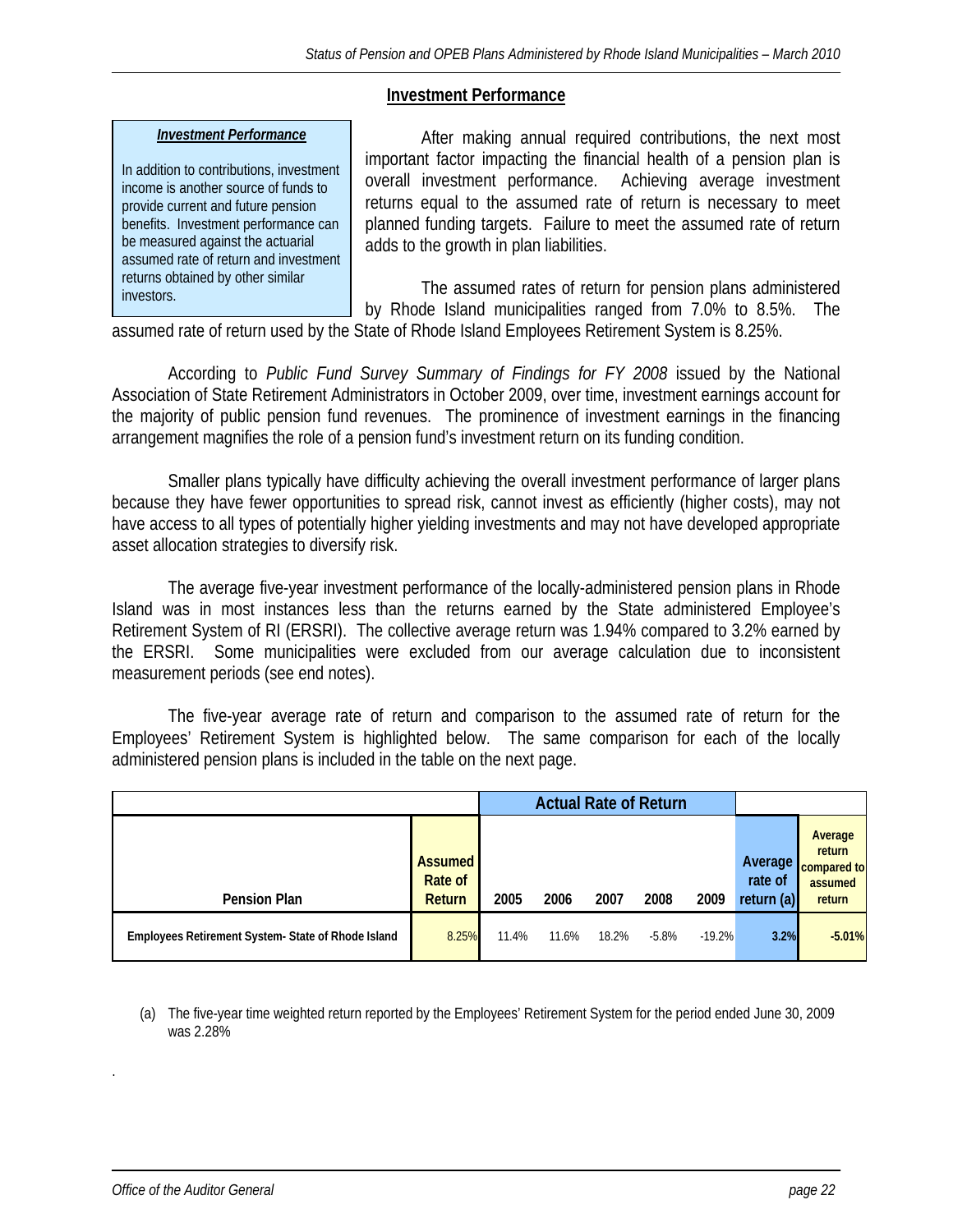# **Rhode Island Municipal Pension Plans - Comparison of Assumed to Actual Rate of Return**

|                       |                                                                                                                                                                       |                                                   |                                           | <b>Actual Rate of Return</b>              |                                                |                                                          |                                                               |                                           |                                                          |
|-----------------------|-----------------------------------------------------------------------------------------------------------------------------------------------------------------------|---------------------------------------------------|-------------------------------------------|-------------------------------------------|------------------------------------------------|----------------------------------------------------------|---------------------------------------------------------------|-------------------------------------------|----------------------------------------------------------|
| <b>Municipality</b>   | <b>Pension Plan</b>                                                                                                                                                   | <b>Assumed</b><br><b>Rate of</b><br><b>Return</b> | 2005                                      | 2006                                      | 2007                                           | 2008                                                     | 2009                                                          | Average<br>rate of<br>return              | Average<br>return<br>:ompared to<br>assumed<br>return    |
| <b>Bristol</b>        | Police Pension Plan (prior to 3/22/98)                                                                                                                                | 8.00%                                             | 5.34%                                     | 5.27%                                     | 13.35%                                         | 1.07%                                                    | $-15.23%$                                                     | 1.96%                                     | $-6.04%$                                                 |
| <b>Central Falls</b>  | Police & Fire John Hancock (after 7/1/72) (10)<br>Police & Fire 1% (prior to 7/1/72) ) (10)                                                                           | 7.75%<br>7.50%                                    | 10.74%<br>1.38%                           | 8.50%<br>2.10%                            | 2.72%<br>2.52%                                 | 3.02%<br>2.08%                                           | 2.67%<br>1.46%                                                | 5.53%<br>1.91%                            | $-2.22%$<br>$-5.59%$                                     |
| Cranston              | Police & Fire EE's Pension Plan (prior to 7/1/95)                                                                                                                     | 8.00%                                             | 2.90%                                     | 7.60%                                     | 17.00%                                         | $-5.20%$                                                 | $-15.00%$                                                     | 1.46%                                     | $-6.54%$                                                 |
| Jamestown             | Police Pension Plan (10)                                                                                                                                              | 7.00%                                             | 0.61%                                     | 3.30%                                     | 10.62%                                         | $-2.35%$                                                 | $-8.32%$                                                      | 0.77%                                     | $-6.23%$                                                 |
| Johnston              | Police<br>Fire (prior to 7/1/99)                                                                                                                                      | 7.75%<br>7.75%                                    | 4.42%<br>7.49%                            | 7.94%<br>8.50%                            | 10.01%<br>14.35%                               | $-1.79%$<br>$-5.39%$                                     | $-15.44%$<br>$-18.41%$                                        | 1.03%<br>1.31%                            | $-6.72%$<br>$-6.44%$                                     |
| <b>Little Compton</b> | Town Employees Other than Certified Teachers                                                                                                                          | 7.50%                                             | 7.50%                                     | 8.60%                                     | 16.60%                                         | $-6.20%$                                                 | $-18.00%$                                                     | 1.70%                                     | $-5.80%$                                                 |
| Middletown            | Town Plan                                                                                                                                                             | 7.50%                                             | 6.92%                                     | 9.00%                                     | 13.80%                                         | $-3.91%$                                                 | $-13.30%$                                                     | 2.50%                                     | $-5.00%$                                                 |
| Newport               | Firemen's Pension Plan<br>Policemen's Pension Plan                                                                                                                    | 8.25%<br>8.25%                                    | 1.87%<br>1.87%                            | 7.34%<br>7.34%                            | 16.45%<br>16.45%                               | $-4.90%$<br>$-4.90%$                                     | $-20.40%$<br>$-20.40%$                                        | 0.07%<br>0.07%                            | $-8.18%$<br>$-8.18%$                                     |
| Pawtucket             | Pre 1974 Policemen & Firemen (pay as you go)<br>Post 1974 Policemen & Firemen                                                                                         | 8.00%                                             | n/a<br>10.03%                             | n/a<br>6.98%                              | n/a<br>15.21%                                  | n/a<br>1.41%                                             | n/a<br>$-14.32%$                                              | 3.86%                                     | $-4.14%$                                                 |
| Portsmouth            | Employees of the Town of Portsmouth                                                                                                                                   | 8.00%                                             | 8.70%                                     | 4.58%                                     | 16.71%                                         | $-9.64%$                                                 | $-16.56%$                                                     | 0.76%                                     | $-7.24%$                                                 |
| Providence            | ERS of the City of Providence (11)                                                                                                                                    | 8.50%                                             | 8.30%                                     | 10.60%                                    | 16.26%                                         | 2.85%                                                    | $-16.02%$                                                     | 4.40%                                     | $-4.10%$                                                 |
| Smithfield            | Police (prior to 7/1/99) (10)<br>Fire Pension Plan                                                                                                                    | 8.50%<br>8.50%                                    | 4.32%<br>7.68%                            | 7.30%<br>8.20%                            | 14.49%<br>16.50%                               | $-6.57%$<br>$-12.30%$                                    | $-10.65%$<br>$-24.30%$                                        | 1.78%<br>$-0.84%$                         | $-6.72%$<br>$-9.34%$                                     |
| Warwick               | City Employees Pension Plan<br>Police Pension II Plan<br>Police Pension I & Fire Pension Plan<br>Fire Pension Plan II<br>Warwick Public Schools Employee Pension Plan | 8.00%<br>8.00%<br>8.00%<br>8.00%<br>7.00%         | 9.20%<br>9.50%<br>9.20%<br>8.20%<br>6.73% | 9.10%<br>9.40%<br>8.90%<br>9.00%<br>8.94% | 16.70%<br>16.50%<br>15.70%<br>15.70%<br>14.61% | $-4.40%$<br>$-4.70%$<br>$-3.90%$<br>$-3.80%$<br>$-2.78%$ | $-15.80%$<br>$-15.80%$<br>$-16.00%$<br>$-15.70%$<br>$-15.94%$ | 2.96%<br>2.98%<br>2.78%<br>2.68%<br>2.31% | $-5.04%$<br>$-5.02%$<br>$-5.22%$<br>$-5.32%$<br>$-4.69%$ |
| <b>West Warwick</b>   | Town Plan                                                                                                                                                             | 8.25%                                             | 4.45%                                     | 8.65%                                     | 16.62%                                         | $-2.90%$                                                 | $-15.70%$                                                     | 2.22%                                     | $-6.03%$                                                 |
| Westerly              | Police Pension Plan                                                                                                                                                   | 8.00%                                             | 4.80%                                     | 4.20%                                     | 12.30%                                         | $-6.50%$                                                 | $-7.20%$                                                      | 1.52%                                     | $-6.48%$                                                 |
| Woonsocket            | Police (pre 7/1/80) and Fire (pre 7/1/85) Plan                                                                                                                        | 8.25%                                             | 8.50%                                     | 7.35%                                     | 15.02%                                         | $-9.29%$                                                 | $-17.24%$                                                     | 0.87%                                     | $-7.38%$                                                 |
|                       | Average                                                                                                                                                               | 7.93%                                             | 6.28%                                     | 7.45%                                     | 14.01%                                         | $-3.79%$                                                 | $-14.23%$                                                     | 1.94%                                     | $-5.99%$                                                 |

#### **Actual Rates of Return provided were not on a consistent basis for the following:**

|                        | Town's Municipal EE Retirement Plan (11 & 16)                   | 8.00%          | 5.91%          | 7.15%         | 9.82%        | $-1.99\%$        | $-19.71%$     | 0.24%    | $-7.76%$  |
|------------------------|-----------------------------------------------------------------|----------------|----------------|---------------|--------------|------------------|---------------|----------|-----------|
| Coventry               | Police Pension Plan (11 & 16)                                   | 8.00%          | 6.71%          | 7.35%         | 9.97%        | $-1.68%$         | $-20.57%$     | 0.36%    | $-7.64%$  |
|                        | School EE's Pension Plan (17)                                   | 7.00%          | 8.66%          | unavailable   | 8.90%        | $-10.28%$        | $-20.37%$     | $-3.27%$ | $-10.27%$ |
| Cumberland             | Town of Cumberland's Pension Plan (12)                          | 8.00%          | $-10.70%$      | 3.95%         | 10.71%       | $-3.60%$         | 17.00%        | 3.47%    | $-4.53%$  |
| <b>East Providence</b> | Firemen's & Policemen's Pension Plan (13)                       | 8.50%          | 9.90%          | 17.50%        | 17.30%       | $-30.90%$        | 15.60%        | 5.88%    | $-2.62%$  |
| Lincoln                | Town Retirement Plan (14)                                       | 8.00%          | 7.90%          | 12.60%        | 3.60%        | $-26.50%$        | 16.35%        | 2.79%    | $-5.21%$  |
| Narragansett           | Police Plan (prior to 7/1/78) (pay as you go)<br>Town Plan (14) | 7.50%<br>7.50% | 6.25%<br>6.07% | n/a<br>10.66% | n/a<br>9.77% | n/a<br>$-21.14%$ | n/a<br>20.13% | 5.10%    | $-2.40%$  |
| North Providence       | Police Pension Plan (15)                                        | 7.25%          | 8.20%          | 1.92%         | 24.41%       | $-19.24%$        | $-12.94%$     | 0.47%    | $-6.78%$  |
| <b>Scituate</b>        | Police Pension Plan (13)                                        | 8.25%          | 6.94%          | 14.57%        | 10.91%       | $-2.69%$         | $-25.45%$     | 0.86%    | $-7.39%$  |
| Tiverton               | Policemen's Pension Plan (12)                                   | 7.00%          | 5.18%          | 11.74%        | 9.31%        | $-28.71%$        | 22.02%        | 3.91%    | $-3.09%$  |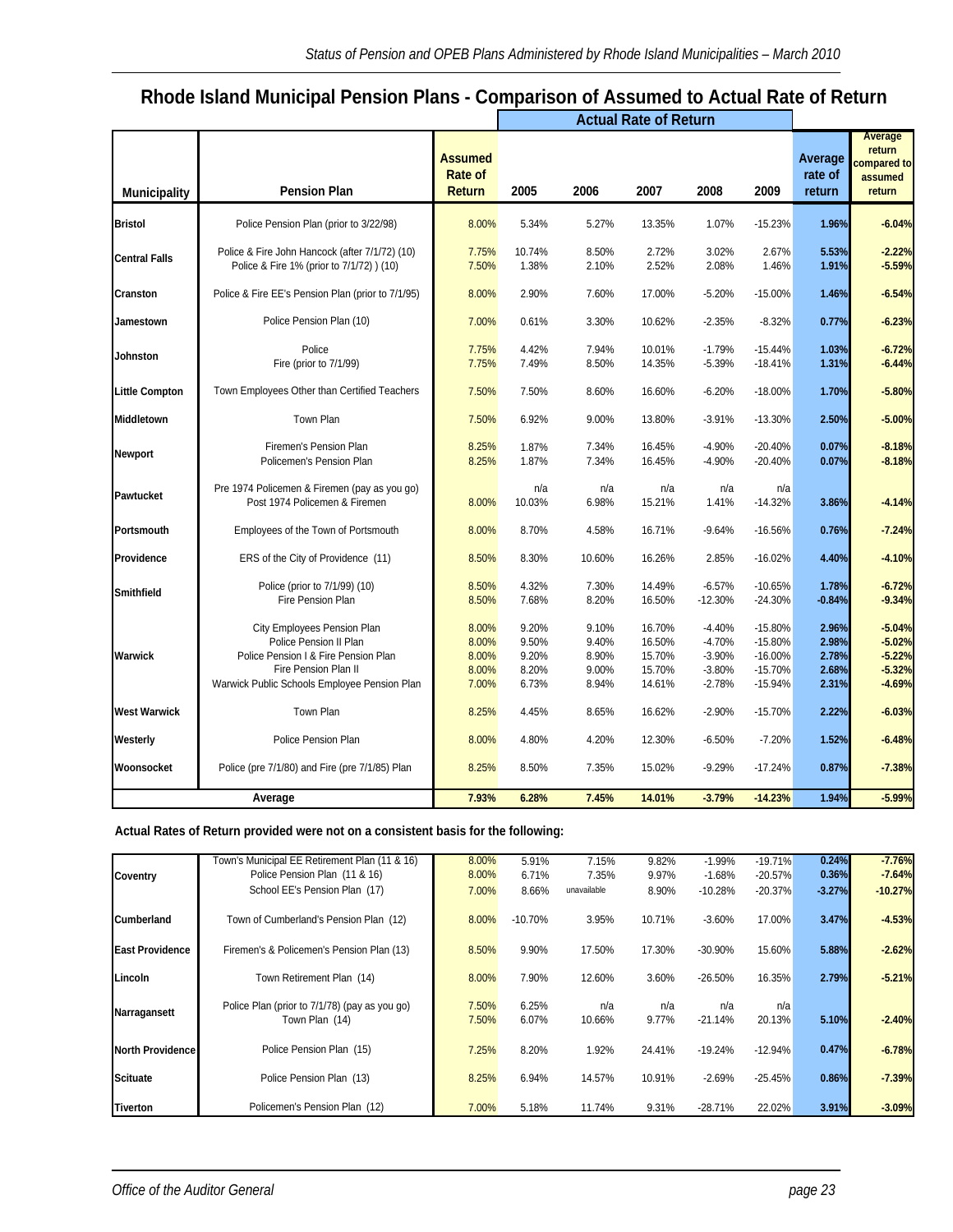Of the 36 pension plans that are locally administered (as reported in the table on the preceding page) all experienced average five-year investment returns which were less than the assumed rate of return used in performing the annual actuarial valuation of the plans. The State Employees' Retirement System's actual five-year investment performance also trailed its assumed rate of return (8.25%) by approximately 5% (500 basis points). According to *No Immediate Pension Hardships for State and Local Governments, But Plenty of Long-Term Worries* issued by Standard & Poor's in June 2009, recent market pullbacks may cause actuaries in the next year or two to recommend reducing the long-term assumed actuarial rate of return.

 It is important to note that the average investment performance for a specific five-year period can vary widely depending upon overall market performance in those years. Significant market downturns in both 2008 and 2009 had a significant impact on returns reported for those periods.

 Investment return information is not typically disclosed in the annual audited financial statements of a municipality. We requested such information from the municipality or obtained data from their actuarial valuations. In some instances, we made our own approximation of investment returns based on financial data included in the municipality's audited financial statements. Our investment return calculations do not consider the timing of inflows and outflows within the pension fund which is typically included in such calculations. Investment return data reported to us by a municipality was not independently verified. Additionally, the annual investment return may not be computed on a consistent basis among plans. The average rate of return is an approximation only intended to demonstrate investment performance relative to a plan's rate of return assumption and between plans. We did not assess the investments held by each of the locally administered pension plans.

 The actual rates of return for Rhode Island's locally administered pension plans supports the conclusion that smaller plans struggle to achieve the same rates of return earned by larger, well diversified and professionally managed plans. Further, larger plans are better able to manage investment risk through diversification.

Considering that investment performance can have a significant impact on the plan's funded status and contribution rates, efforts to improve investment performance by (1) merging the locally administered plans into the State administered Municipal Employees' Retirement System or (2) creating a state administered pooled investment trust for locally administered pension plans deserve serious consideration.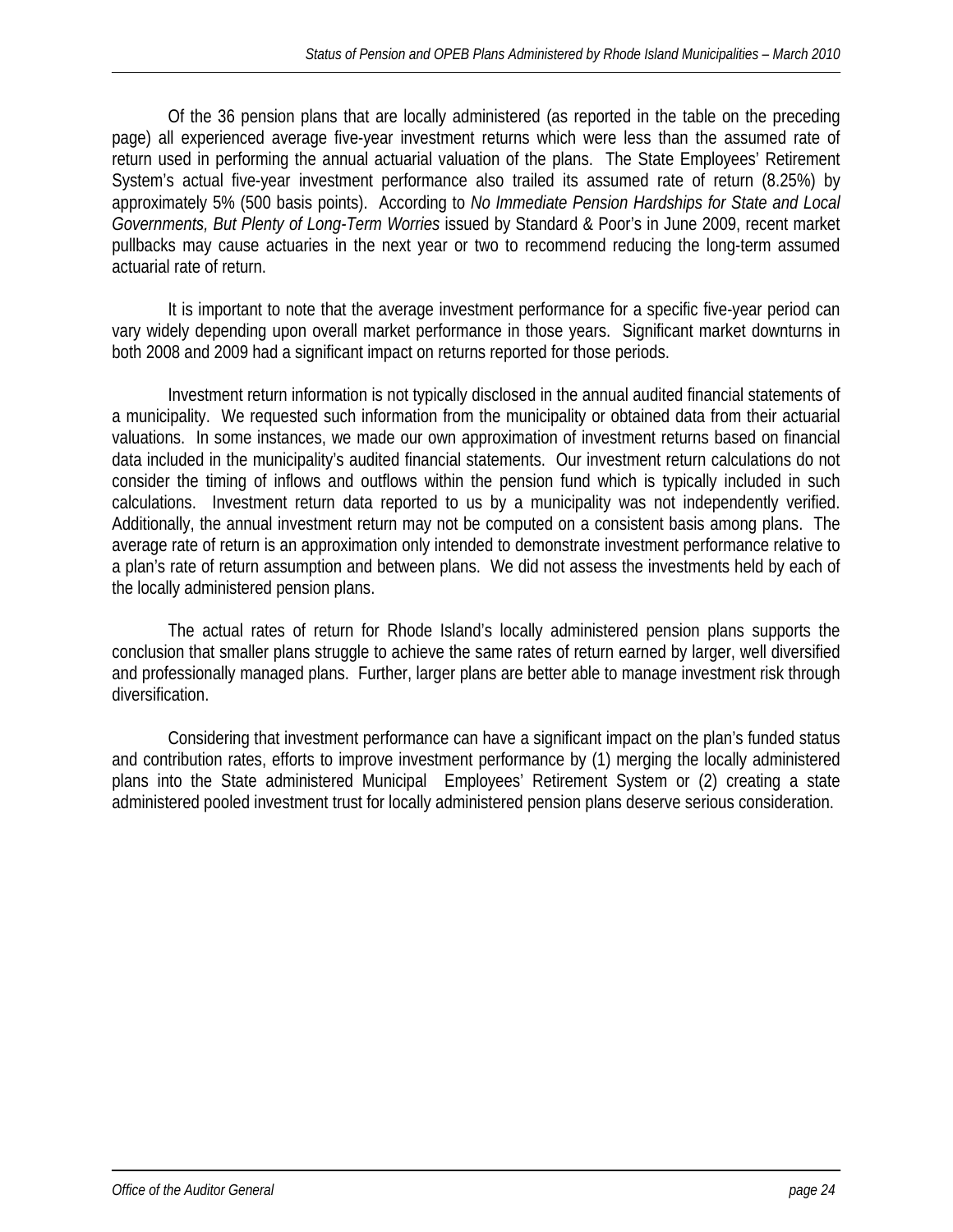# **STATUS OF OTHER POST-EMPLOYMENT BENEFIT (OPEB) PROGRAMS**

At the time of our previous report (July 2007), new accounting guidelines <sup>2</sup> relating to other postemployment benefits were on the horizon but were not yet effective for Rhode Island's municipalities. The effective date for these accounting requirements is in three phases depending on the size of the government. The largest municipalities were required to implement the new guidelines in their fiscal 2008 financial statements with the remainder in fiscal years 2009 and 2010.

These guidelines require governmental employers to measure the cost of the post-employment benefits provided to retirees (generally health-care) on an actuarial basis and recognize these costs (i.e., annual required contribution) in the entity's government-wide financial statements. The accounting measurement criteria for other post-employment benefit costs is similar to pensions and uses consistent terminology as well.

 As a result of the implementation of this governmental accounting standard, municipalities have begun to disclose the future costs associated with providing post-employment benefits to its employees in their annual financial statements. For most communities, the future costs are very significant and largely unfunded. In most cases, governmental employers fund these costs on a pay-as-you-go basis and there has been little or no accumulation of assets to pay future benefits. Further, health care costs continue to increase at a dramatic pace; therefore, any projection of the future cost of benefits to retirees must reflect an aggressive cost escalation trend rate. These costs will further challenge Rhode Island municipalities as many are already struggling to properly fund their obligation for pension benefits.

The collective unfunded liability for OPEB benefits (UAAL) as shown in the table beginning on page 27 is \$2.4 billion. Assets totaling less than 1% of the actuarial accrued liability have been set aside for the payment of future benefits. Information was unavailable for two communities: East Providence's fiscal year-end is October 31 and their audit has not been completed; and Woonsocket has not had an actuarial valuation performed of its OPEB benefit plan. On average, communities are funding 53% of the annual required contribution for OPEB benefits. The collective ARC for OPEB plans alone is \$190 million.

 The State implemented the same accounting standard in its fiscal 2008 financial statements and has not begun to fund the future costs of providing post-employment healthcare to its employees. The status of the State's OPEB plan is summarized below.

| <b>State's OPEB Plans</b><br><b>Valuation date</b><br>June 30, 2007 | <b>Actuarial</b><br>Value of<br><b>Assets</b>                                                                                                                                                                                                                   | AAI           | <b>UAAL</b>   | <b>Funded</b><br>Ratio |  |  |  |  |  |  |
|---------------------------------------------------------------------|-----------------------------------------------------------------------------------------------------------------------------------------------------------------------------------------------------------------------------------------------------------------|---------------|---------------|------------------------|--|--|--|--|--|--|
| <b>State Employees</b>                                              | \$0                                                                                                                                                                                                                                                             | \$679,538,000 | \$679,538,000 | $0\%$                  |  |  |  |  |  |  |
| Teachers*                                                           | 0                                                                                                                                                                                                                                                               | 10,243,000    | 10,243,000    | $0\%$                  |  |  |  |  |  |  |
| Judges                                                              | 0                                                                                                                                                                                                                                                               | 14,024,000    | 14,024,000    | $0\%$                  |  |  |  |  |  |  |
| <b>State Police</b>                                                 | 0                                                                                                                                                                                                                                                               | 54,620,000    | 54,620,000    | $0\%$                  |  |  |  |  |  |  |
| Legislators                                                         |                                                                                                                                                                                                                                                                 | 29,674.000    | 29,674.000    | $0\%$                  |  |  |  |  |  |  |
|                                                                     | * local teachers may "buy-in" to the State's plan at retirement - the State's obligation is a Tier I subsidy<br>which in essence affords the teachers the active employee rate rather than a retiree rate for teachers<br>who retired prior to October 1, 2008. |               |               |                        |  |  |  |  |  |  |

<sup>2</sup> GASB Statement No. 45 *Accounting and Financial Reporting by Employers for Postemployment Benefits Other than Pensions* requires governmental employers to obtain periodic actuarial valuations of their OPEB plans, report the annual required contribution as an expense on its government-wide financial statements, and disclose the funded status of the OPEB plan in a manner that is similar to accounting requirements for pensions by employers.

 $\overline{a}$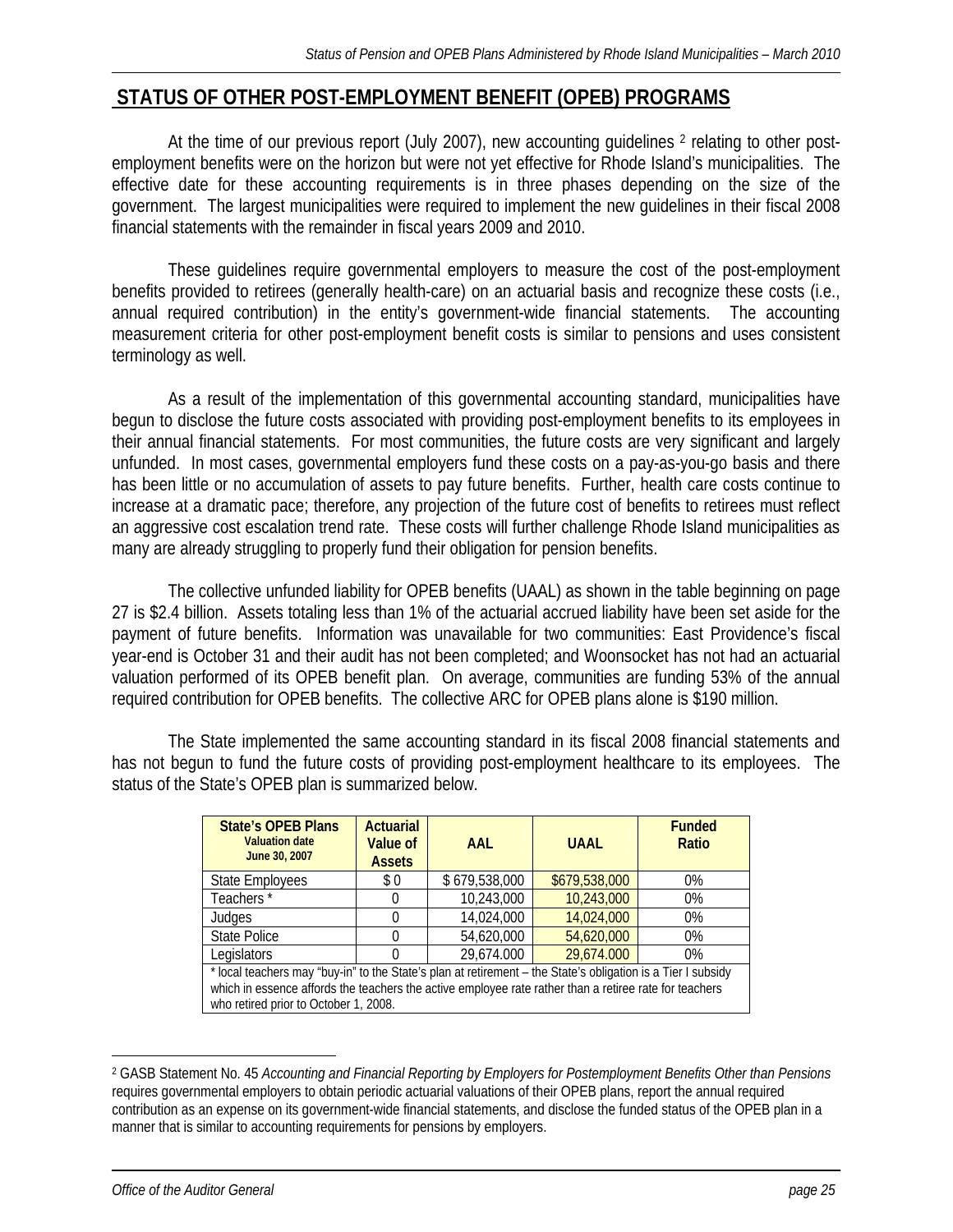<span id="page-28-0"></span>We did not compare, in detail, the benefits offered by the various locally administered OPEB plans. However, in general, the municipal plans appeared to be more generous than the State's OPEB plan for its employees. For example, under the municipal OPEB plans, full spousal and dependent coverage is common and a retiree co-pay is generally not required. The State's OPEB plan covers only employees (spousal and dependent coverage is available on a buy-in basis at full cost) and a 20% retiree co-pay is required for all employees retiring after October 1, 2008. Co-pay percentages for earlier retirees were determined based on years of service.

Calculation of the unfunded liability for OPEB plans is affected by whether assets have been placed in a legal trust. When no trust has been created (as is the case for many local plans as well as the State's OPEB plan), the investment return assumption used in discounting the future value of benefits to plan members should reflect the plan sponsor's investment return on its short-term operating accounts rather than an investment return assumption typically used for the pension asset investments. In these instances (no trust and consequently a lower investment return assumption or discount rate), the unfunded liability is significantly higher. Consequently, there is a significant financial benefit which accrues to a government when it creates a legal trust for assets funding OPEB liabilities. Aside from the obvious benefit of accumulating assets for future benefits, actuaries can use a higher investment return assumption consistent with a longer-term investment horizon. The higher investment return assumption (discount rate) reduces the present value of future benefits or actuarial accrued liability.

A report by the Pew Center on the States noted that "on average, states have only put aside 7.1 percent of the assets needed to adequately fund their retiree health care liabilities. Twenty states have not set aside any funds."<sup>[3](#page-28-0)</sup> Governments, at both state and local levels, are struggling to meet required payments to fund just pensions notwithstanding OPEB benefits. Until recently, the liability for future OPEB had been largely ignored and unreported. Unfunded OPEB liabilities, while not unique to Rhode Island are real and without funding, will only grow significantly.

Consistent with the conclusions outlined herein that locally administered pension plans are at risk, locally-administered OPEB plans should likely be viewed in the same light. An opportunity exists to restructure plan design and benefit delivery before each community creates a trust and begins to accumulate assets to fund future benefits.

 One option would be for the State to create a pooled investment trust for other post-employment benefits. This would serve as a common investment vehicle for municipalities that are accumulating assets to meet the future cost of OPEB. A pooled OPEB investment trust administered by the State could provide a well diversified, professionally managed investment option for Rhode Island municipalities. It is likely that the investment return of the pooled trust could exceed the return obtained by a municipality acting individually, particularly for smaller communities that are just beginning to accumulate assets for OPEB.

 Another option is to consider a statewide OPEB health care plan (an agent–multiple employer plan under State administration but without State funding responsibility) that could decrease overall costs through economies of scale, reduce administrative costs and enhance bargaining position with health insurers. A statewide OPEB plan would also be consistent with the goal of merging locally administered pension plans into the state administered MERS plan, as well as, initiatives to foster a statewide healthcare contract for teachers and municipal employees. Further, plan design and plan benefits vary widely among municipalities–a common state administered plan could standardize OPEB benefit provisions among municipalities.

 $\overline{a}$ 

<sup>3</sup> Pew Center on the States – *The trillion dollar gap – Underfunded state retirement systems and the roads to reform-* February 2010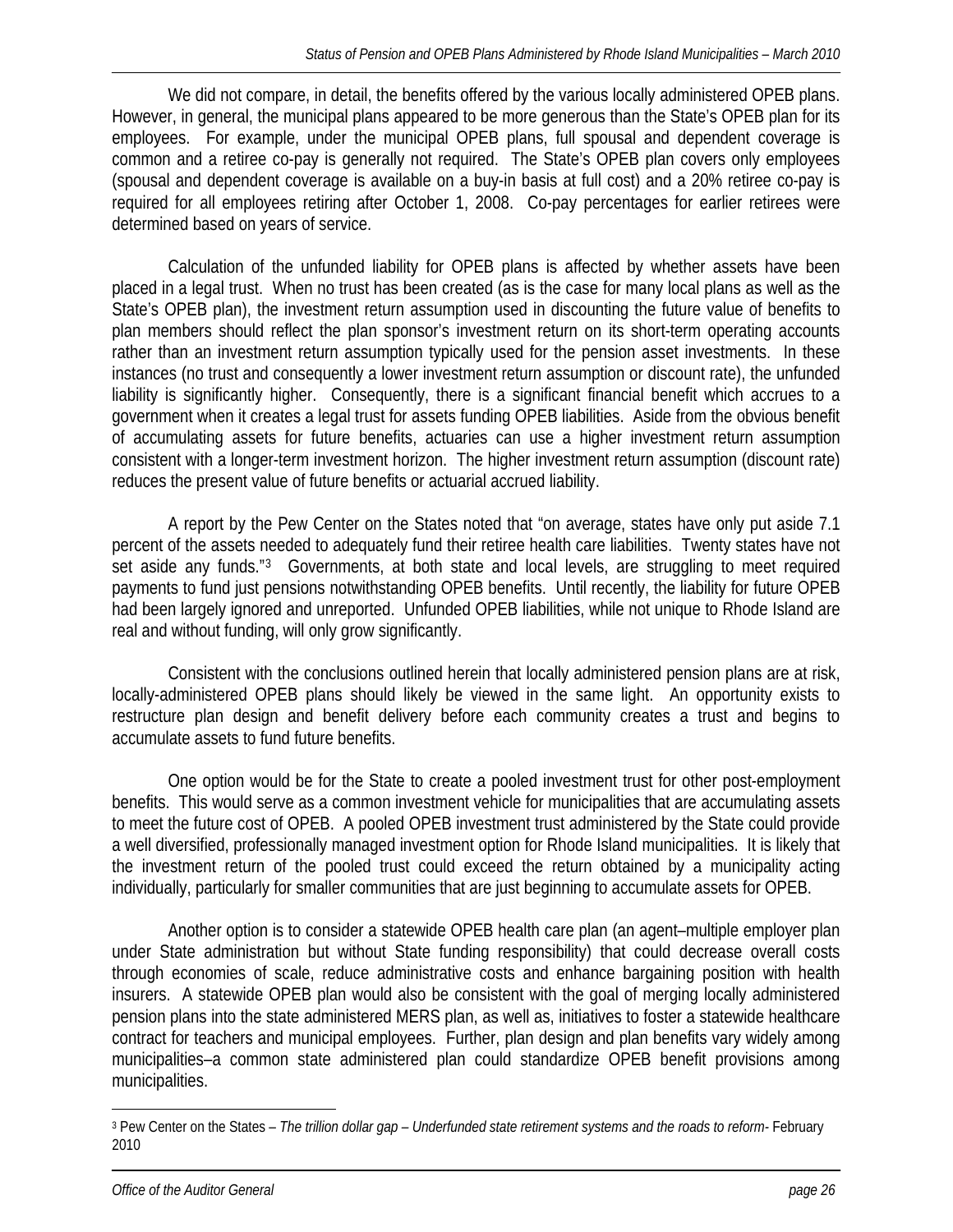| <b>Municipality</b>         | <b>Type of Plan</b> | <b>ARC</b>      | Contributions  % of ARC |         | <b>Net OPEB</b><br><b>Obligation</b><br>(Asset) | Date of<br>Valuation | <b>Actuarial Value</b><br>of Assets | <b>Actuarial Accrued</b><br>Liability | Unfunded Actuarial<br><b>Accrued Liablity</b> | <b>Funded</b><br>Ratio |
|-----------------------------|---------------------|-----------------|-------------------------|---------|-------------------------------------------------|----------------------|-------------------------------------|---------------------------------------|-----------------------------------------------|------------------------|
| <b>Barrington</b>           | <b>Trust Fund</b>   | 2,597,104<br>\$ | \$<br>2,147,711         | 82.70%  | 449,393                                         | 6/30/2009            | $3,513,802$ \$<br>\$                | 21,471,689                            | 17,957,887<br>-\$                             | 16.4%                  |
| <b>Bristol</b>              | <b>Trust Fund</b>   | 844,000         | 889,043                 | 105.34% | (377, 778)                                      | 7/1/2008             | 1,675,000                           | 12,862,000                            | 11,187,000                                    | 13.0%                  |
| <b>Burrillville</b>         | Pay-as-you-go       | 129,436         | 106,868                 | 82.56%  | 22,568                                          | 7/1/2008             | $\sim$                              | 1,675,408                             | 1,675,408                                     | 0.0%                   |
| <b>Central Falls</b>        | Pay-as-you-go       | 1,963,061       | 1,394,009               | 71.01%  | 569,052                                         | 7/1/2008             |                                     | 30,693,955                            | 30,693,955                                    | 0.0%                   |
| Charlestown <sup>(21)</sup> | <b>Trust Fund</b>   | 385,000         | 636,782                 | 165.40% | (251, 782)                                      | 7/1/2006             |                                     | 3,391,000                             | 3,391,000                                     | 0.0%                   |
| <b>Coventry</b>             | Pay-as-you-go       | 1,200,000       | 872,000                 | 72.67%  | 328,000                                         | 7/1/2009             |                                     | 12,835,000                            | 12,835,000                                    | 0.0%                   |
| Cranston - Public Safety    | <b>Trust Fund</b>   | 4,047,835       | 3,273,843               | 80.88%  | 500,677                                         | 7/1/2009             | 397,327                             | 50,533,441                            | 50,136,114                                    | 0.8%                   |
| - Board of Education        | Pay-as-you-go       | 3,504,375       | 2,288,090               | 65.29%  | 1,642,251                                       | 7/1/2008             |                                     | 35,821,039                            | 35,821,039                                    | 0.0%                   |
| <b>Cumberland</b>           | Pay-as-you-go       | 3,743,000       | 1,569,191               | 41.92%  | 2,173,809                                       | 7/1/2008             |                                     | 46,872,000                            | 46,872,000                                    | 0.0%                   |
| <b>East Greenwich</b>       | Pay-as-you-go       | 1,262,545       | 276,218                 | 21.88%  | 986,327                                         | 7/1/2008             |                                     | 10,504,613                            | 10,504,613                                    | 0.0%                   |
| <b>Glocester</b>            | Pay-as-you-go       | 192,932         | 152,619                 | 79.11%  | 105,315                                         | 7/1/2008             |                                     | 2,199,146                             | 2,199,146                                     | 0.0%                   |
| Jamestown - Police Plan     | Pay-as-you-go       | 233,368         | 90,500                  | 38.78%  | 104,126                                         | 1/12008              |                                     | 1,874,075                             | 1,874,075                                     | 0.0%                   |
| - School Plan               | Pay-as-you-go       | 905,779         | 348,153                 | 38.44%  | 420,382                                         | 7/1/2007             |                                     | 13,129,596                            | 13,129,596                                    | 0.0%                   |
| <b>Johnston</b>             | Pay-as-you-go       | 18,202,814      | 4,397,410               | 24.16%  | 13,805,404                                      | 6/30/2008            |                                     | 226,245,500                           | 226,245,500                                   | 0.0%                   |
| Lincoln                     | Pay-as-you-go       | 1,907,362       | 907,686                 | 47.59%  | 999,676                                         | 6/30/2009            |                                     | 23,939,601                            | 23,939,601                                    | 0.0%                   |
| Middletown <sup>(22)</sup>  | Pay-as-you-go       | 1,535,690       | 491,806                 | 32.03%  | n/a                                             | 7/1/2007             | $\sim$                              | 21,552,897                            | 21,552,897                                    | 0.0%                   |
| Narragansett                | Pay-as-you-go       | 6,406,441       | 1,384,467               | 21.61%  | 5,021,974                                       | 7/1/2008             |                                     | 70,365,417                            | 70,365,417                                    | 0.0%                   |
| <b>Newport</b>              | <b>Trust Fund</b>   | 10,238,391      | 11,099,555              | 108.41% | 9,037,637                                       | 7/1/2008             | 4,464,395                           | 142,838,552                           | 138,374,157                                   | 3.1%                   |
| <b>North Kingstown</b>      | Pay-as-you-go       | 2,290,415       | 941,768                 | 41.12%  | 1,348,647                                       | 7/1/2007             |                                     | 25,294,765                            | 25,294,765                                    | 0.0%                   |
| <b>North Providence</b>     | Pay-as-you-go       | 4,039,000       | 1,646,000               | 40.75%  | 2,426,000                                       | 7/1/2008             |                                     | 52,758,000                            | 52,758,000                                    | 0.0%                   |
| <b>North Smithfield</b>     | Pay-as-you-go       | 538,195         | 323,283                 | 60.07%  | 478,262                                         | 7/1/2007             |                                     | 5,793,469                             | 5,793,469                                     | 0.0%                   |

# **Rhode Island Municipalities' Other Post-Employment Benefit (OPEB) Plans at June 30, 2009**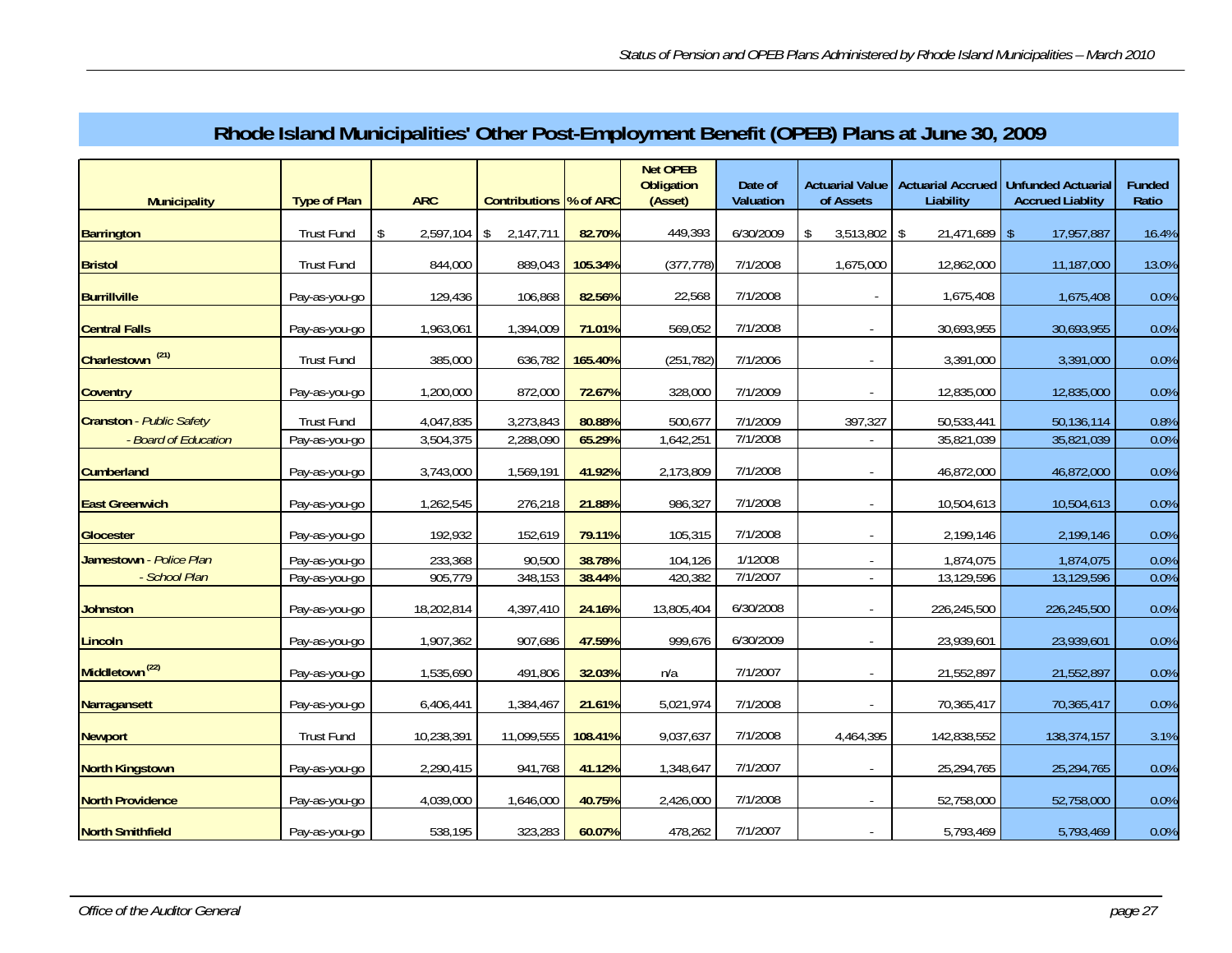| <b>Municipality</b>              | <b>Type of Plan</b> | <b>ARC</b> | Contributions  % of ARC   |              | <b>Obligation</b><br>(Asset) | Date of<br>Valuation | <b>Actuarial Value</b><br>of Assets | Liability                           | Actuarial Accrued   Unfunded Actuarial<br><b>Accrued Liablity</b> | Funded<br>Ratio |
|----------------------------------|---------------------|------------|---------------------------|--------------|------------------------------|----------------------|-------------------------------------|-------------------------------------|-------------------------------------------------------------------|-----------------|
| Pawtucket                        | Pay-as-you-go       | \$         | 31,011,620 \$ 10,032,096  | $32.35\%$ \$ | 40,390,667                   | 7/1/20008            | \$<br>$\sim$                        | \$<br>$437,601,577$ \$              | 437,601,577                                                       | 0.0%            |
| Portsmouth - Town Plan           | Pay-as-you-go       | 1,569,039  | 462,590                   | 29.48%       | 1,106,449                    | 7/1/20008            |                                     | 13,026,759                          | 13,026,759                                                        | 0.0%            |
| - School Plan                    | Pay-as-you-go       | 511,670    | 299,602                   | 58.55%       | 212,068                      | 7/1/2007             |                                     | 4,514,458                           | 4,514,458                                                         | 0.0%            |
| Providence <sup>(25)</sup>       | Pay-as-you-go       | 43,147,000 | 35,022,000                | 81.17%       | 13,047,000                   | 7/1/2008             | $\sim$                              | 593,903,000                         | 593,903,000                                                       | 0.0%            |
| <b>Scituate</b>                  | Pay-as-you-go       | 529,719    | 138,475                   | 26.14%       | 391,244                      | 3/31/2009            |                                     | 4,713,768                           | 4,713,768                                                         | 0.0%            |
| Smithfield <sup>(25)</sup>       | Pay-as-you-go       | 2,324,739  | 1,455,607                 | 62.61%       | 869,132                      | 7/1/2009             |                                     | 26,277,276                          | 26,277,276                                                        | 0.0%            |
| South Kingstown <sup>(23)</sup>  | <b>Trust Fund</b>   | 1,694,400  | 1,426,200                 | 84.17%       | 268,200                      | 7/1/2007             |                                     | 15,988,000                          | 15,988,000                                                        | 0.0%            |
| <b>Tiverton</b>                  | Pay-as-you-go       | 3,175,366  | 1,255,056                 | 39.52%       | 1,920,310                    | 7/1/2008             |                                     | 34,838,000                          | 34,838,000                                                        | 0.0%            |
| Warren <sup>(24)</sup>           | <b>Trust Fund</b>   | 383,807    |                           | 0.00%        | 508,894                      | 7/1/2007             | 700.000                             | 3,018,423                           | 2,318,423                                                         | 23.2%           |
| Warwick - City Plan              | Pay-as-you-go       | 18,856,800 | 6,705,018                 | 35.56%       | 23,622,803                   | 7/1/2009             |                                     | 210,272,745                         | 210,272,745                                                       | 0.0%            |
| - School Plan                    | Pay-as-you-go       | 5,553,088  | 1,692,036                 | 30.47%       | 7,801,248                    | 7/1/2009             |                                     | 47,479,237                          | 47,479,237                                                        | 0.0%            |
| <b>West Warwick</b>              | Pay-as-you-go       | 8,868,698  | 3,096,416                 | 34.91%       | 5,772,282                    | 7/1/2008             | $\sim$                              | 136,587,286                         | 136,587,286                                                       | 0.0%            |
| <b>Westerly</b> - Police Plan    | <b>Trust Fund</b>   | 433,200    | 366,250                   | 84.55%       | 66,950                       | 7/1/2008             | 7,301,108                           | 11,319,636                          | 4,018,528                                                         | 64.5%           |
| - School Plan                    | Pay-as-you-go       | 532,439    | 419,054                   | 78.70%       | 113,385                      | 7/1/2008             |                                     | 1,576,533                           | 1,576,533                                                         | 0.0%            |
| <b>Regional School Districts</b> |                     |            |                           |              |                              |                      |                                     |                                     |                                                                   |                 |
| <b>Bristol-Warren</b>            | Pay-as-you-go       | 3,780,721  | 2,410,915                 | 63.77%       | 2,744,751                    | 7/1/2007             |                                     | 47,863,133                          | 47,863,133                                                        | 0.0%            |
| Chariho                          | Pay-as-you-go       | 245,900    | 188,393                   | 76.61%       | 130,862                      | 7/1/2008             |                                     | 2,018,516                           | 2,018,516                                                         | 0.0%            |
| <b>Exeter-West Greenwich</b>     | Pay-as-you-go       | 397,094    | 255,401                   | 64.32%       | 141,693                      | 7/1/2008             |                                     | 3,554,702                           | 3,554,702                                                         | 0.0%            |
| <b>Foster-Glocester</b>          | Pay-as-you-go       | 403,172    | 376,044                   | 93.27%       | 27,128                       | 7/1/2009             |                                     | 3,535,431                           | 3,535,431                                                         | 0.0%            |
|                                  | Totals:             | \$         | 189,585,215 \$100,838,155 | $53.19%$ \$  | 138,925,006                  |                      | \$<br>18,051,632                    | $2,410,739,643$ \$<br>$\mathsf{\$}$ | 2,392,688,011                                                     | 0.7%            |

# **Rhode Island Municipalities' Other Post-Employment Benefit (OPEB) Plans at June 30, 2009**

**see notes 2, 18, 19, and 20 on page 41**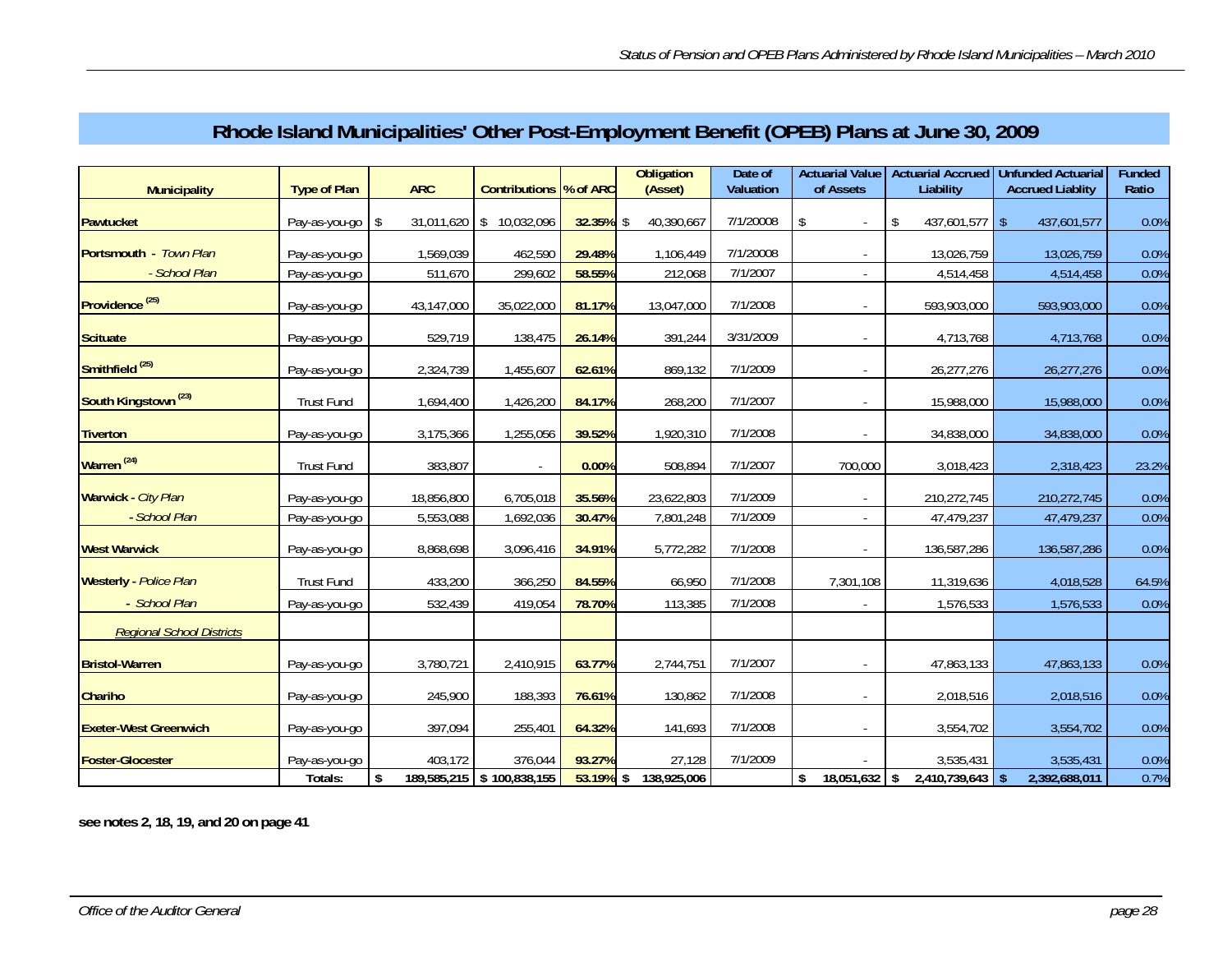# **OVERSIGHT OF LOCALLY ADMINISTERED PENSION and OPEB PLANS**

# **State of Rhode Island General Laws**

### *Rhode Island General Laws Section 45-10-15 requires the following:*

- $\Box$  For any audit year in which a municipality contributes materially less than 100% of the annual required contribution to its pension plan(s) as reported in accordance with GASB Statement Number 27 "Accounting for Pensions by State and Local Governmental Employers" or any successor statement, the municipality shall submit to the Auditor General and the state Director of the Department of Revenue:
	- o the municipality's most recent actuarial study of the plan(s), and
	- o management's recommendations for assuring future payments equal to the annual pension cost (APC).
- $\Box$  This information must be submitted within three (3) months of completion of the audited financial statement.

 The General Laws of the State of Rhode Island contain few provisions regarding locally administered pension and OPEB plans since the plans are established and governed by local ordinance or municipal charter provisions. Section 45-10-15 of the Rhode Island General Laws, however, requires a municipality to submit certain information when they have not contributed 100% of their annual required contribution.

 The Office of the Auditor General requests all municipalities contributing materially less than 100% of their ARC to develop a plan to assure future payments equal to the ARC. Although these municipalities generally develop corrective action plans, some are inadequate and problems often exist with plan implementation. Some municipalities have

repeatedly failed to comply with their corrective action plans by either not appropriating the contribution stipulated or not contributing the amount appropriated if budgetary shortfalls occur elsewhere. The current law lacks enforcement provisions. Because of the flexibility locally administered plans can exercise, pension contributions (to locally-administered plans) are often cut when budgetary shortfalls arise.

 Many municipalities have difficulty in meeting the ARC due to constraints on their ability to raise property taxes (the primary source of revenue for most municipalities) and recent cuts in state aid to municipalities. A schedule on page 31 compares the annual required contributions for all pension and OPEB plans to each municipality's property tax levy.

 While municipalities are generally submitting the plans, in actuality this process has not resulted, overall, in a significant increase in the percentage of the annual required contribution funded by municipalities.

 No oversight measures are currently specified in the General laws with respect to other postemployment benefit programs administered by municipalities.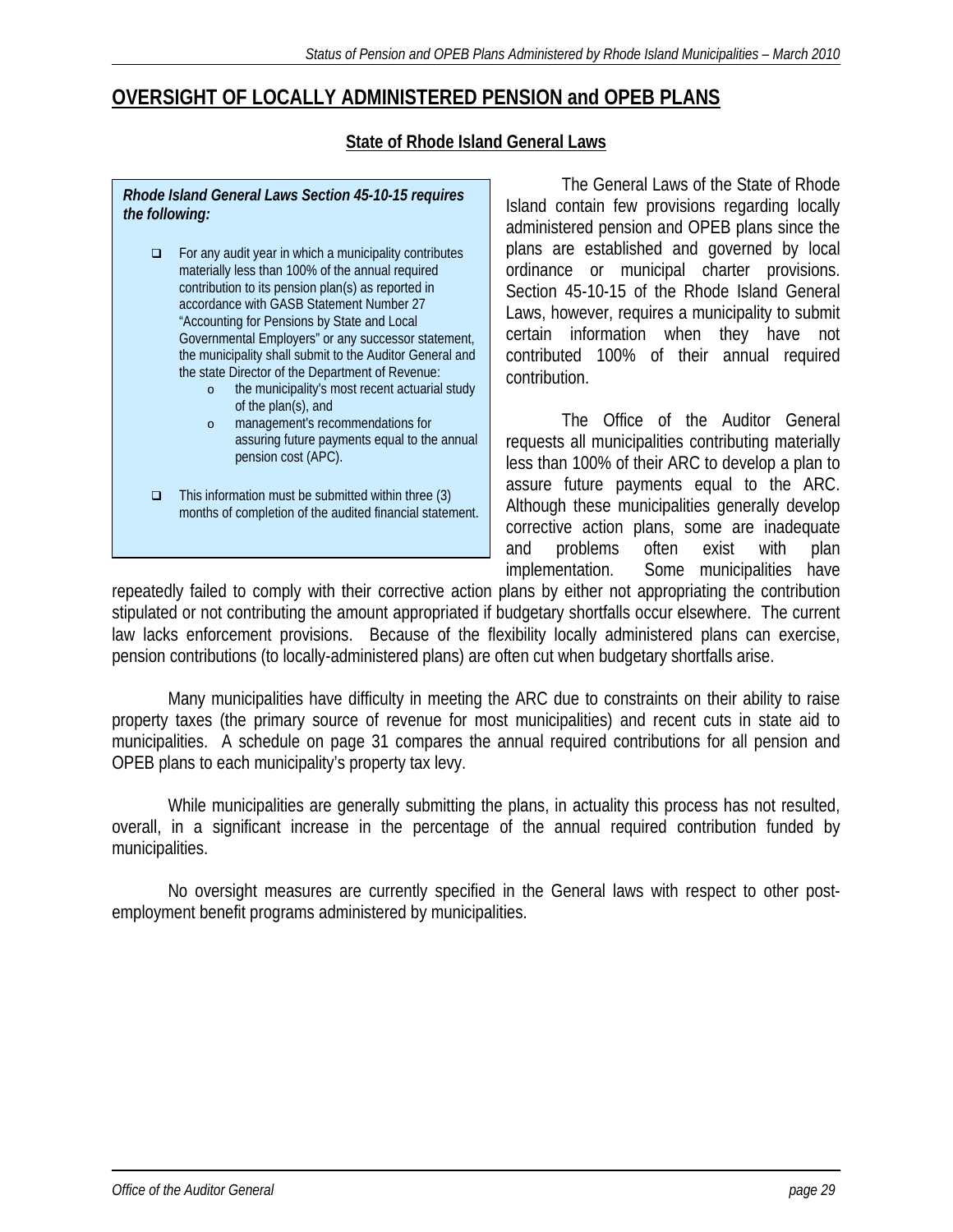# **SUMMARY AND CONCLUSIONS**

## *Status of the Plans*

Many of the pension plans administered by Rhode Island municipalities have deteriorated further since our last report in July 2007. In several cases, municipalities have continued to contribute less than 100% of the annual required contributions. As a result, funded ratios have continued to decline; thereby, leaving some of these plans in perilous condition. At \$2.4 billion, the newly disclosed unfunded liability for other post-employment benefits provided by municipalities ("OPEB" – generally retiree healthcare), overshadows the collective unfunded liability for all locally administered pension plans which now totals \$1.9 billion.

The number of pension plans considered to be at risk has grown from 21 to 23 and their collective funded ratio decreased from 45%, as reported in July 2007, to 43% currently. Of the 23 (out of 36) locally administered pension plans considered to be at risk, seven were considered most at risk because the plans were significantly underfunded and annual contributions were significantly less than actuarially determined amounts. For twelve other plans, annual contributions were more than 80% of annual required amounts; however, the plans were still significantly underfunded. Despite a funded ratio greater than 60%, four additional plans were considered at risk because annual contributions were generally declining over a multi-year period. The collective unfunded liability for locally-administered pension plans has increased \$300 million from \$1.6 billion in July 2007.

 The collective annual required contributions (for pensions) for all municipalities was approximately \$295 million for fiscal 2009 of which \$161 million related to locally administered plans. The annual required contribution for OPEB plans was \$190 million. The total annual cost to municipalities (if 100% of the required contributions were made) was \$485 million. The amount actually funded was approximately \$367 million.

For nine communities, the annual required contribution for pensions and OPEB (if 100% were made) represents 25% or more of the community's fiscal 2009 property tax levy – a significant and likely unsustainable burden (see table on the next page). In Central Falls, Pawtucket, and Johnston the annual required contributions (for pensions and OPEB) were 57%, 59%, and 47%, respectively, of their annual property tax levy.

Governmental employers must now recognize OPEB costs on an actuarial basis. These costs are almost totally unfunded - the collective unfunded liability for OPEB benefits is \$2.4 billion and assets to cover less than 1% of the actuarial accrued liability have been set aside.

There are currently no state administered OPEB plans for municipalities – all municipal OPEB plans are locally administered. Consistent with the conclusions outlined herein that locally administered pension plans are at risk, locally administered OPEB plans should likely be viewed in the same light. An opportunity exists to restructure plan design and benefit delivery before each community creates a trust and begins to accumulate assets to fund future benefits.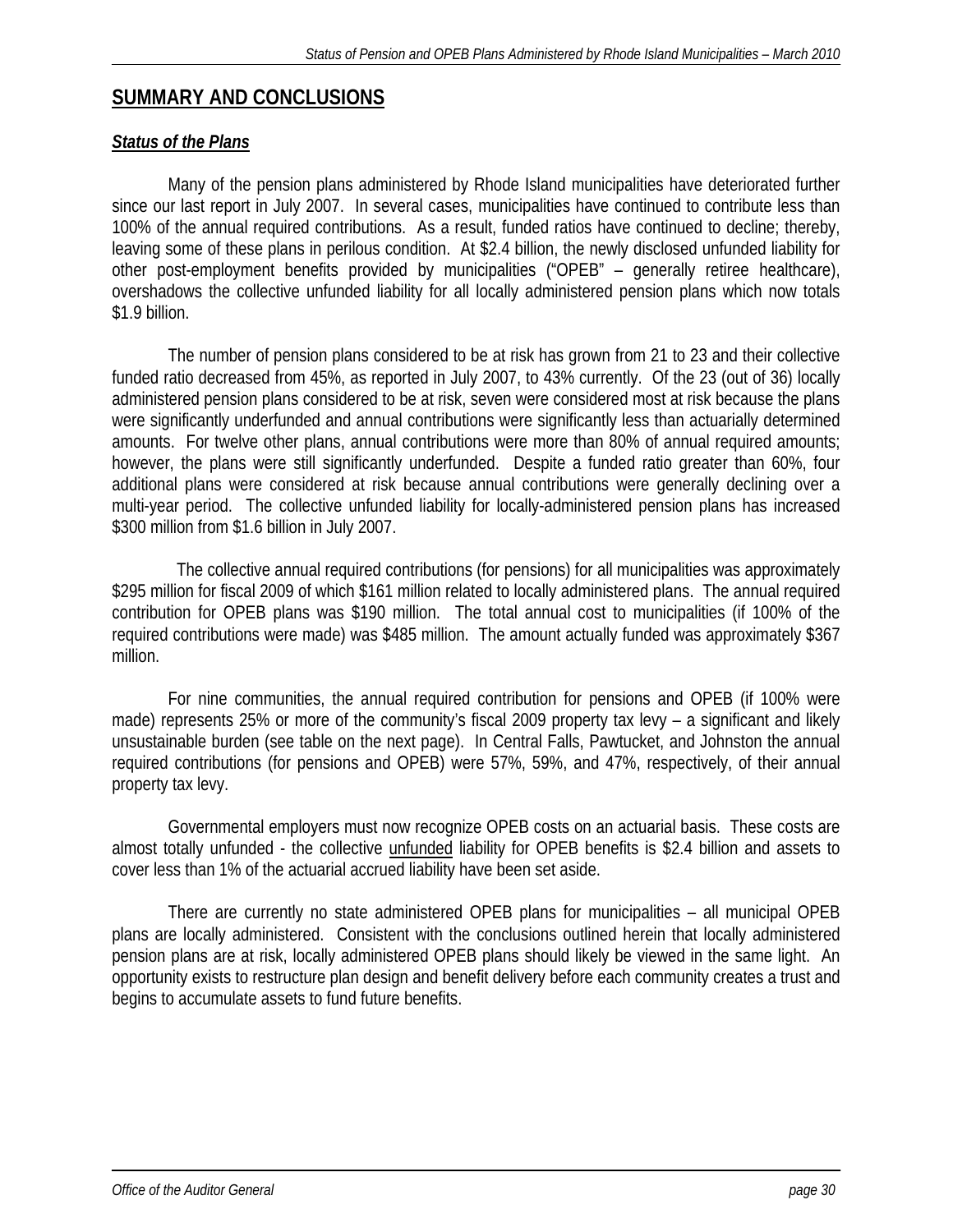| <b>Rhode Island Municipalities - Fiscal 2009</b>                                  |
|-----------------------------------------------------------------------------------|
| Total Annual Required Contribution as a Percentage of the Total Property Tax Levy |

|                                            |                     |                                        | <b>State Administered Pension Plans</b> | Local                        | Local                           |                                 | (b)                          |
|--------------------------------------------|---------------------|----------------------------------------|-----------------------------------------|------------------------------|---------------------------------|---------------------------------|------------------------------|
|                                            |                     | <b>ERS</b>                             | <b>MERS</b>                             | <b>Pension</b>               | <b>OPEB</b>                     |                                 | <b>Total ARC</b>             |
| Municipality                               | 2009<br>TAX LEVY(a) | (Teachers)<br>2009 ARC (c)             | (Other ee's)<br>2009 ARC                | <b>Plans</b><br>2009 ARC (b) | <b>PLANS</b><br><b>2009 ARC</b> | Total 2009 ARC<br>All Plans (b) | as a % of<br><b>Tax Levy</b> |
|                                            |                     |                                        |                                         |                              |                                 |                                 |                              |
| Barrington                                 | \$<br>49,602,859    | \$<br>2,508,369                        | \$<br>891,007                           | \$                           | \$<br>2,597,104 \$              | 5,996,480                       | 12.1%                        |
| (26)<br><b>Bristol</b>                     | 33,426,741          | 1,663,852                              | 751,952                                 | 640,220                      | 3,251,185                       | 6,307,209                       | 18.9%                        |
| <b>Burrillville</b>                        | 21,011,173          | 1,610,087                              | 526,619                                 |                              | 129,436                         | 2,266,142                       | 10.8%                        |
| <b>Central Falls</b>                       | 10,495,379          |                                        | 183,695                                 | 3,839,164                    | 1,963,061                       | 5,985,920                       | 57.0%                        |
| (26)<br>Charlestown                        | 19,708,925          | 648,757                                | 641,182                                 |                              | 454,221                         | 1,744,160                       | 8.8%                         |
| Coventry                                   | 59,106,603          | 4,346,179                              |                                         | 5,866,170                    | 1,200,000                       | 11,412,349                      | 19.3%                        |
| Cranston                                   | 153,150,874         | 7,671,187                              | 2,927,939                               | 20,462,365                   | 7,552,210                       | 38,613,701                      | 25.2%                        |
| Cumberland                                 | 52,957,872          | 3,063,534                              | 913,123                                 | 1,135,722                    | 3,743,000                       | 8,855,379                       | 16.7%                        |
| <b>East Greenwich</b>                      | 39,575,719          | 1,637,537                              | 683,608                                 |                              | 1,262,545                       | 3,583,690                       | 9.1%                         |
| East Providence <sup>(2)</sup>             | 84,729,950          | 3,112,251                              | 2,998,698                               | 6,256,502                    | n/a                             | 12,367,451                      | n/a                          |
| Exeter <sup>(18)(26)</sup>                 | 11,672,749          | 802,598                                | 117,440                                 |                              | 190,129                         | 1,110,166                       | 9.5%                         |
| Foster (d) (18) (26)                       | 9,879,531           | 542,538                                | 233,710                                 |                              | 131,918                         | 908,166                         | 9.2%                         |
| Glocester <sup>(26)</sup>                  | 19,541,335          | 1,099,881                              | 554,394                                 |                              | 464,186                         | 2,118,461                       | 10.8%                        |
| Hopkinton <sup>(20)(26)</sup>              | 15,651,281          | 825,523                                | 474,041                                 |                              | 88,081                          | 1,387,646                       | 8.9%                         |
| Jamestown                                  | 17,562,744          | 607,713                                | 596,706                                 | 139,929                      | 1,139,147                       | 2,483,495                       | 14.1%                        |
| Johnston                                   | 61,791,239          | 2,557,000                              | 1,119,000                               | 7,042,000                    | 18,202,814                      | 28,920,814                      | 46.8%                        |
| Lincoln                                    | 49,267,068          | 2,788,083                              | 193,244                                 | 612,327                      | 1,907,362                       | 5,501,016                       | 11.2%                        |
| Little Compton <sup>(18)</sup>             | 9,425,477           | 204,112                                |                                         | 424,375                      | n/a                             | 628,487                         | 6.7%                         |
| Middletown                                 | 38,485,603          | 2,023,597                              | 801,826                                 | 2,715,725                    | 1,535,690                       | 7,076,838                       | 18.4%                        |
| Narragansett                               | 40,209,538          | 1,149,017                              |                                         | 2,539,963                    | 6,406,441                       | 10,095,421                      | 25.1%                        |
| Newport                                    | 58,945,707          | 1,730,441                              | 1,807,463                               | 5,716,748                    | 10,238,391                      | 19,493,043                      | 33.1%                        |
| New Shoreham <sup>(18)</sup>               | 6,932,888           | 253,398                                | 244,413                                 |                              | n/a                             | 497,811                         | 7.2%                         |
| North Kingstown                            | 62,565,154          | 3,189,857                              | 2,962,743                               |                              | 2,290,415                       | 8,443,015                       | 13.5%                        |
| North Providence                           | 53,303,326          | 2,835,000                              | 804,393                                 | 1,529,633                    | 4,039,000                       | 9,208,026                       | 17.3%                        |
| North Smithfield                           | 24,190,127          | 1,224,753                              | 201,935                                 |                              | 538,195                         | 1,964,883                       | 8.1%                         |
| Pawtucket                                  | 81,691,526          | 6,618,257                              | 1,343,881                               | 8,907,828                    | 31,011,620                      | 47,881,586                      | 58.6%                        |
| Portsmouth                                 | 40,361,114          | 1,707,253                              |                                         | 2,346,316                    | 2,080,709                       | 6,134,278                       | 15.2%                        |
| Providence                                 | 287,279,179         | 18,200,000                             |                                         | 51,609,000                   | 43,147,000                      | 112,956,000                     | 39.3%                        |
| Richmond <sup>(20)(26)</sup>               | 13,852,385          | 830,363                                | 324,968                                 |                              | 88,598                          | 1,243,929                       | 9.0%                         |
| Scituate                                   | 23,459,585          | 1,328,090                              | 320,416                                 | 472,897                      | 529,719                         | 2,651,122                       | 11.3%                        |
| Smithfield                                 | 44,064,149          | 1,927,304                              | 963,512                                 | 2,092,019                    | 2,324,739                       | 7,307,574                       | 16.6%                        |
| South Kingstown                            | 63,726,992          | 3,317,000                              | 1,368,300                               |                              | 1,694,400                       | 6,379,700                       | 10.0%                        |
| Tiverton                                   | 31,230,365          | 1,499,666                              | 249,108                                 | 711,225                      | 3,175,366                       | 5,635,365                       | 18.0%                        |
| Warren <sup>(26)</sup>                     | 19,508,191          | 949,392                                | 779,192                                 |                              | 1,757,343                       | 3,485,927                       | 17.9%                        |
| Warwick                                    | 195,989,706         | 9,658,194                              |                                         | 28,366,706                   | 24,409,888                      | 62,434,788                      | 31.9%                        |
| Westerly                                   | 58,931,924          | 2,920,341                              | 40,802                                  | 1,869,462                    | 965,639                         | 5,796,244                       | 9.8%                         |
| West Greenwich <sup>(18)(26)</sup>         | 16,092,264          | 873,671                                | 373,070                                 |                              | 206,965                         | 1,453,707                       | 9.0%                         |
| West Warwick                               | 49,395,487          | 2,798,442                              |                                         | 4,676,096                    | 8,868,698                       | 16,343,236                      | 33.1%                        |
| Woonsocket <sup>(19)</sup>                 | 42,128,184          | 4,456,455                              | 2,035,073                               | 1,518,900                    | n/a                             | 8,010,428                       | n/a                          |
|                                            | \$1,970,900,913     | $\sqrt[6]{\frac{1}{2}}$<br>105,179,693 | 28,427,453<br>\$                        | 161,491,292 \$               | 189,585,215                     | 484,683,653<br>\$               | 24.6%                        |
|                                            |                     |                                        |                                         |                              |                                 |                                 |                              |
|                                            |                     |                                        | 295,098,438<br>\$                       |                              |                                 |                                 |                              |
| (a) source - Division of Municipal Finance |                     |                                        |                                         |                              |                                 |                                 |                              |

(b) includes contributions to all plans including pay-as-you-go plans and those where an annual required contribution is not actuarially

determined (as is the case with plans administered by an employee union)

(c) excludes State's contriubtion for teachers retirement

(d) 2009 ARC amounts for Foster are based on a draft audit report for fiscal year 2009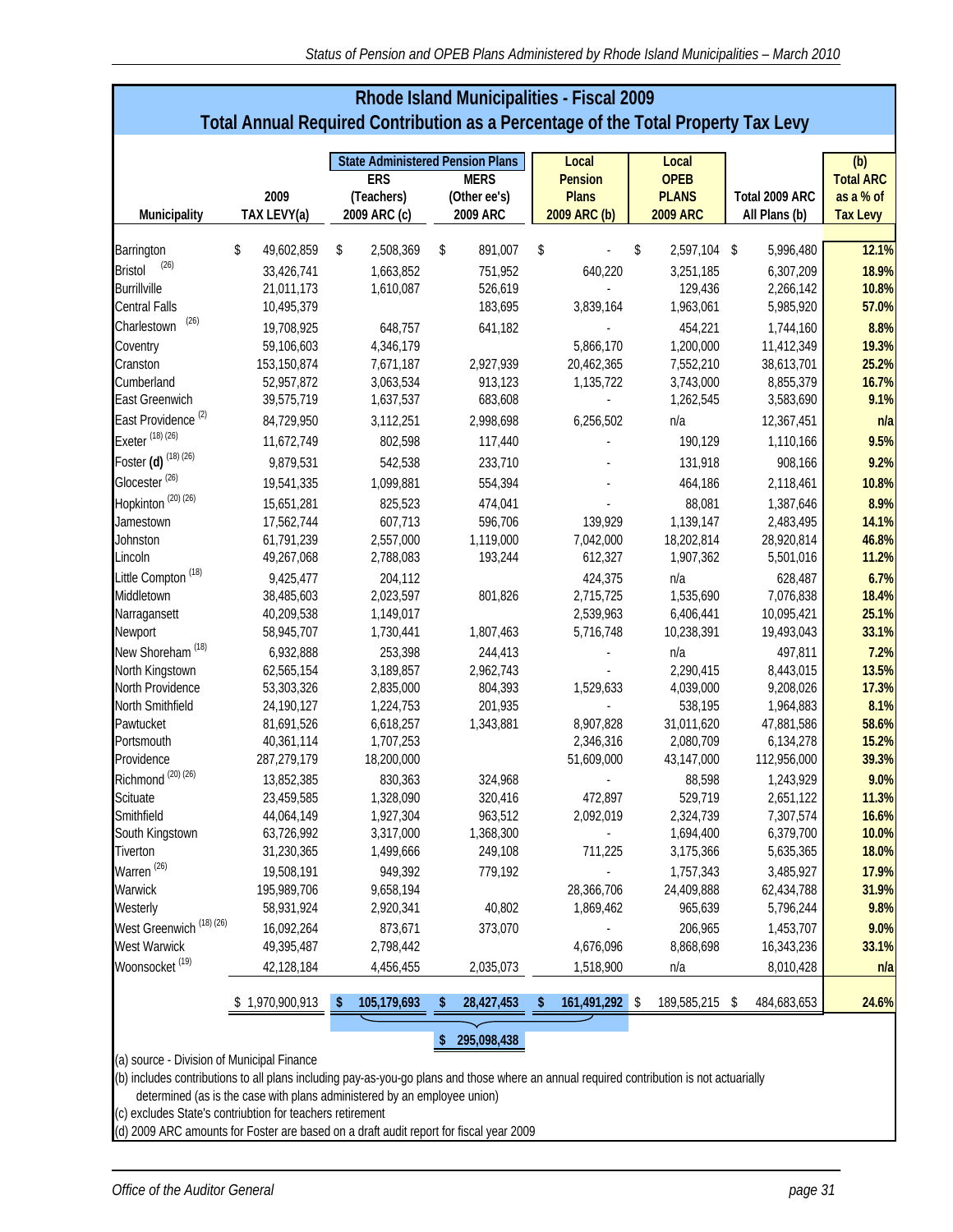# *Causes*

 Underfunded pension and OPEB plans are not unique to Rhode Island. The issues associated with defined benefit plans–both public and private–have received significant attention in light of increasing actuarial liabilities for future benefits driven in large part by employees retiring earlier and living longer as well as recent investment losses.

The annual cost to fund the various pension and OPEB plans of the municipalities is significant. It threatens to have a disproportionate impact on a municipality's overall financial situation and may be unsustainable in light of property tax limits and current reductions in state aid. Failure to fund these plans adequately and in compliance with actuarial requirements in the past is the single largest reason why current costs are so high.

 Various other structural issues contribute to or facilitate the poor funded status of many locallyadministered plans. Clearly, local administration of the plans allows flexibility in defining the benefit structure of the plan and also the timing and actual amounts contributed to the plan. In many instances that flexibility has resulted in generous benefits and failure to make annual required contributions. Additionally, local governments typically have a short-term, annual budget perspective which is often inconsistent with the long-term perspective required of pension plan stewards.

 In contrast, all Rhode Island municipalities are making 100% of their annual required contribution for teachers to the state-administered Employees Retirement System. Similarly, all Rhode Island municipalities that participate in the Municipal Employees' Retirement System are making 100% of their annual required contribution and are adhering to the established benefit structure outlined in the State's General Laws. The MERS plan is 93% funded. In these instances, the municipality must fund required amounts – the General Laws allow for offset of state aid to local governments if the municipality is delinquent in making required pension contributions to the state-administered pension plans. The same fiscal discipline is not forced upon a municipality with regard to its locally-administered pension plan.

 The costs for locally-administered plans, as measured by annual required contributions, are generally much more significant than costs for employees participating in the Municipal Employees' Retirement System (see table on page 31).

 When a municipality also administers a pension plan for certain of its employees, retiree benefits are often renegotiated through the collective bargaining process. Oftentimes, the "cost" of the contract focuses on the near term cash outflows for salary increases and health care but ignores the long-term and perhaps more substantial costs related to enhanced pension benefits. An example that was publicized due to recent court action involved Johnston police officers who are allowed to discharge accumulated sick leave just prior to retirement and have such time count towards pension service credits. These types of benefit provisions increase the overall costs of the locally administered pension plans and also make it more difficult for such plans to be brought into the state administered MERS plan due to inconsistency in benefit provisions.

We did not compare, in detail, the benefits offered by the various locally-administered OPEB plans. However, in general, the municipal plans appear to be more generous than the State's OPEB plan for its employees. For example, under the municipal OPEB plans, full spousal and dependent coverage is common and a retiree co-pay is generally not required. In comparison, the State's OPEB plan covers only employees (spousal and dependent coverage is available on a buy-in basis at full cost) and a 20% retiree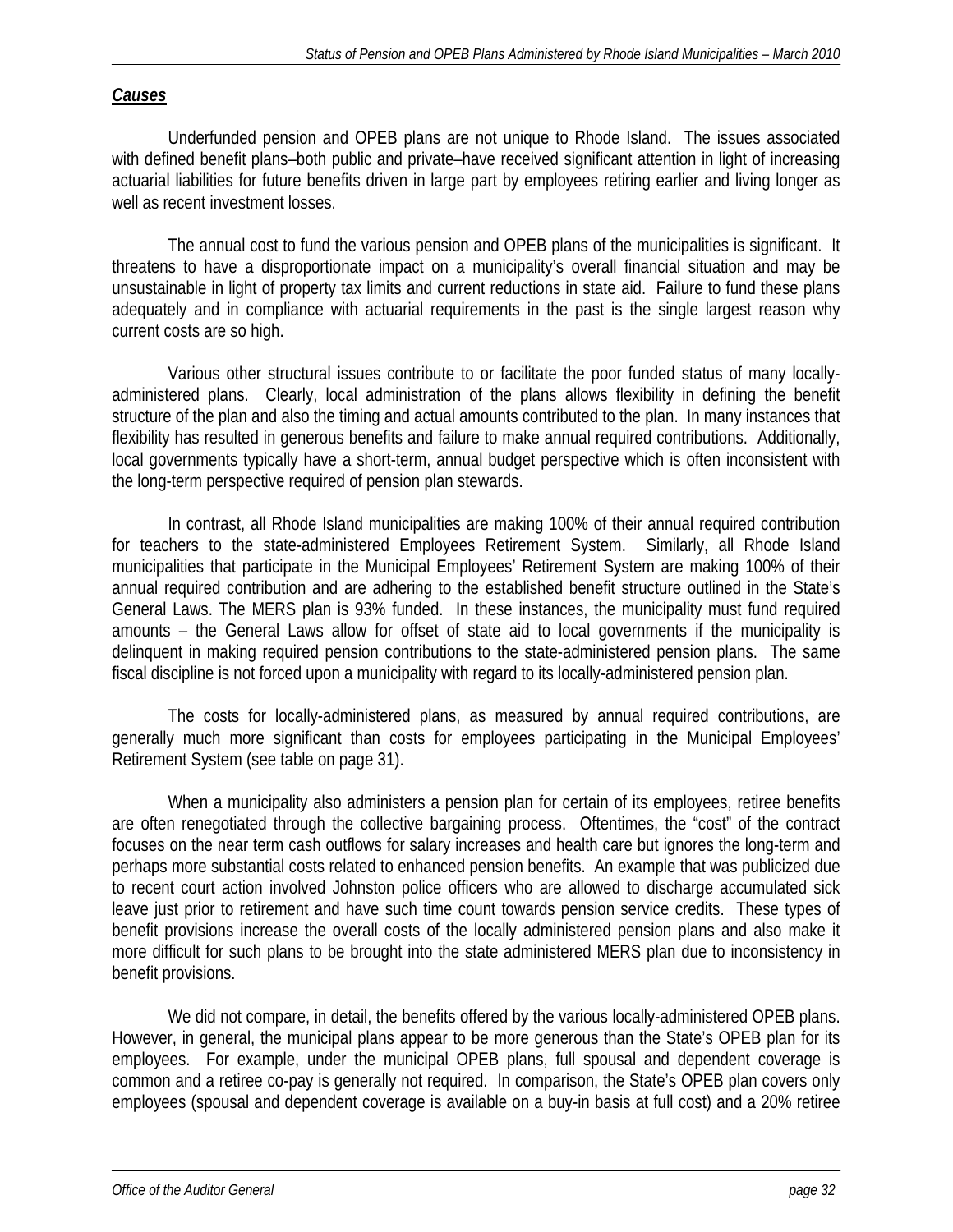co-pay is required for all employees retiring after October 1, 2008 (co-pay percentages for earlier retirees were determined based on years of service).

 Due to their size, locally-administered plans are at a disadvantage in investing plan assets with the aim of maximizing returns yet reducing risk exposure through diversification. The smaller size of the investment portfolios associated with the self-administered plans makes it more difficult to effectively diversify assets and fully participate in all types of investment options. With some exceptions, investment returns of the self-administered plans are less than the returns earned by the State retirement system. Further, the cost of investing and the overall administrative costs of the self-administered pension plans are likely higher because of the lack of economies of scale.

# *Conclusions and Impact on Municipalities*

Pension plans administered by Rhode Island municipalities are of concern because so many are considerably underfunded. The principal concern, given the poorly funded status of the plans, is ensuring that adequate funds will be available to meet benefit payments promised to retirees. As an example, assets available within the City of Cranston's Police and Fire Employees Retirement System are only sufficient to make pension benefit payments to retirees for approximately two years.

Of equal importance is the negative impact these self-administered plans are having on the overall financial health of communities when not properly funded. Bond rating agencies do focus on how well a community is managing its pension and OPEB obligations. Consequently, this can affect the ratings assigned to debt of the municipality which directly impacts a community's borrowing costs.

Many municipalities are challenged to contribute at required levels, a necessary component to eventually reduce unfunded liabilities. Improving the funded status of these plans presents a significant hurdle to many communities that are already challenged to meet their obligations within state mandated property tax limits and reductions in state aid to municipalities.

OPEB liabilities warrant the same attention and funding commitment as those accruing from pension benefits and represent another significant financial challenge for municipalities. While the collective OPEB liabilities of the municipalities are alarming due to both dollar amount and recent disclosure, there may be opportunities to restructure benefits and plan design to effect savings for municipalities.

 Because many of the locally-administered pension plans have a higher proportion of retirees and fully-vested employees, making changes to benefit provisions are problematic. In a number of instances, newer employees were moved to the MERS plan but retirees and hires before a certain date were left in the locally administered plan. While merging locally-administered plans into MERS is still recommended, changes in benefit provisions are necessary to yield significant cost savings.

Realistically, fully funding these plans in the near term is unlikely. There is no single solution to the problem of underfunded pension and OPEB plans and the attendant high costs of providing those benefits. A combination of initiatives will likely be required to decrease the risk that plans (1) will be unable to meet their benefit obligations to retirees and (2) continue to negatively impact a community's overall fiscal health. Some of the following recommendations and initiatives are already occurring or under consideration; others may warrant attention and consideration:

 $\triangle$  Commit to funding the plans consistently at required levels;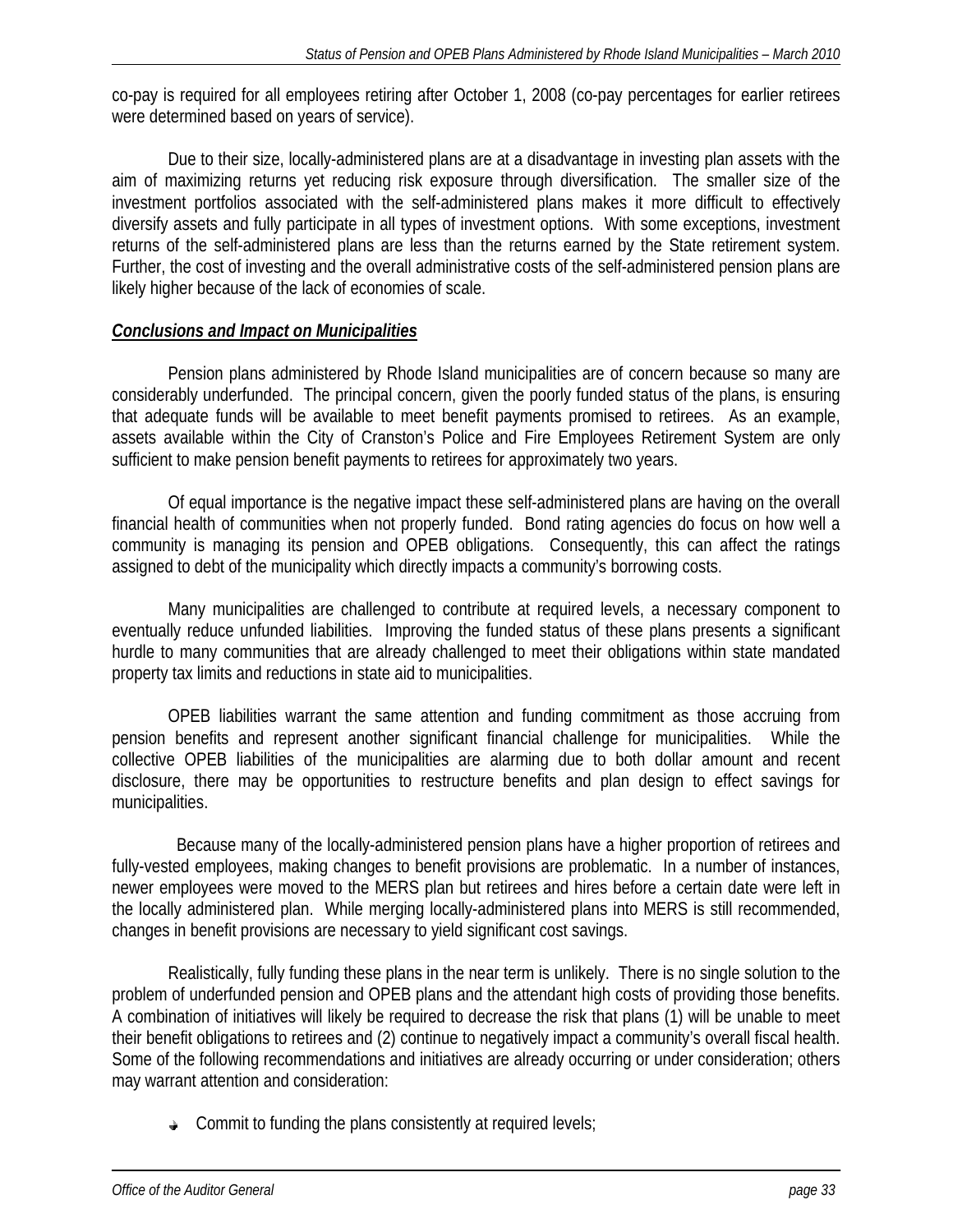- Reexamine benefit provisions within the locally-administered pension and OPEB plans;  $\hat{\Phi}$
- Explore options for pooled investments to enhance investment performance and to reduce  $\Delta$ costs;
- Merge plans into the Municipal Employees' Retirement System where possible;  $\hat{\mathbf{r}}$
- Revise the benefit structure within the Municipal Employees' Retirement System similar to changes adopted for teachers and state employees within the Employees Retirement System;
- Consider other retirement plan options for new hires (e.g., "hybrid" or defined contribution plans);
- Create trusts for OPEB benefit plans and fund future benefits this will allow use of a more advantageous investment return assumption (discount rate) thereby lowering unfunded liabilities and annual required contributions; and
- Consider a state-administered agent multiple-employer OPEB plan for municipalities with a common benefit structure and a common health insurance provider/administrator.

These recommendations and/or matters warranting further legislative deliberation are outlined more fully on the following pages.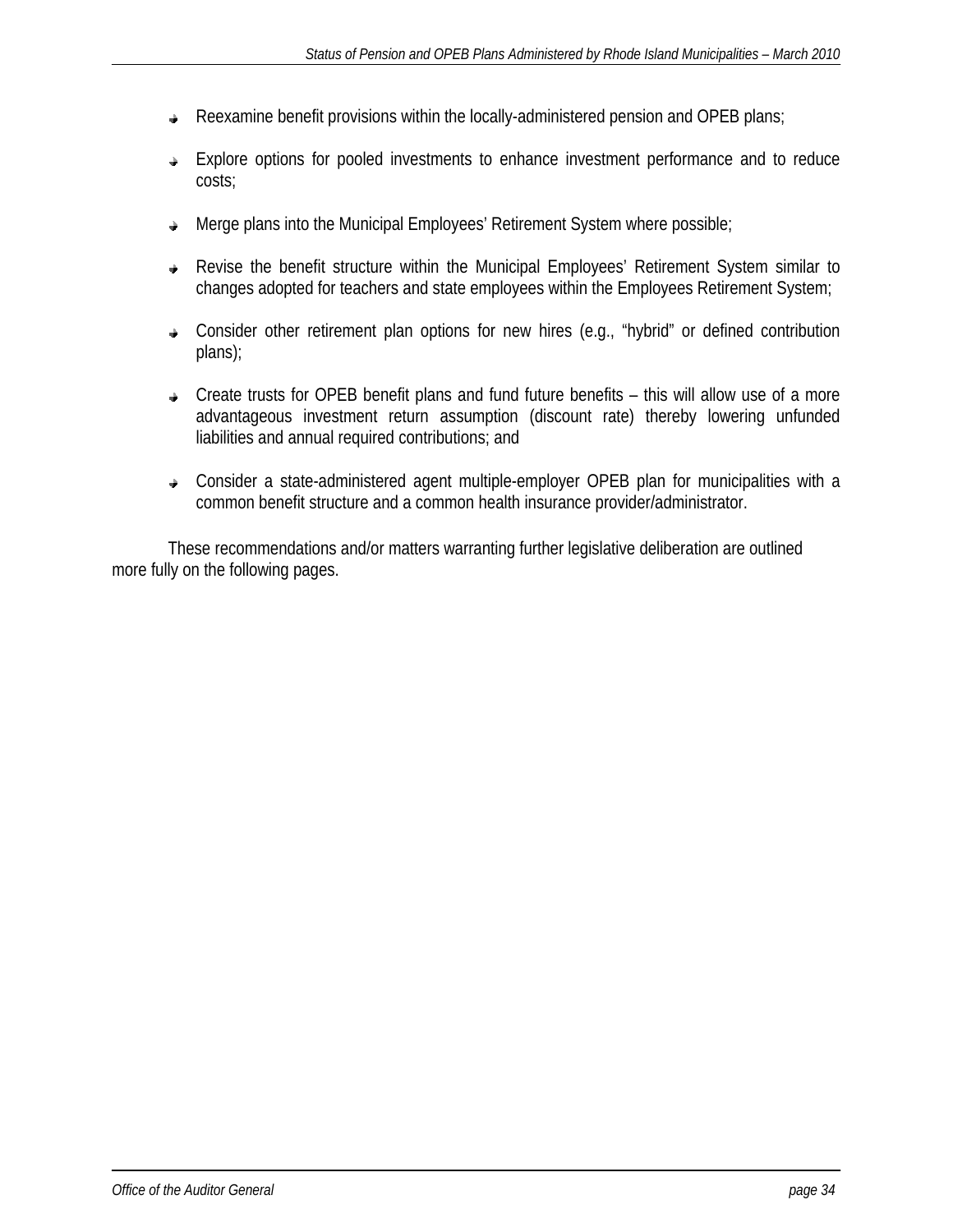# **Current Recommendations for Municipalities**

 Recommendations 1-5 were included in our July 2007 report and remain valid. Recommendation 6 is new and reflects the impact of recently disclosed OPEB liabilities by municipalities.

- 1. Contribute no less than 100% of the annual required contribution (ARC) to locally administered pension plans. When current contribution levels are less than 100% of the ARC, comply with General Law section 45-10-15, and submit a plan to the Auditor General and Director of the Department of Revenue to reach a funding level that is equal to 100% of the annual required contribution. Once a plan has been developed and adopted, adhere to the funding plan provisions.
- 2. Earmark unexpected revenues and/or budget surpluses for making supplemental contributions to any underfunded locally administered pension plan.
- 3. Merge plans into the Municipal Employees' Retirement System (MERS) or pursue moving active members now covered by locally-administered pension plans to MERS.
- 4. Consider increasing employee contributions to the locally administered pension plans to lessen the impact of increased contribution rates to employers.
	- *Proposed legislation has been introduced to amend the general laws to increase the employee contribution rate for members of MERS.*
- 5. Consider alternatives to defined benefit plans for new hires such as defined contribution and "hybrid" plans to control municipal retirement plan costs. These are attractive since once the required employer contribution is made to the defined contribution plan, the employer has no further liability. One of the primary benefits of a defined-contribution plan, from a government employer's perspective, is that it provides a great deal of stability since contribution levels are known in advance and do not change much from year to year. This is in sharp contrast to the volatility in contribution levels experienced under defined-benefit plans. Additionally, since defined contribution plans are more portable to the employee, some believe that defined contribution plans are beneficial in recruiting workers since the typical long vesting provisions of governmental defined benefit plans can be a disincentive in today's increasing mobile workforce.
- 6. Adopt a plan to begin funding other post-employment benefits (OPEB). Review benefit provisions in light of the known actuarial costs of the plan. Revise benefit provisions as needed to ensure that the OPEB plan is sustainable and can be funded on a reasonable and consistent basis.
	- *Proposed legislation has been introduced to amend the general laws to require a minimum age before eligibility for municipal post-retirement health, dental, life or other insurance benefits and also require a minimum co-pay of 20%. This would apply to collective bargaining agreements entered into after the effective date of the legislation.*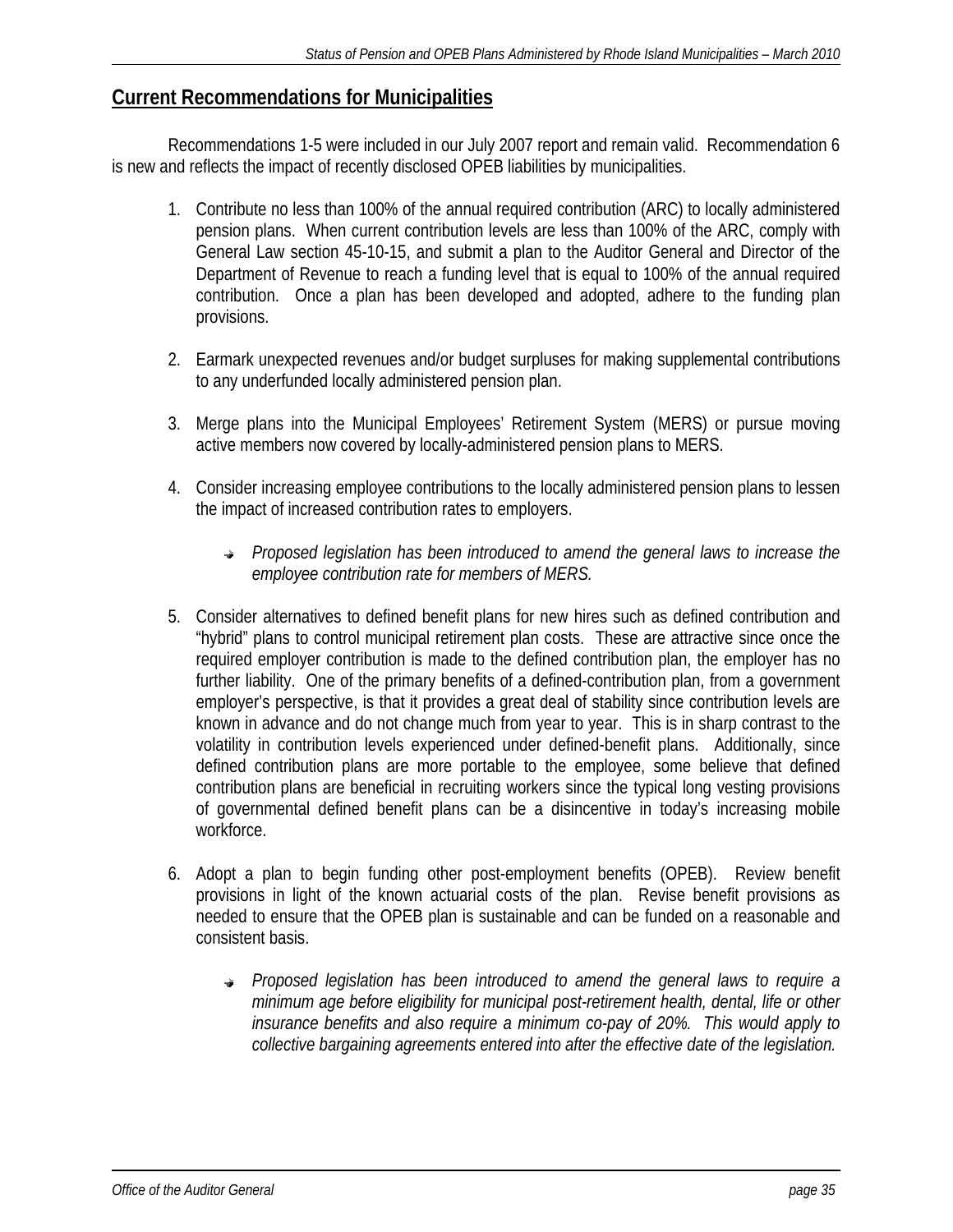# **Prior Recommendations (July 2007 report)**

- $\rightarrow$  Prepare a fiscal note detailing the impact on contribution rates and funded status of a locally administered pension plan when pension benefits are affected by new collective bargaining agreements. The fiscal note should provide the governing body approving the contract with sufficient information to ascertain the full cost of the proposed collective bargaining agreement.
	- *Status*: General Law section 45-5-22 "Collective bargaining fiscal impact statements" was enacted which requires the preparation of a fiscal impact statement by the city or town prior to executing any collective bargaining agreement.

# **Matters Warranting Further Legislative Deliberation**

 The issues impacting the fiscal health of locally administered pension plans are multi-faceted and long-term in nature. It is likely that actions to address the issues will involve studies of various options and occur over a period of time rather than immediately. Based on our review, we have outlined various matters that we believe warrant consideration as options to ensure that promised pension benefits can be provided to employees/retirees without undermining the fiscal health of the sponsoring municipality.

# 1. Create a pooled investment trust for locally administered pension plans to improve investment *performance*

 Self-administered plans lack advantage in investing accumulated pension plan assets to maximize returns yet reduce risk exposure through diversification. The smaller size of the investment portfolios associated with the self-administered plans makes it more difficult to effectively diversify assets and fully participate in all types of investment options. With some exceptions, investment returns of the selfadministered plans are less than the returns earned by the State retirement system. Further, the cost of investing and the overall administrative costs of the self-administered pension plan are higher because of the lack of economies of scale.

 Optimally, locally administered plans should be merged into the State administered MERS plan – this option best addresses all the concerns associated with the locally administered plans. If these efforts are unsuccessful, a pooled investment trust, administered by the State, should be explored to optimize the advantages of a professionally managed, well-diversified investment option. With a pooled investment trust, the assets of locally administered pension plans are commingled for investment purposes. Investment gains and losses are distributed pro-rata to each participating entity. This would allow for broader diversification of assets, thereby, mitigating risk, enhancing investment returns through exposure to a wider variety of investment vehicles and reducing costs by spreading asset management expenses over a larger base. The State could utilize the existing structure in place to invest assets of the Employees' Retirement System. Since the investment objectives of the local pooled investment trust would be similar if not the same as the ERS, the same asset allocation model and investment objectives could be followed.

 It is noteworthy that the Commonwealth of Massachusetts mandated in 2007 that local pension plans with funded ratios less than 65% and ten-year average investment returns 200 basis points less than investment returns of a state administered fund would be required to transfer assets to a state administered fund for investment purposes. The local retirement boards continue to administer the plan absent control of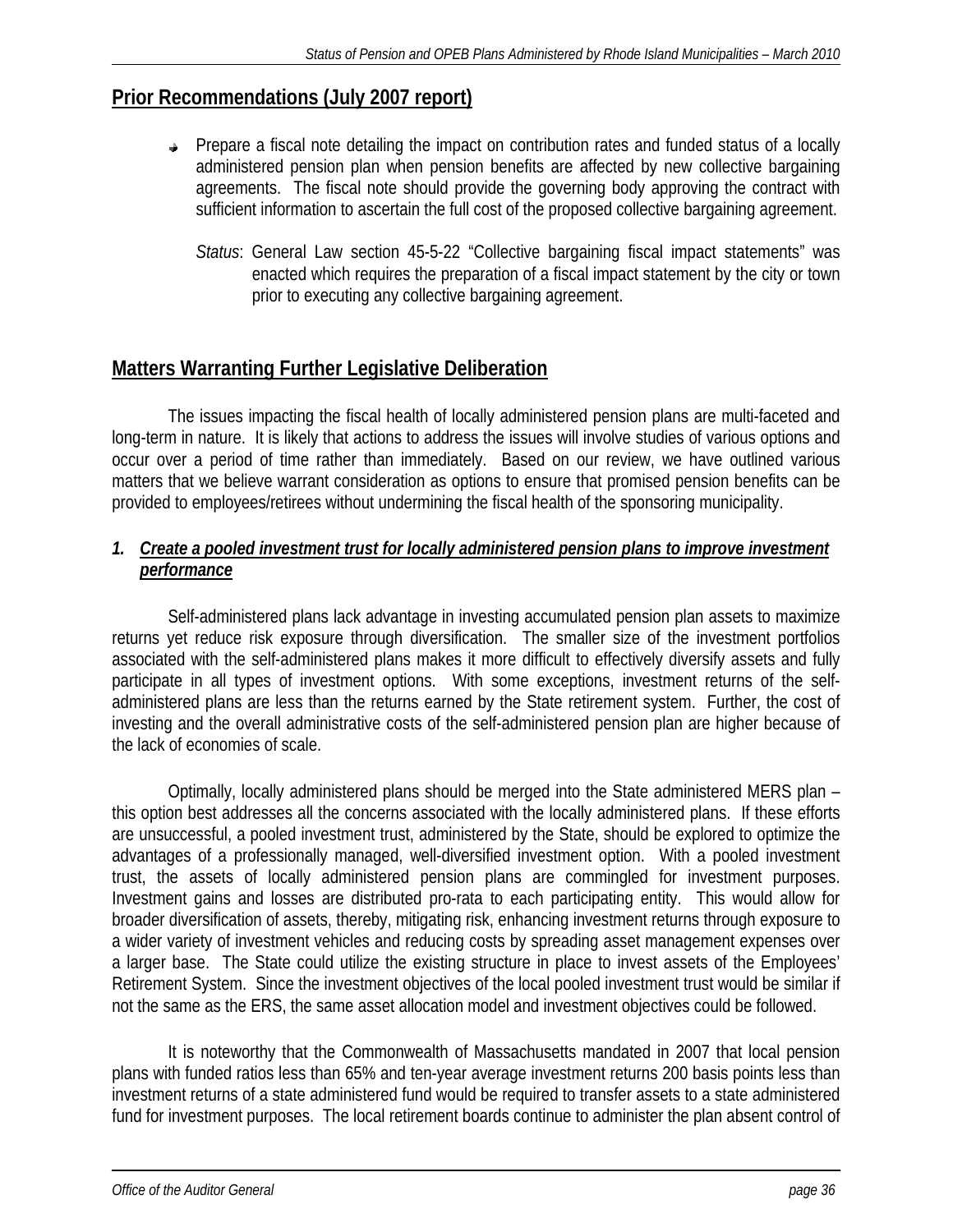the invested assets. Massachusetts had also legislated a long-term schedule to achieve full funding of pension plans including locally administered plans.

### *2. Amend the general laws to enhance the enforcement provisions relating to communities that are not funding 100% of the annual required contribution to their locally administered pension plan and/or OPEB plan*

 Due to the significant negative impact that underfunding pension and OPEB plans can have on a municipality's long-term fiscal health, additional enforcement measures may be warranted to ensure municipalities make 100% of annual required contributions to pension and OPEB plans. Existing statutory provisions (G.L. section 45-10-15) require a municipality making materially less than 100% of the annual required contribution to its pension plan to submit a plan to the Director of Revenue and the Auditor General outlining management's recommendations to assure funding of the annual pension cost. While municipalities are generally submitting the plans, in actuality this process has not resulted, overall, in a significant increase in the percentage of the annual required contribution funded by municipalities.

In past years, a bill was introduced which contained various enforcement provisions to allow the Auditor General to petition the superior court for mandatory injunctive relief and redirect state aid to the pension plan(s). These measures were not enacted in prior legislative sessions. Clearly, redirecting state aid is now more problematic due to current and expected future reductions in state aid.

 If a municipality determines that it is unable to comply with the requirement to fully fund its ARC by developing a plan which increases the ARC to 100% over a reasonable period of time (e.g. a five-year period); other measures (such as those described herein) need to be explored in an effort to remedy the financial burden these pensions place on the municipality.

# *3. Prevent municipalities from establishing new pension plans (other than through the Municipal Employees' Retirement System) or expanding benefits provided under existing locally administered plans*

 Due to the overwhelming evidence that locally administered plans can easily become problematic due to failure to make annual required contributions and poor investment performance, creation of new locally administered pension plans should be prohibited by the General Laws. Additionally, the following measures should also be considered:

- Prohibit benefit enhancements unless a pension plan is at least 90 percent funded.
- □ Prohibit new employees from entering an underfunded plan prompting employers to establish new plans with proper funding or lower benefits, or alternatively, to establish defined-contribution or hybrid plans.
- *Proposed legislation has been introduced to amend the general laws to prohibit benefits provided under a locally administered plan, and negotiated pursuant to a collective bargaining agreement entered into after enactment of the legislation, to exceed those offered through MERS.*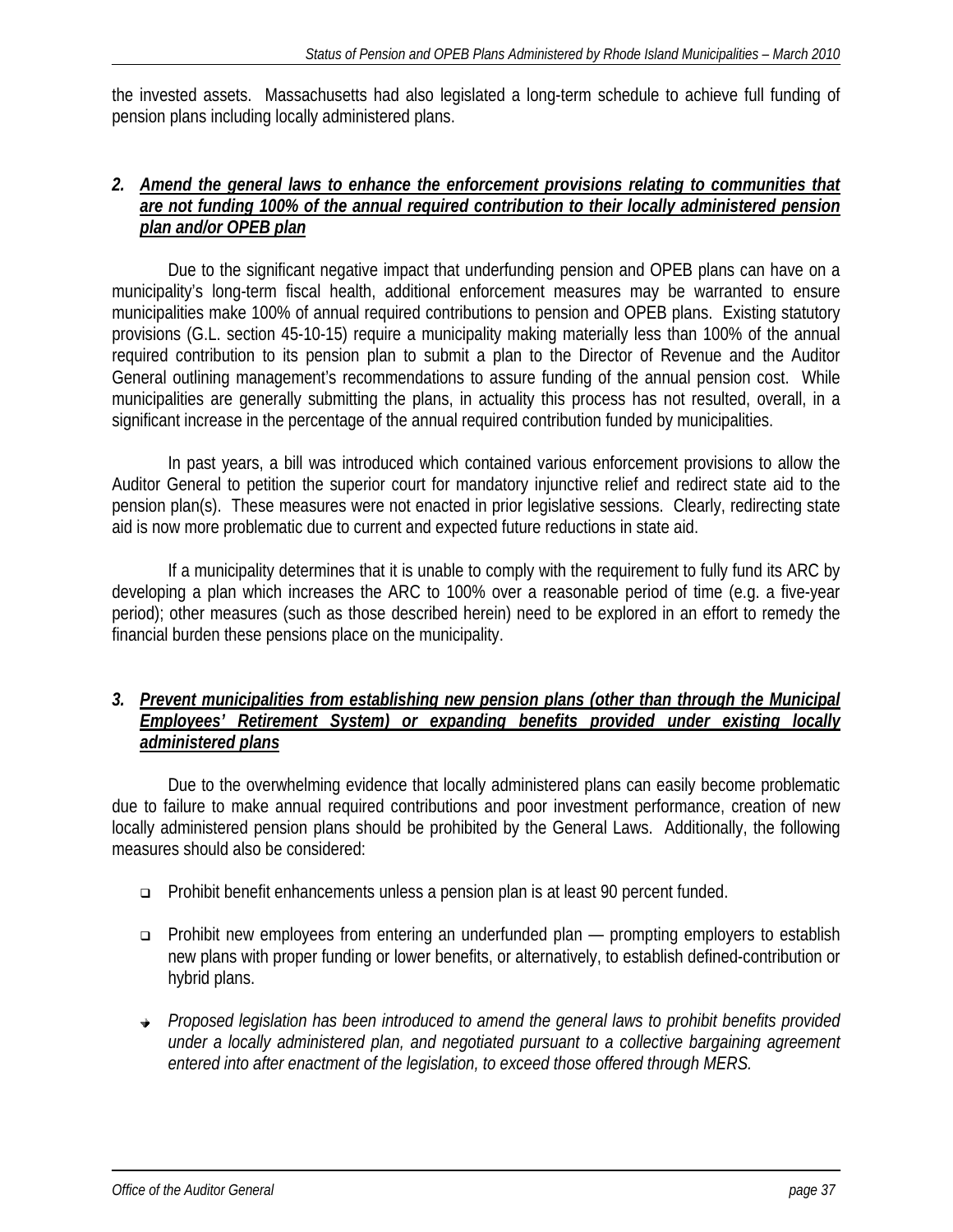## *4. Consider creating incentives to encourage municipalities to merge locally administered plans into the State Municipal Employees' Retirement System*

 Some locally administered plans have merged with the state administered Municipal Employees Retirement System, typically by having new hires join the MERS and the prior employees remaining within the locally administered plan. The usual impediment to merging a local plan into the MERS is conforming the benefit structure of the local plan to the statutory provisions of the MERS.

 Although administering the MERS with widely divergent benefit provisions for the various participating entities could be cumbersome, significant benefits such as imposing the discipline to make 100% of annual required contributions, improving investment performance, and reducing administrative costs more than outweigh any administrative disadvantages.

 One incentive that could be considered would allow a local plan to merge with the MERS despite a nonconforming benefit structure. Since separate actuarial valuations are performed for each participating entity and separate contribution rates are established for each unit within MERS, a nonconforming benefit structure would not impact other participating entities.

 Financial incentives are unlikely, in the near term, due to budgetary constraints and the State's own challenges in funding its pension costs for local teachers and state employees as well as post-employment health care costs for state employees.

# *5. Consider a minimum funded ratio (or other measures), which if not achieved, would trigger enhanced State oversight and commencement of discussions to merge the plan into the State Municipal Employees' Retirement System*

 A state pension oversight body could have responsibility for periodically assessing the status of locally administered pension plans and ensuring that appropriate corrective actions are taken, including requiring merger of the locally administered plan into the State Municipal Employees' Retirement System. Indicators, such as a funded ratio below a target (e.g., less than 80% funded) or continued failure to make 100% of annual required contributions, could trigger enhanced State oversight and prompt negotiations to merge the locally administered pension plan into the state administered MERS plan. The pension oversight body could also require increased employer, and possibly employee, contributions to a pension fund if its funded ratio is below 90 percent.

# *6. Consider implementing a two-tiered benefit structure within MERS that is similar to the twotiered benefit structure recently enacted for the Employees' Retirement System*

 Members of the State administered Employees' Retirement System, which covers state employees and teachers are subject to a two-tiered benefit structure based on whether the member had achieved 10 years of service by July 1, 2005 (Schedule A benefits). Schedule B benefits are reduced and affect members with less than 10 years of service by July 1, 2005.

 A similar two-tiered benefit structure could be implemented for members of the Municipal Employees' Retirement System (MERS). Over time, this would serve to reduce the annual required contribution to the plans as more members are covered by the reduced benefit provisions.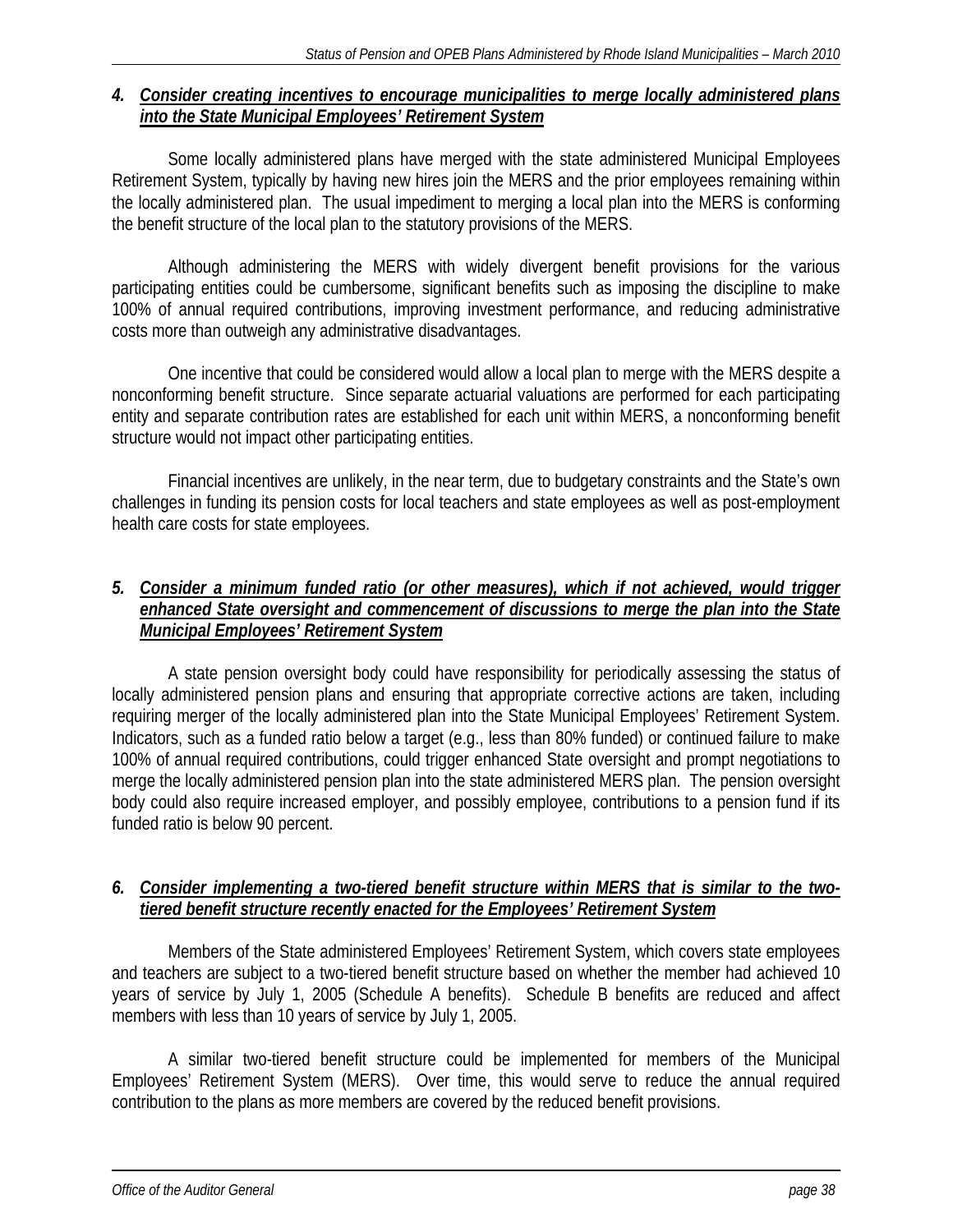*Proposed legislation has been introduced to amend the general laws to implement a revised benefit structure for MERS members similar to the changes that were made for state employees and teachers.* 

### **7. Consider a state-administered OPEB pooled investment trust or agent multiple-employer OPEB plan**

An opportunity exists to restructure plan design before each community creates a trust and begins to accumulate assets which will be invested to fund future benefits.

One option would be for the State to create a pooled investment trust for other post-employment benefits. This would serve as a common investment vehicle for municipalities that are accumulating assets to meet the future cost of OPEB. A pooled OPEB investment trust administered by the State could provide a well diversified, professionally managed investment option for Rhode Island municipalities. It is likely that the investment return of the pooled trust could exceed the return obtained by a municipality acting individually, particularly for smaller communities that are just beginning to accumulate assets for OPEB.

Another option is to consider a statewide OPEB health care plan (an agent – multiple employer plan under State administration but without State funding responsibility) that could decrease overall costs through economies of scale, reduce administrative costs and enhance bargaining position with health insurers. A statewide OPEB plan would also be consistent with the goal of merging locally administered pension plans into the state administered MERS plan. This option would also be consistent with various initiatives to foster a statewide healthcare contract for teachers and municipal employees with a common health insurer/administrative agent. Further, plan design and plan benefits vary widely among municipalities – a common state administered plan could standardize OPEB benefit provisions among municipalities.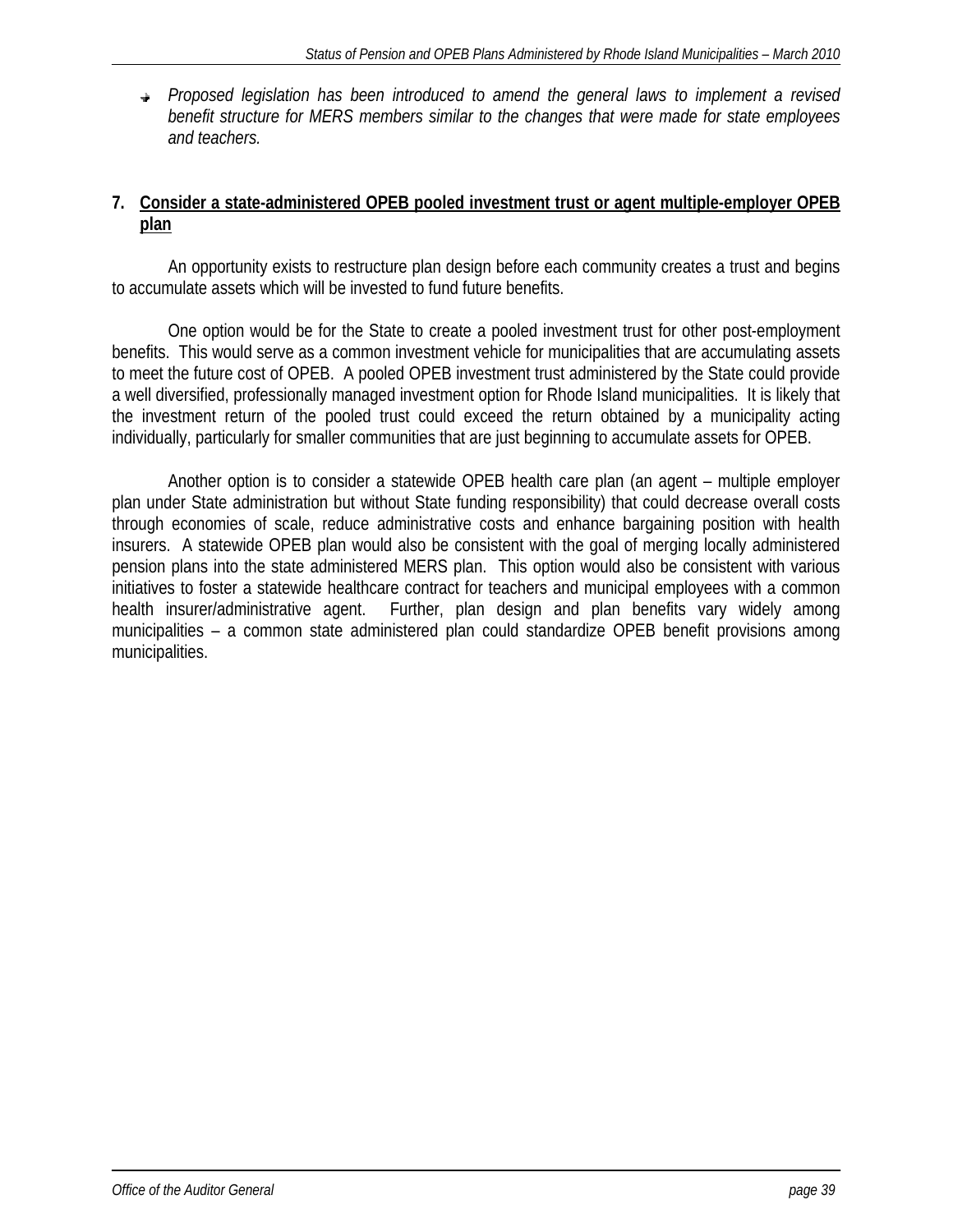### *Appendix A*

#### **EMPLOYEES' RETIREMENT SYSTEM OF THE STATE OF RHODE ISLAND** *REQUIRED SUPPLEMENTARY INFORMATION Schedules of Funding Progress*

| Actuarial<br>Valuation<br>Date |              | Actuarial<br>Value of<br>Assets<br>(a) | <b>Actuarial Accrued</b><br>Liability (AAL)<br>- Entry Age -<br>(b) | Unfunded<br><b>AAL</b><br>(UAAL)<br>$(b - a)$ | Funded<br>Ratio<br>(a/b) | Covered<br>Payroll<br>(c) | UAAL as a<br>Percentage of<br><b>Covered Payroll</b><br>$((b - a) / c)$ |
|--------------------------------|--------------|----------------------------------------|---------------------------------------------------------------------|-----------------------------------------------|--------------------------|---------------------------|-------------------------------------------------------------------------|
| <b>ERS</b> (State Employees)   |              |                                        |                                                                     |                                               |                          |                           |                                                                         |
| 6/30/2008                      | $***$        | \$<br>2,700,368,568                    | \$<br>4,371,829,709                                                 | \$<br>1,671,461,141                           | 61.8% \$                 | 587,500,000               | 284.5%                                                                  |
| 6/30/2007                      |              | 2,493,428,522                          | 4,332,888,818                                                       | 1,839,460,296                                 | 57.5%                    | 660,044,273               | 278.7%                                                                  |
| 6/30/2006                      |              | 2,256,979,077                          | 4, 131, 157, 601                                                    | 1,874,178,524                                 | 54.6%                    | 644,980,127               | 290.6%                                                                  |
| 6/30/2005                      |              | 2,163,391,323                          | 3,843,518,875                                                       | 1,680,127,552                                 | 56.3%                    | 606,474,789               | 277.0%                                                                  |
| 6/30/2004                      |              | 2,202,900,345                          | 3,694,787,818                                                       | 1,491,887,473                                 | 59.6%                    | 606,087,585               | 246.2%                                                                  |
| $6/30/2003 \pm$                |              | 2,267,673,016                          | 3,517,352,031                                                       | 1,249,679,015                                 | 64.5%                    | 606,102,182               | 206.2%                                                                  |
| <b>ERS</b> ( <i>Teachers</i> ) |              |                                        |                                                                     |                                               |                          |                           |                                                                         |
| 6/30/2008                      | $\star\star$ | \$<br>4,044,954,378                    | \$<br>6,705,498,005                                                 | \$<br>2,660,543,627                           | 60.3% \$                 | 985,898,174               | 269.9%                                                                  |
| 6/30/2007                      |              | 3,737,981,686                          | 6,750,125,236                                                       | 3,012,143,550                                 | 55.4%                    | 959,372,837               | 314.0%                                                                  |
| 6/30/2006                      |              | 3,394,086,565                          | 6,444,693,666                                                       | 3,050,607,101                                 | 52.7%                    | 914,985,746               | 333.4%                                                                  |
| 6/30/2005                      |              | 3,280,977,321                          | 5,919,156,211                                                       | 2,638,178,890                                 | 55.4%                    | 898,051,154               | 293.8%                                                                  |
| 6/30/2004                      |              | 3,340,527,073                          | 5,634,195,435                                                       | 2,293,668,362                                 | 59.3%                    | 866,532,598               | 264.7%                                                                  |
| $6/30/2003$ $\pm$              |              | 3,427,685,554                          | 5,341,627,416                                                       | 1,913,941,862                                 | 64.2%                    | 834,642,391               | 229.3%                                                                  |
| <b>SPRBT</b>                   |              |                                        |                                                                     |                                               |                          |                           |                                                                         |
| 6/30/2008                      |              | \$<br>54,927,390                       | \$<br>69,029,513                                                    | \$<br>14,102,123                              | 79.6% \$                 | 16,698,764                | 84.5%                                                                   |
| $6/30/2007$ *                  |              | 45,996,910                             | 60,427,947                                                          | 14,431,037                                    | 76.1%                    | 15,836,354                | 91.1%                                                                   |
| 6/30/2006                      |              | 36,314,689                             | 42,216,142                                                          | 5,901,453                                     | 86.0%                    | 13,474,588                | 43.8%                                                                   |
| 6/30/2005                      |              | 29,616,896                             | 37,510,992                                                          | 7,894,096                                     | 79.0%                    | 13,225,400                | 59.7%                                                                   |
| 6/30/2004                      |              | 24,767,014                             | 32,689,173                                                          | 7,922,160                                     | 75.8%                    | 11,421,880                | 69.4%                                                                   |
| 6/30/2003                      |              | 20,966,294                             | 28,443,717                                                          | 7,477,423                                     | 73.7%                    | 11,286,365                | 66.3%                                                                   |
| <b>JRBT</b>                    |              |                                        |                                                                     |                                               |                          |                           |                                                                         |
| 6/30/2008                      | $\star\star$ | \$<br>34,670,394                       | \$<br>42,455,456                                                    | \$<br>7,785,062                               | 81.7% \$                 | 6,601,889                 | 117.9%                                                                  |
| 6/30/2007 *                    |              | 29,630,637                             | 35, 355, 326                                                        | 5,724,689                                     | 83.8%                    | 6,451,666                 | 88.7%                                                                   |
| 6/30/2006                      |              | 23,873,009                             | 27,504,102                                                          | 3,631,093                                     | 86.8%                    | 6,313,069                 | 57.5%                                                                   |
| 6/30/2005                      |              | 19,347,372                             | 22,250,728                                                          | 2,903,356                                     | 87.0%                    | 5,684,585                 | 51.1%                                                                   |
| 6/30/2004                      |              | 16,019,053                             | 21,845,744                                                          | 5,826,691                                     | 73.3%                    | 5,637,865                 | 103.3%                                                                  |
| 6/30/2003                      |              | 13,270,977                             | 18,435,395                                                          | 5,164,418                                     | 72.0%                    | 5,303,153                 | 97.4%                                                                   |
| MERS                           |              |                                        |                                                                     |                                               |                          |                           |                                                                         |
| 6/30/2008                      |              | \$<br>1,174,567,205                    | \$<br>1,266,286,829                                                 | \$<br>91,719,624                              | 92.8% \$                 | 304,952,020               | 30.1%                                                                   |
| 6/30/2007                      |              | 1,064,615,664                          | 1,179,233,489                                                       | 114,617,825                                   | 90.3%                    | 298,234,571               | 38.4%                                                                   |
| 6/30/2006                      |              | 945,876,282                            | 1,085,648,196                                                       | 139,771,914                                   | 87.1%                    | 281, 291, 831             | 49.7%                                                                   |
| 6/30/2005                      |              | 886,964,787                            | 1,017,254,365                                                       | 130,289,578                                   | 87.2%                    | 265, 123, 725             | 49.1%                                                                   |
| 6/30/2004                      |              | 879,449,653                            | 943,536,048                                                         | 64,086,395                                    | 93.2%                    | 258,985,220               | 24.7%                                                                   |
| 6/30/2003                      |              | 885, 842, 533                          | 879,589,065                                                         | (6,253,468)                                   | 100.7%                   | 241,201,031               | (2.6)%                                                                  |

± Restated June 30, 2003 actuarial valuation after adopting Article 7, Substitute A as Amended

Restated June 30, 2007 actuarial valuation after 2008 amendment to General Laws

\*\* Reflects adoption of H5983Aaa, Article 7, Substitue A as amended enacted on June 30, 2009

*Source – Fiscal 2009 audited financial statements of the Employees Retirement System of Rhode Island*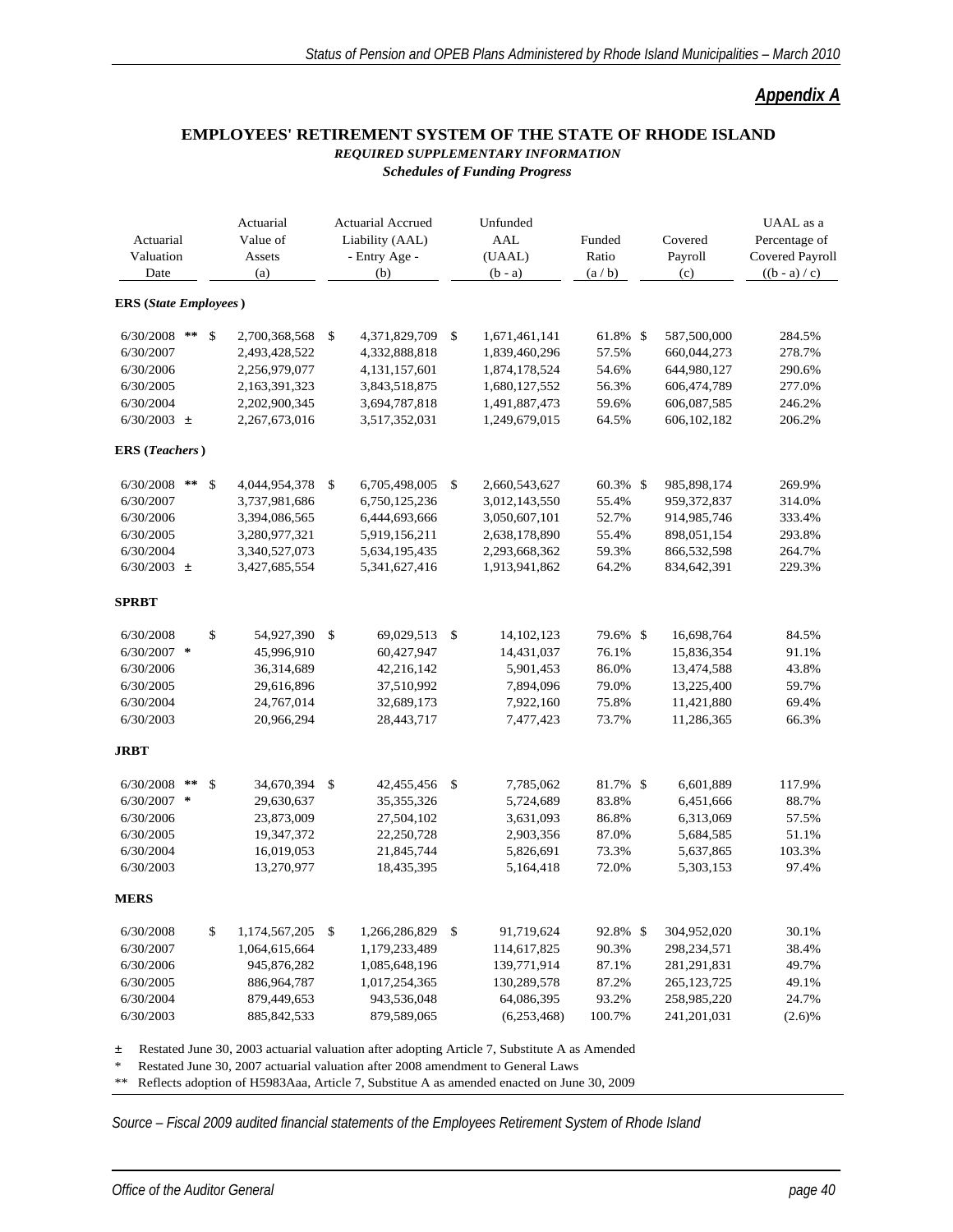### *End Notes regarding data sources and comparability: Appendix B*

- 1. Narragansett Police (prior to 7/1/78) plan is 0.4% funded. It is not considered one of the plans at risk because it is a small pay-as-you-go plan with 13 retirees and an unfunded actuarial accrued liability of \$910,493. Pawtucket Police & Fire (Pre 1974) plan is 0% funded. It is not considered one of the plans at risk because it is a small pay-as-you-go plan with 71 retirees with an average age of 83.3. Total benefits paid in fiscal 2009 were \$645,382.
- 2. The City of East Providence has an October 31 fiscal year end; therefore, the 2009 audit report is not due until April 30, 2010, in accordance with Rhode Island General Law. The 2009 ARC and contribution amounts were provided by the City and are unaudited. The unfunded actuarial accrued liability and funded ratio for the pension plan were obtained from the most recent actuarial valuation, dated October 31, 2008. An actuarial valuation of the City's OPEB has not been completed.
- 3. Changes in actuarial assumptions and methods contributed to the decrease in the ARC in 2009 by \$720,000 for the Coventry Municipal Employees' plan and by \$2,702,000 for the Coventry Police plan.
- 4. The annual contribution to the Coventry School Employees pension plan is established by contract at 12.75% of salaries. An actuarial valuation is performed to calculate pension cost based on various scenarios for amortizing the unfunded actuarial liability (i.e., 30-year, 25-year, or 10-year); however, the valuations have not been adopted. The ARC reported in the 5-year ARC table on page 14 represents the pension cost based on a 30-year amortization, as reported in the actuarial valuation as of September 1, 2008. Similarly, the information on the unfunded actuarial accrued liability and funded ratio were also obtained from the actuarial valuation.
- 5. The City of Woonsocket issued \$90 million of pension obligation bonds in fiscal 2003 to fund the actuarially determined pension obligation for the Police (pre 7/1/80) and Fire (pre 7/1/85) pension fund. For fiscal years 2004 – 2007, the plan was fully funded and no annual contributions were required. Beginning in fiscal 2008, the plan reported an unfunded actuarial accrued liability and therefore, annual required contributions were calculated for fiscal years 2008 and 2009.
- 6. The 2008 audit report for the Town of Westerly reported an ARC of \$1,651,065 and actual contributions of 79% of the ARC. The ARC amount included the Town's contributions towards OPEB; however, the Town was not required to report OPEB in its 2008 audit report. The actuary provided the Town with an allocation of the ARC between the pension plan (\$825,961) and OPEB (\$825,104). The five-year ARC table on page 14 reflects only the pension share of the ARC.
- 7. The ARC for fiscal 2009 was obtained from the actuarial valuation of the City of Newport, dated July 1, 2007 because the information was not disclosed in the 2009 audit report. The percent of ARC contributed was calculated from the Pension Trust Funds' financial statements.
- 8. The audit report for the City of Pawtucket reported a combined ARC, percent of actual contributions, and net pension obligations for the two City plans (Pre 1974 Police & Fire and Post 1974 Police & Fire). We obtained the amounts specific to each plan from the July 1, 2008 actuarial valuation. Similarly, the unfunded actuarial accrued liability and funded ratio information were also obtained from the actuarial valuation because the information was omitted from the audit report.
- 9. Until June 30, 2006, the Smithfield Police Pension Plan covered all police officers hired prior to July 1, 1999. As of July 1, 2006, all active Smithfield police officers hired prior to July 1, 1999 were transferred to the State MERS. The funds held under the Town's plan are for members receiving retirement benefits and for terminated but vested members. The funds will be reduced by the cost to purchase annuities and employee contribution balances that have been quaranteed by an insurance company, and the liabilities covered by the Town's plan will be limited to those for inactive participants that were not guaranteed by the insurance company at the time of the discontinuance. As of October 5, 2009, the discontinuance of the Town's plan was not complete and a new plan document setting forth the liabilities to be covered by the new plan has not been finalized and adopted.
- 10. The actual investment rate of return was estimated for 2006 2009 based upon the 2006 2009 audited financial statements for Central Falls, Jamestown, and Smithfield Police.
- 11. The actual investment rate of return was estimated for 2009 based upon the 2009 audited financial statements for Providence, Coventry Municipal Employees, and Coventry Police.
- 12. The actual investment rate of return is reported as of calendar year ended December 31, 2009 for Cumberland and Tiverton.